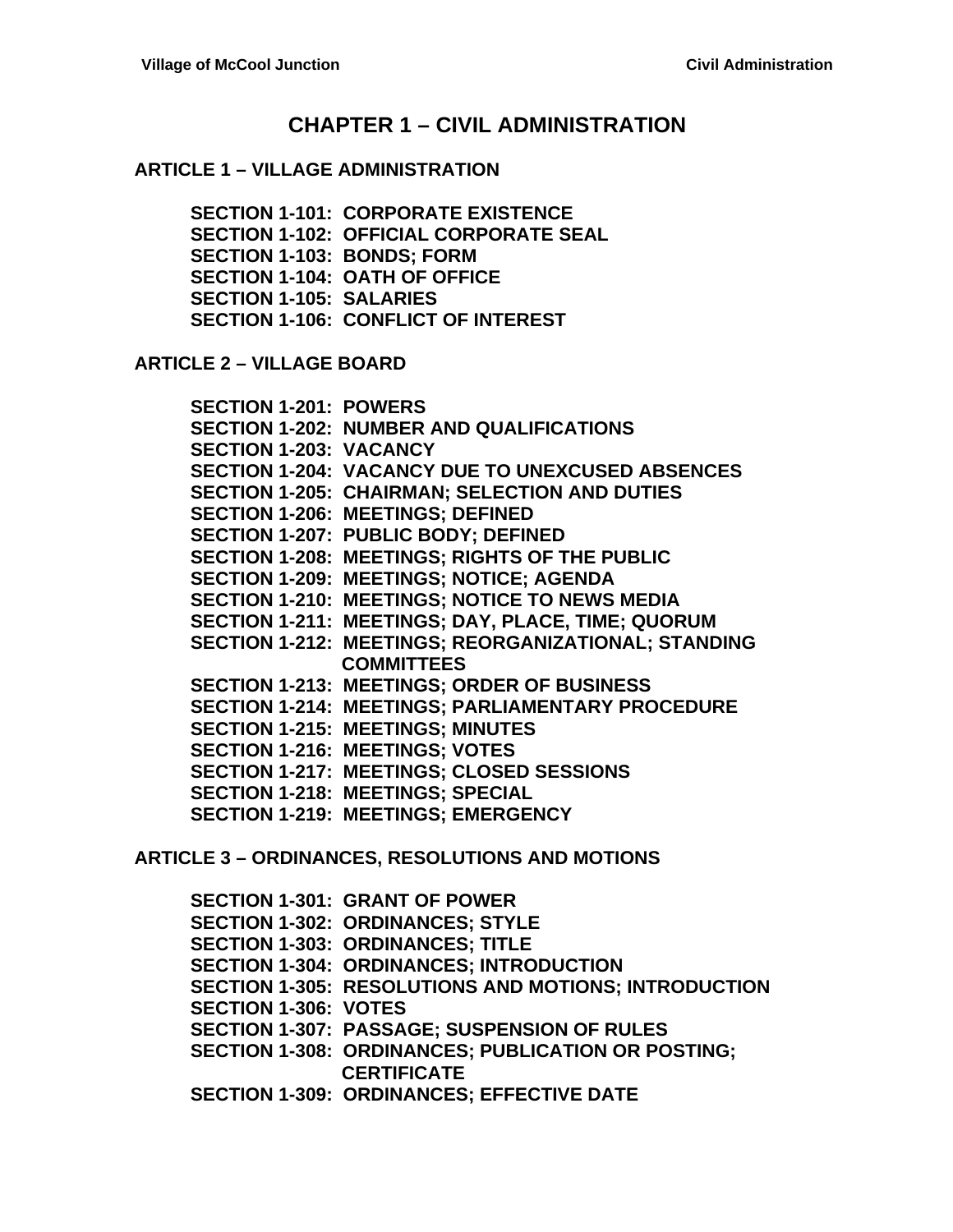**SECTION 1-310: ORDINANCES; AMENDMENTS AND REVISIONS SECTION 1-311: EMERGENCY ORDINANCES**

#### **ARTICLE 4 – APPOINTED OFFICIALS**

**SECTION 1-401: APPOINTMENT SECTION 1-402: MERGER OF OFFICES SECTION 1-403: CLERK-TREASURER POSITION CREATED SECTION 1-404: VILLAGE CLERK SECTION 1-405: VILLAGE TREASURER SECTION 1-406: VILLAGE ATTORNEY SECTION 1-407: LAW ENFORCEMENT; CONTRACT WITH COUNTY SHERIFF SECTION 1-408: POLICE DEPARTMENT; DUTIES SECTION 1-409: FIRE CHIEF SECTION 1-410: SPECIAL ENGINEER SECTION 1-411: UTILITIES SUPERINTENDENT SECTION 1-412: UTILITIES SUPERINTENDENT; STREETS SECTION 1-413: BUILDING INSPECTOR SECTION 1-414: ELECTRICAL INSPECTOR SECTION 1-415: PLUMBING INSPECTOR**

#### **ARTICLE 5 – FISCAL MANAGEMENT**

**SECTION 1-501: FISCAL YEAR SECTION 1-502: PUBLIC FUNDS DEFINED SECTION 1-503: DEPOSIT OF FUNDS SECTION 1-504: INVESTMENT OF FUNDS SECTION 1-505: CERTIFICATES OF DEPOSIT; TIME DEPOSITS; CONDITIONS SECTION 1-506: AUTHORITY TO CONTRACT WITH COLLECTION AGENCY SECTION 1-507: CLAIMS SECTION 1-508: WARRANTS SECTION 1-509: EXPENDITURES SECTION 1-510: BOND ISSUES SECTION 1-511: SINKING FUNDS SECTION 1-512: COLLECTION OF SPECIAL ASSESSMENTS; PROCEDURE SECTION 1-513: SPECIAL ASSESSMENT FUND SECTION 1-514: CONTRACTS; APPROPRIATION SECTION 1-515: CONTRACTS AND PURCHASES; BIDDING AND OTHER REQUIREMENTS SECTION 1-516: ANNUAL AUDIT; FINANCIAL STATEMENTS SECTION 1-517: GENERAL FUND SECTION 1-518: EXPENDITURES PRIOR TO ADOPTION OF BUDGET**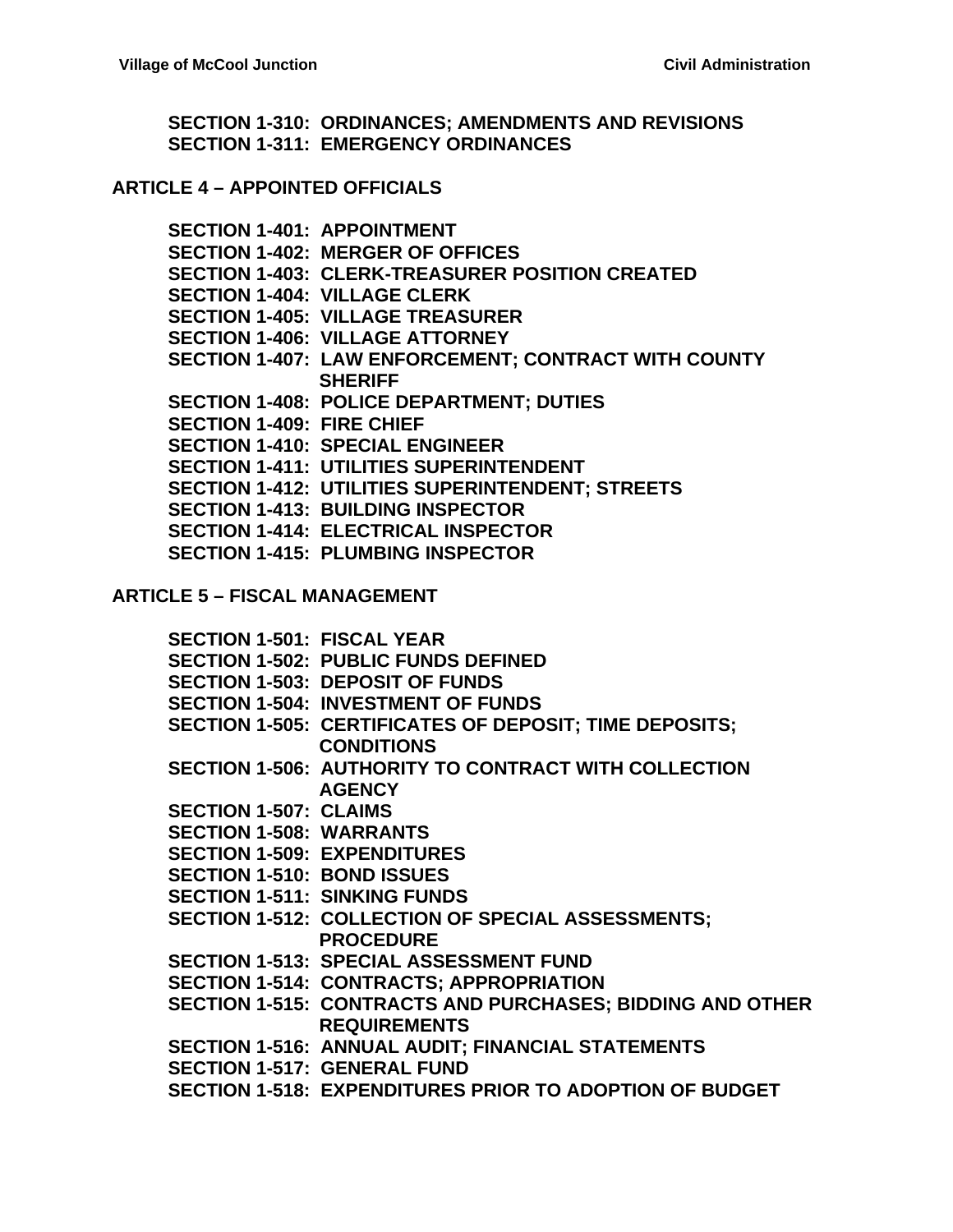**SECTION 1-519: BUDGET STATEMENT; APPROPRIATIONS SECTION 1-520: BUDGET PROCEDURE; FORM AND INSTRUCTION MANUAL INCORPORATED SECTION 1-521: PROPOSED BUDGET STATEMENT SECTION 1-522: PROPOSED BUDGET STATEMENT; HEARING; ADOPTION; CERTIFICATION OF AMOUNT RECEIVED FROM TAXATION SECTION 1-523: ADOPTED BUDGET; FILING, CERTIFICATION OF TAX SECTION 1-524: REVISION OF BUDGET SECTION 1-525: EMERGENCY; TRANSFER OF FUNDS; HEARING SECTION 1-526: PROPERTY TAX LEVY AND REQUEST; AUTHORITY TO SET SECTION 1-527: PROPERTY TAX LEVY; MAXIMUM; AUTHORITY TO EXCEED SECTION 1-528: ALL-PURPOSE LEVY; ALLOCATION; ABANDONMENT; EXTRAORDINARY LEVY SECTION 1-529: GENERAL PROPERTY TAX SECTION 1-530: MOTOR VEHICLE TAX SECTION 1-531: INADEQUATE VALUATION**

**ARTICLE 6 – ELECTIONS**

**SECTION 1-601: VILLAGE BOARD OF TRUSTEES SECTION 1-602: ELECTION OF OFFICERS; CERTIFICATION SECTION 1-603: ELECTIONS GENERALLY SECTION 1-604: JOINT, GENERAL; NOTICE SECTION 1-605: SPECIAL ELECTION SECTION 1-606: PETITION CANDIDATES SECTION 1-607: CAUCUS CANDIDATES SECTION 1-608: FILING FEE SECTION 1-609: BALLOTS SECTION 1-610: EXIT POLLS SECTION 1-611: CERTIFICATE OF NOMINATION OR ELECTION SECTION 1-612: RECALL PROCEDURE**

**ARTICLE 7 – PENAL PROVISIONS**

**SECTION 1-701: VIOLATION; PENALTY**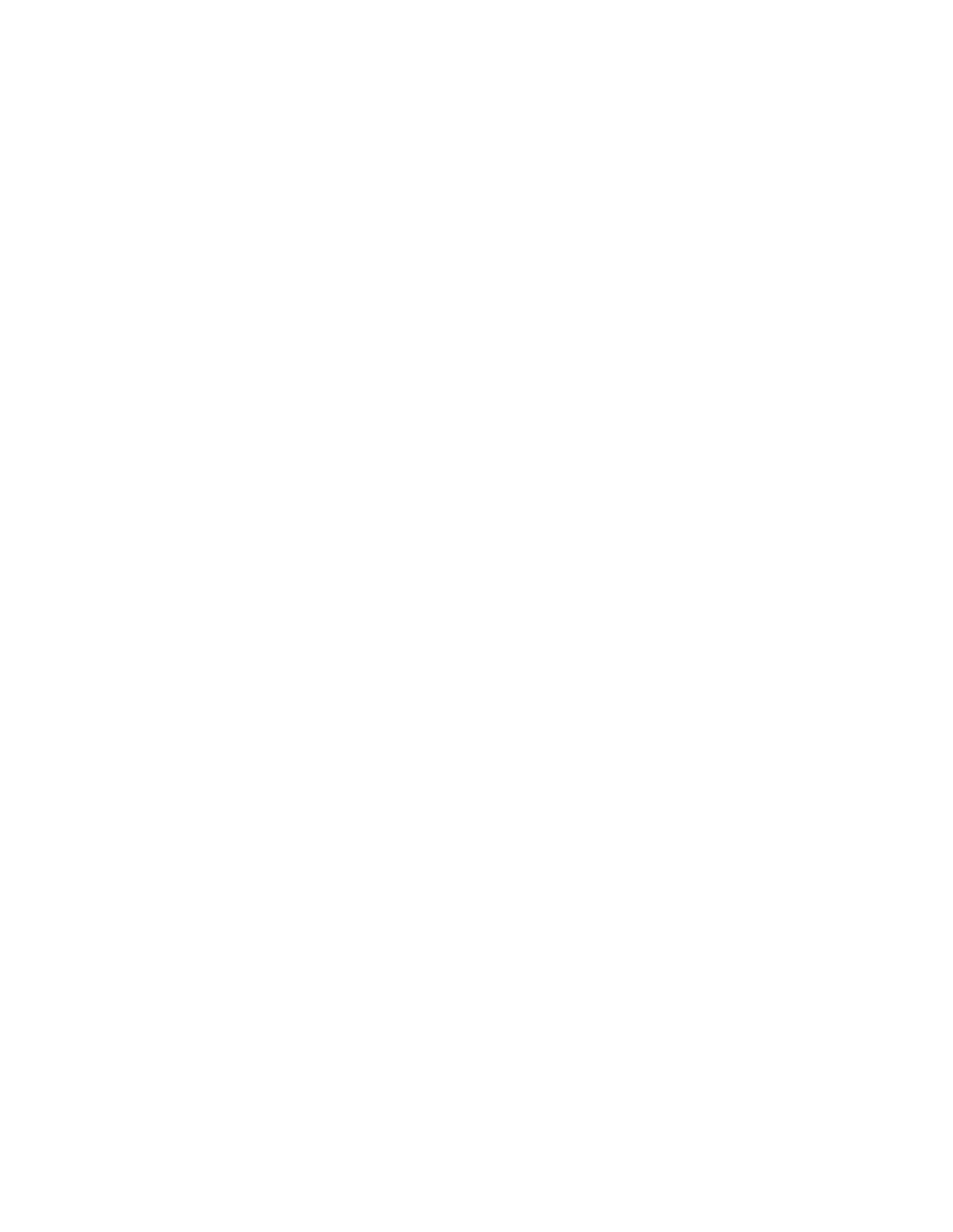# **CHAPTER 1 – CIVIL ADMINISTRATION**

## **Article 1 – Village Administration**

### **SECTION 1-101: CORPORATE EXISTENCE**

The Village of McCool Junction*,* Nebraska, having a population of fewer than 800 inhabitants, is hereby declared to be a village and shall be governed in all respects by the laws regulating villages. (Neb. Rev. Stat. §17-201)

### **SECTION 1-102: OFFICIAL CORPORATE SEAL**

The official corporate seal of the Village shall be kept in the office of the village clerk and may bear the following inscription: "Seal, Village of McCool Junction, Nebraska." The village clerk shall affix an impression of the said official seal to all warrants, licenses, permits, ordinances, and all other official papers issued by order of the Village Board and countersigned by him or her. (Neb. Rev. Stat. §17-502)

#### **SECTION 1-103: BONDS; FORM**

 A. Official bonds of the Village shall be in form, joint and several, and shall be made payable to the Village in such penalty as the Village Board may set by resolution; provided, the penalty amount on any bond shall not fall below the legal minimum when one has been set by the State of Nebraska for each particular official. All official bonds of village officials shall be executed by the principal named in such bonds and by at least two sufficient sureties who shall be freeholders of the county or by the official as principal and by a guaranty, surety, fidelity, or bonding company; provided, no village official, while still in his or her official term of office, shall be accepted as surety on any other official's bond, contractor's bond, license bond, or appeal bond under any circumstances. Only companies that are legally authorized to transact business in the State of Nebraska shall be eligible for suretyship on the bond of an official of the Village.

 B. All said bonds shall obligate the principal and sureties for the faithful discharge of all duties required by law of such principal and shall inure to the benefit of the Village and any persons who may be injured by a breach of the conditions of such bonds. No bond shall be deemed to be given or complete until approved by the Village Board and all sureties are endorsed in writing on the said instrument by the chairman and village clerk pursuant to the said approval of the board. All official bonds meeting the conditions herein shall be filed with the village clerk for the official records and it shall be the duty of the clerk to furnish a certified copy of any bond so filed upon the payment of a fee which shall be set by resolution of the Village Board.

 C. The premium on any official bond required to be given may be paid out of the general fund or other proper village fund upon a resolution to that effect by the Village Board at the beginning of any village year. All surety and other bonds re-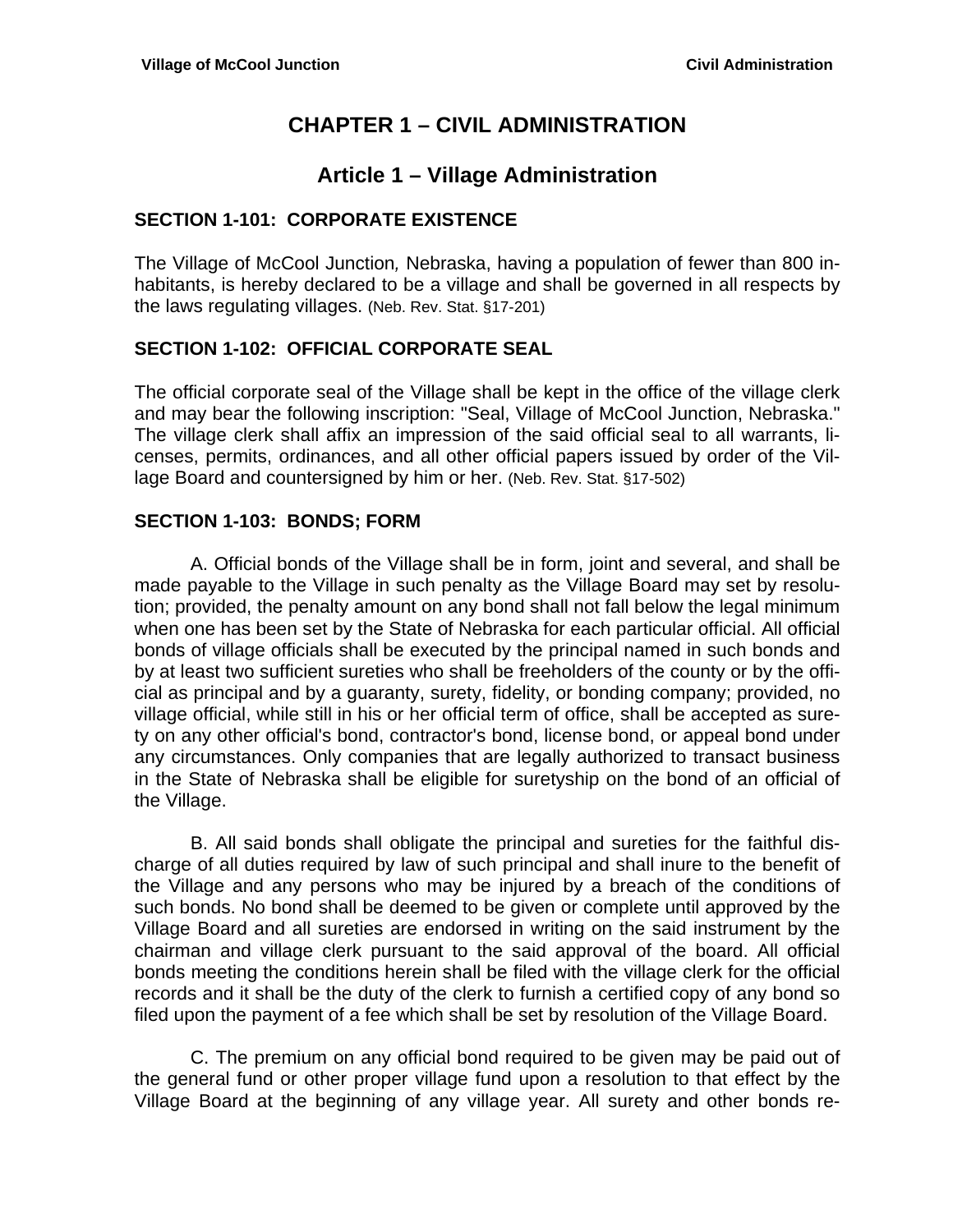quired by village ordinances or by Nebraska law for village officials may be provided by the purchase of a blanket bond, undertaking or equivalent insurance. The Village may pay the premium for the bond or insurance coverage. The bond or insurance coverage shall be, at a minimum, an aggregate of the amounts fixed by law or by the Village Board and on such terms and conditions as may be required.

 D. If the sureties on the official bond of any officer of the Village become insufficient in the opinion of the Village Board, it may by resolution fix a reasonable time within which the said officer may give a new bond or additional sureties as directed. In the event that the officer should fail, refuse, or neglect to give a new bond or additional sureties to the satisfaction and approval of the Village Board, then the office shall by such failure, refusal, or neglect become vacant and it shall be the duty of the board to appoint a competent and qualified person to fill the said office. Any official reelected to office shall be required to file a new bond after each election. (Neb. Rev. Stat. §11-104, 11-105, 11-110 through 11-119, 11-121, 11-122, 17-604)

## **SECTION 1-104: OATH OF OFFICE**

 A. All officials of the Village, whether elected or appointed, except when a different oath is specifically provided herein, shall before entering upon their respective duties take and subscribe the following oath which shall be endorsed upon their respective bonds:

"I, \_\_\_\_\_\_\_\_\_\_\_\_\_\_\_\_\_\_\_, do solemnly swear that I will support the Constitution of the United States and the Constitution of the State of Nebraska against all enemies, foreign and domestic; that I will bear true faith and allegiance to the same; that I take this obligation freely and without mental reservation or for the purpose of evasion; and that I will faithfully and impartially perform the duties of the office of according to law and to the best of my abilities; and I do further swear that I do not advocate nor am I a member of any political party or organization that advocates the overthrow of the government of the United States or of this state by force or violence; and that during such time as I am in this position I will not advocate nor become a member of any political party or organization that advocates the overthrow of the government of the United States or of this state by force or violence. So help me God."

 B. If any such officer is not required to give bond, the oath shall be filed in the office of the secretary of state or with the village clerk. (Neb. Rev. Stat. §11-101)

## **SECTION 1-105: SALARIES**

 A. All salaries of elected and appointed officials shall be set by ordinance and kept on file in the office of the village clerk, available to the public for inspection during office hours.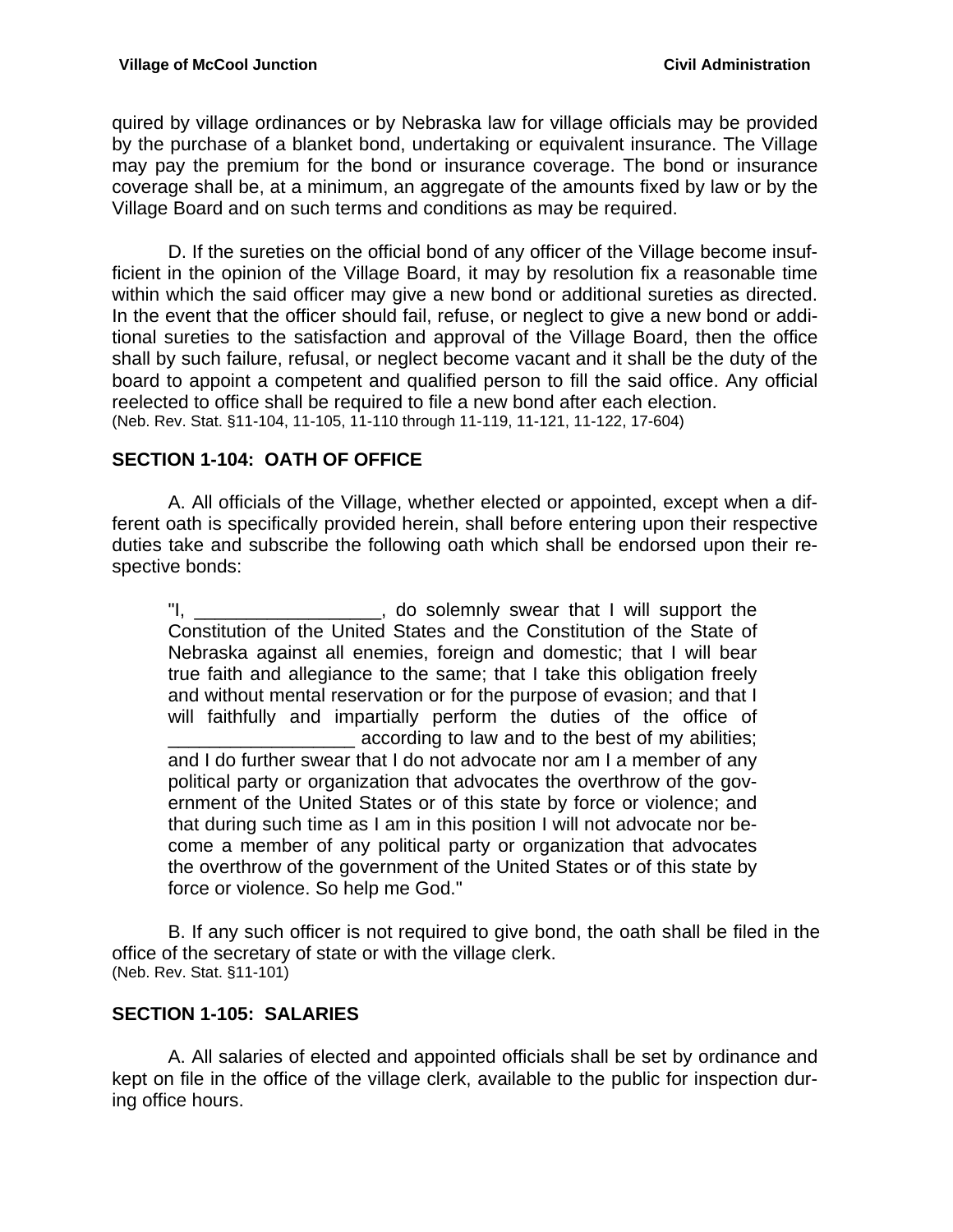B. The compensation of any elective official of the Village shall not be increased nor diminished during the term for which he or she shall have been elected except when there has been a merger of offices; provided, the compensation of the members of the Village Board or a board or commission may be increased or diminished at the beginning of the full term of any member whether or not the terms of one or more members commence and end at different times.

 C. No elected official may be rehired at a greater salary if he or she resigns and desires to be rehired during the unexpired term of office. Said official may be rehired at a greater salary after the term of office during which he or she resigned. (Neb. Rev. Stat. §17-209, 17-612)

#### **SECTION 1-106: CONFLICT OF INTEREST**

 A. For purposes of this section, "officer" shall mean (1) any member of any board or commission of the Village; (2) any appointed official if such village official serves on a board or commission which spends and administers its own funds and is dealing with a contract made by such board or commission, or (3) any elected village official.

 B. Unless specified otherwise, volunteer firefighters and ambulance drivers shall not be considered officers for purposes of this section with respect to their duties as firefighters and ambulance drivers.

 C. No officer of the Village shall be permitted to benefit from any contract to which the Village is a party. The existence of such an interest in any contract renders the contract voidable by decree of a court of competent jurisdiction as to any person who entered into the contract or took assignment thereof with actual knowledge of the prohibited conflict. An action to have a contract declared void under this section may be brought by the Village or by any resident thereof and must be brought within one year after the contract is signed or assigned. Any such decree may provide for the reimbursement of any person for the reasonable value of all money, goods, material, labor, or services furnished under the contract, to the extent that the Village has benefited thereby. The prohibition in this section shall apply only when the officer or his or her parent, spouse, or child:

- 1. Has a business with which the individual is associated or a business association which shall mean a business (a) in which the individual is a partner, director or officer or (b) in which the individual or a member of the individual's immediate family is a stockholder of a closed corporation stock worth \$1,000.00 or more at fair market value or which represents more than 5% equity interest, or is a stockholder of publicly traded stock worth \$10,000.00 or more at fair market value or which represents more than 10% equity interest; or
- 2. Will receive a direct pecuniary fee or commission as a result of the con-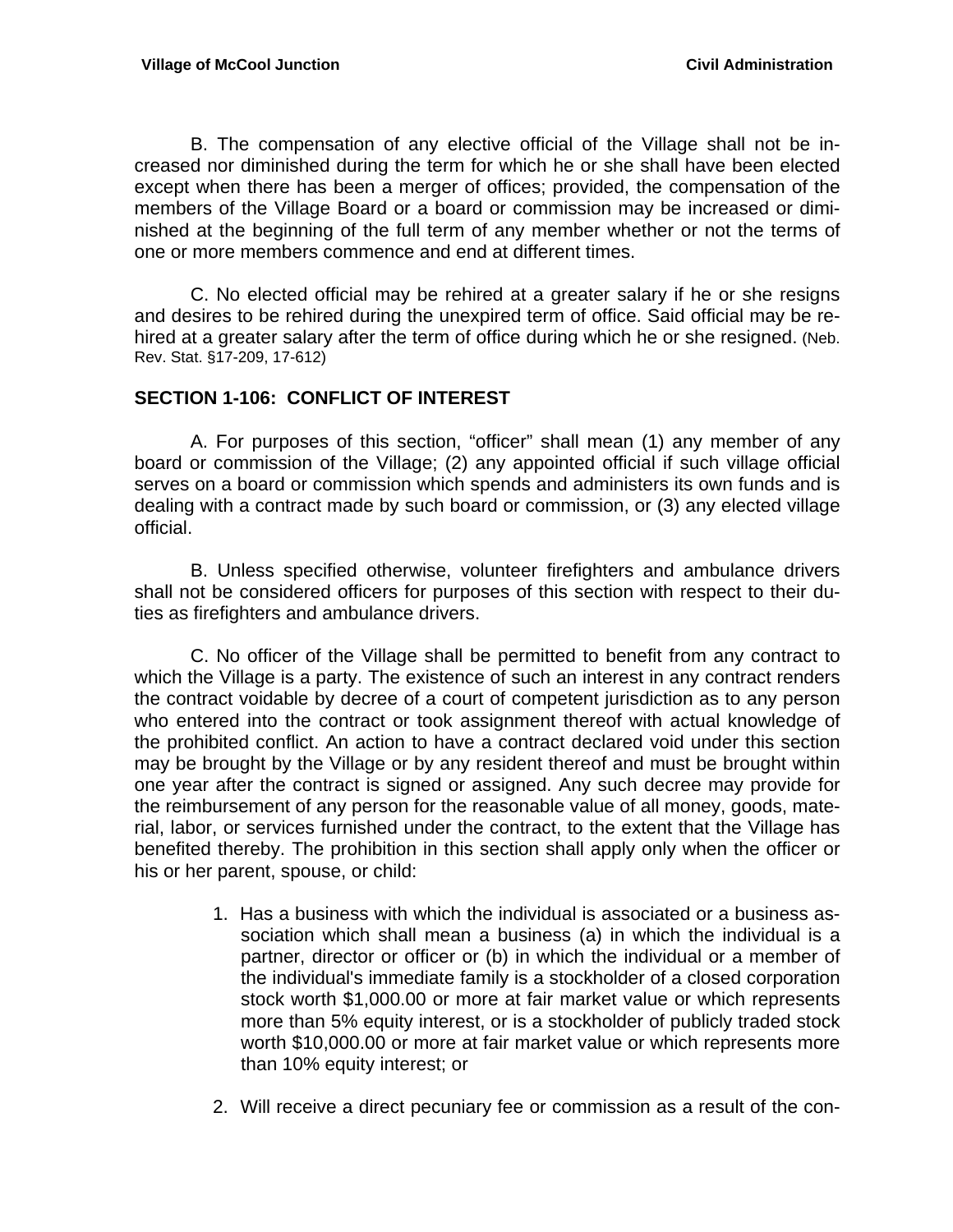tract; provided, however, if such officer is an employee of the business involved in the contract and has no ownership interest or will not receive a pecuniary fee, such officer shall not be deemed to have an interest within the meaning of this section.

- D. The provisions of this section shall not apply if the interested officer:
	- 1. Makes a declaration on the record to the governmental body responsible for approving the contract regarding the nature and extent of his or her interest, prior to official consideration of the contract;
	- 2. Does not vote on the matter of granting the contract, except that if the number of members of the body declaring an interest in the contract would prevent the body, with all members present, from securing a quorum on the issue, then all members may vote on the matter; and
	- 3. Does not act for the governing body as to inspection or performance under the contract in which he or she has an interest.

 E. The receiving of deposits, cashing of checks, and buying and selling of warrants and bonds of indebtedness of any village by a financial institution shall not be considered a contract under the provisions of this section. The ownership of less than 5% of the outstanding shares of a corporation shall not constitute an interest within the meaning of this section. Notwithstanding the provisions of subsections (D) (1) through (3) above, if an officer's parent, spouse or child is an employee of the Village, the officer may vote on all issues of the contract which are generally applicable to all employees or all employees within a classification and do not single out his or her parent, spouse, or child for special action. If an officer has the power to employ personnel and he or she hires his or her parent, spouse, or child, such officer shall disclose the hiring pursuant to subsections (F) (1) through (5) below, except that if the parent, spouse, or child is already employed in the position at the time the officer takes office and such position does not change, no disclosure need be made. Notwithstanding any other provision of this section, any contract entered into with an interested officer shall be subject to applicable competitive bidding requirements and shall be fair and reasonable to the Village.

 F. The village clerk shall maintain, separately from other records, a ledger containing the information listed in this subsection about every contract entered into by the Village in which an officer has an interest as specified above for which disclosure is made as provided in subsections (D) (1) through (3) above. Such information shall be kept in the ledger for five years from the date of the officer's last day in office and shall include the (1) names of the contracting parties; (2) nature of the interest of the officer in question; (3) date that the contract was approved by the Village; (4) amount of the contract; and (5) basic terms of the contract.

G. The information supplied relative to the contract shall be provided to the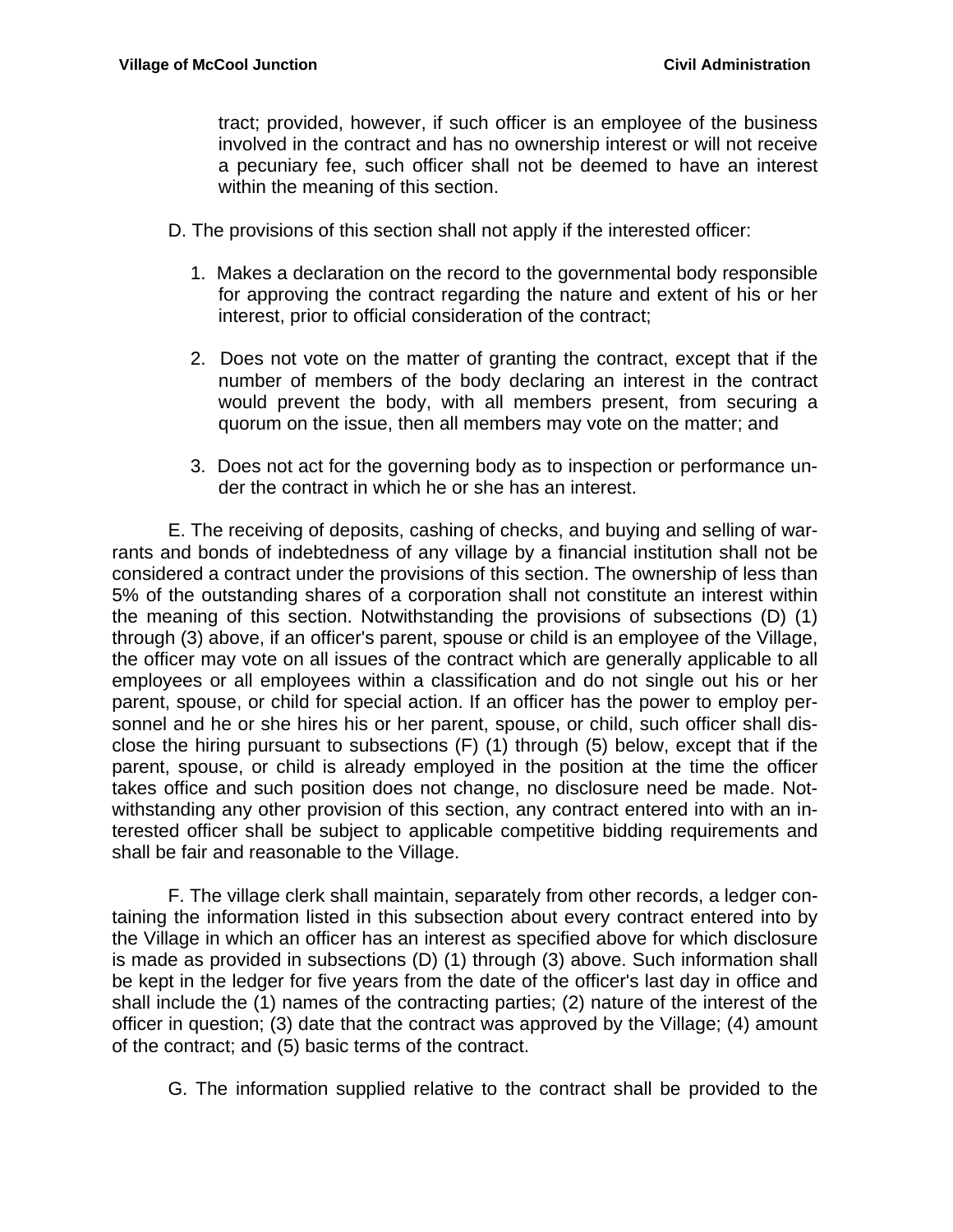clerk not later than ten days after the contract has been signed by both parties. The ledger kept by the clerk shall be available for public inspection during normal working hours.

 H. An open account established for the benefit of any village or entity thereof, with a business in which an officer has an interest, shall be deemed a contract subject to the provisions of this section. The statement required to be filed pursuant to this section shall be filed within ten days after such account is opened. Thereafter, the clerk shall maintain a running account of all amounts purchased on the open account. Purchases made from petty cash or a petty cash fund shall not be subject to the provisions of this section.

 I. Any officer who knowingly violates the provisions of Neb. Rev. Stat. §49- 14,103.01 through 49-14,103.03 shall be guilty of a Class III misdemeanor. Any officer who negligently violates Neb. Rev. Stat. §49-14-103.01 through 49-14,103.03 shall be guilty of a Class V misdemeanor.

 J. The Village may enact ordinances exempting from the provisions of this section contracts involving \$100.00 or less in which an officer of such village may have an interest.

 K. No officer shall receive any pay or perquisites from the Village other than his or her salary. The Village Board shall not pay or appropriate any money or other valuable thing to pay a person who is not an officer for the performance of any act, service, or duty which shall come within the proper scope of the duties of any officer of the Village.

(Neb. Rev. Stat. §17-611, 18-305 through 18-312, 49-1408, 49-14,103.01 through 49-14,103.03, 49- 14,103.06)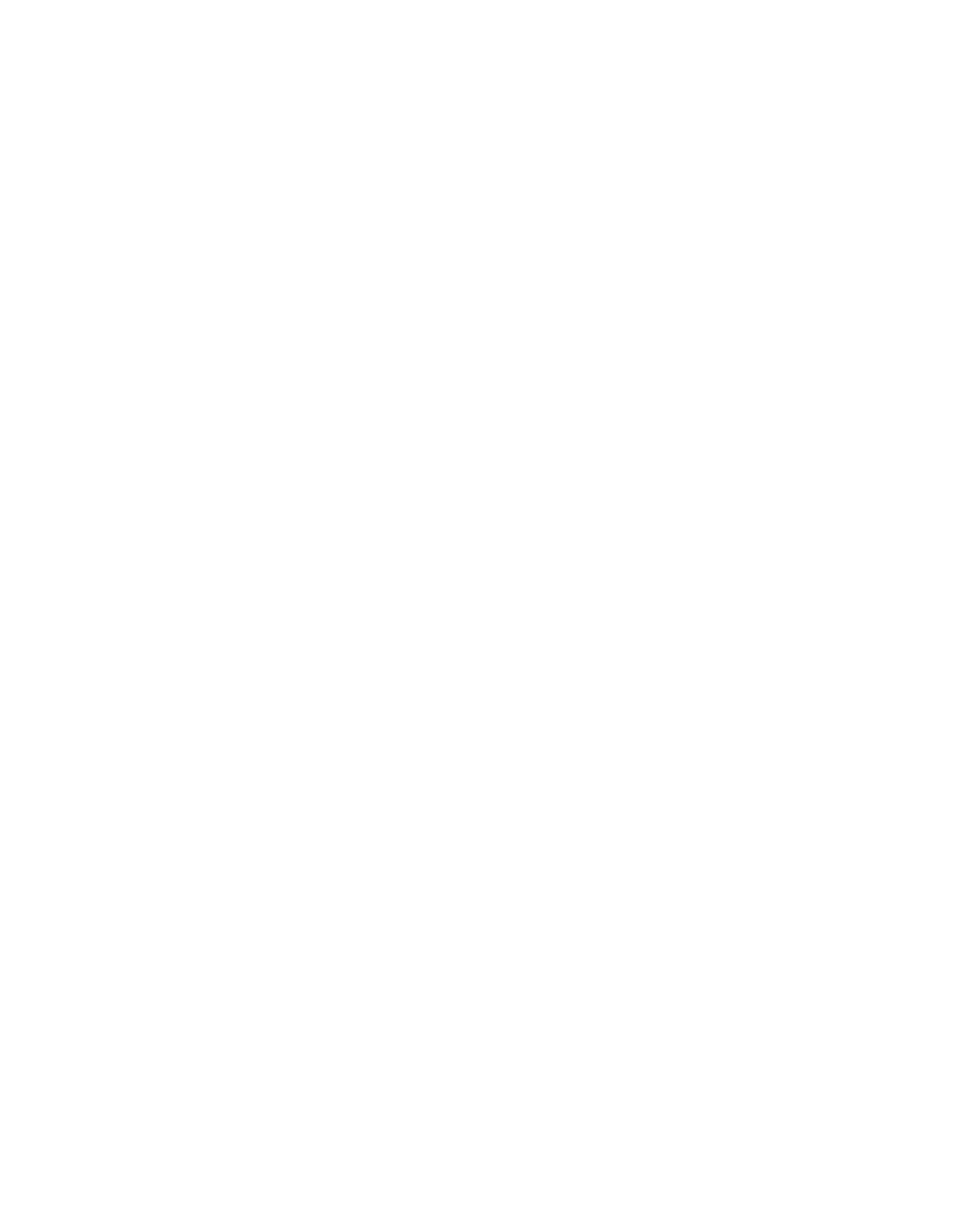## **Article 2 – Village Board**

#### **SECTION 1-201: POWERS**

 A. The Board of Trustees shall have the power to pass ordinances; to prevent and remove nuisances; to restrain and prohibit gambling; to provide for licensing and regulating theatrical and other amusements within the Village; to prevent the introduction and spread of contagious diseases; to establish and regulate markets; to erect and repair bridges; to provide for the inspection of building materials to be used or offered for sale in the Village; to govern the planting and protection of shade trees in the streets and the building of structures projecting upon or over and adjoining and all excavations through and under the sidewalks of the Village; and in addition to the special powers herein conferred and granted, to maintain the peace, good government and welfare of the Village and its trade, commerce and manufactories; and to enforce all ordinances by inflicting penalties upon inhabitants or other persons for violation thereof not exceeding \$500 for any one offense, recoverable with costs. (Neb. Rev. Stat. §17-207)

 B. The Village has the power and authority by ordinance to define, regulate, suppress and prevent nuisances, to declare what constitutes a nuisance, and to abate and remove the same. The Village may exercise such power and authority within its zoning jurisdiction. (Neb. Rev. Stat. §18-1720)

#### **SECTION 1-202: NUMBER AND QUALIFICATIONS**

The Board of Trustees shall consist of five members. Any person who is a citizen of the United States, a resident of the Village at the time of his or her election and a registered voter is eligible to be elected to the board. Every trustee so elected and so qualified shall hold his or her office for a term of four years; provided, a trustee's term shall expire and the office will become vacant upon a change of residence from the Village. (Neb. Rev. Stat. §17-202, 17-203)

#### **SECTION 1-203: VACANCY**

 A. Every elective office shall be vacant upon the happening of any of the events specified in Neb. Rev. Stat. §32-560, except as provided in Neb. Rev. Stat. §32-561.

 B. Except as otherwise provided in subsection (C) or (D) of this section, vacancies in elected offices shall be filled by the Village Board for the balance of the unexpired term. Notice of vacancy, except a vacancy resulting from the death of the incumbent, shall be in writing and presented to the board at a regular or special meeting and shall appear as a part of the minutes of such meeting. The Village Board shall at once give public notice of the vacancy by causing to be published in a newspaper of general circulation within the Village or by posting in three public places in the Village the office vacated and the length of the unexpired term.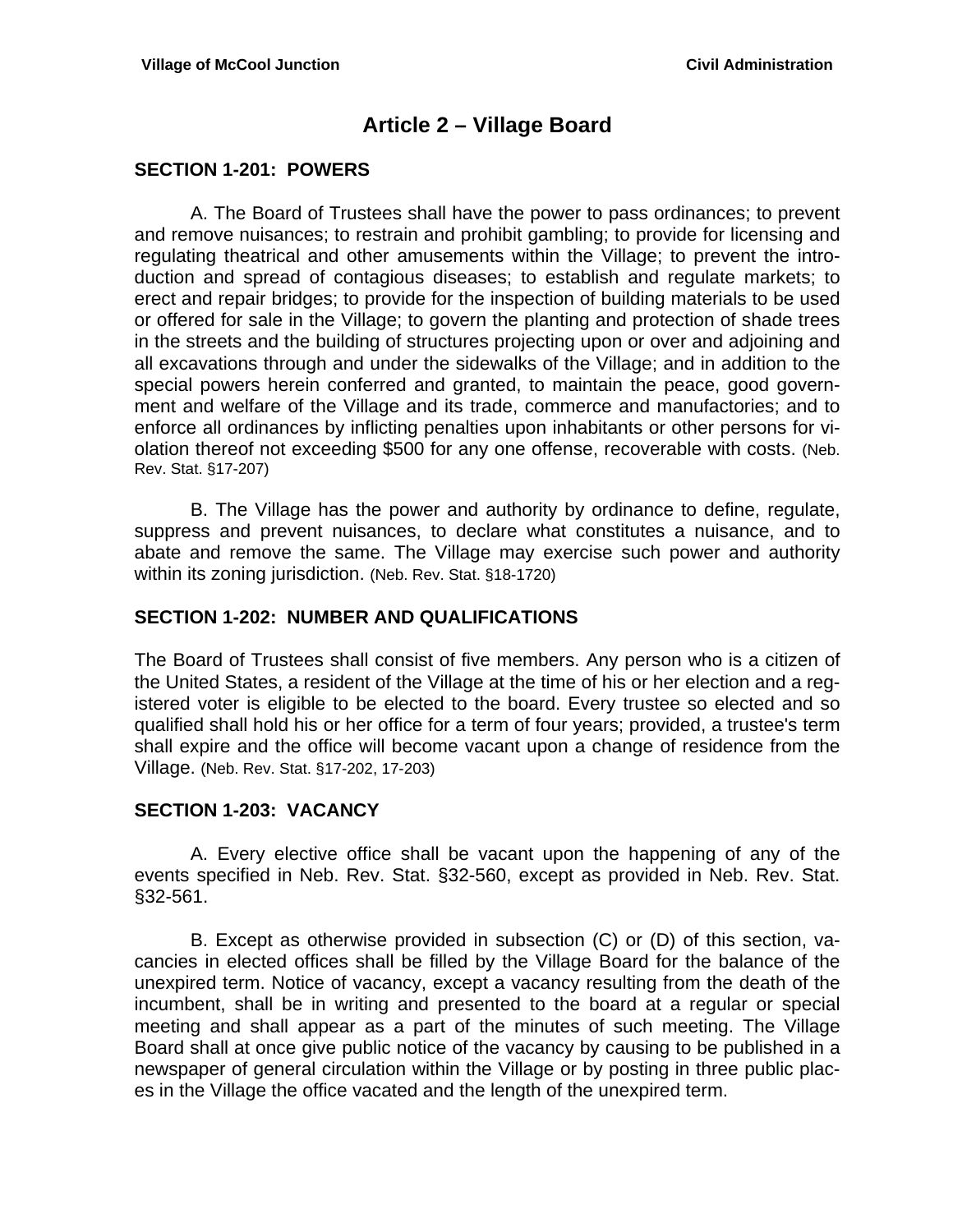C. The chairman of the Village Board shall call a special meeting or place the issue of filing such vacancy on the agenda at the next regular meeting, at which time he or she shall submit the name of a qualified registered voter to fill the vacancy for the balance of the unexpired term. The regular or special meeting shall occur within four weeks after the meeting at which such notice of vacancy has been presented or within four weeks after the death of the incumbent. The board shall vote upon such nominee and if a majority votes in favor of such nominee, the vacancy shall be declared filled. If the nominee fails to receive a majority of the votes, the nomination shall be rejected and the chairman shall at the next regular or special meeting submit the name of another qualified registered voter to fill the vacancy. If the subsequent nominee fails to receive a majority of the votes, the chairman shall continue at such meeting to submit the names of qualified registered voters in nomination and the board members shall continue to vote upon such nominations at such meeting until the vacancy is filled. All board members present shall cast a ballot for or against the nominee. Any member of the board who has been appointed to fill a vacancy on the board shall have the same rights, including voting, as if such person were elected.

 D. The board may, in lieu of filling a vacancy in the elected office as provided in subsection (A) of this section, call a special election to fill such vacancy.

 E. If vacancies exist in the offices of a majority of the members of the Village Board, the secretary of state shall conduct a special election to fill such vacancies.

 F. Any vacancy due to a recall election shall be filled as provided in Neb. Rev. Stat. §32-1308.

(Neb. Rev. Stat. §32-569, 32-1308)

#### **SECTION 1-204: VACANCY DUE TO UNEXCUSED ABSENCES**

In addition to the events listed in Neb. Rev. Stat. §32-560 and any other reasons for a vacancy provided by law, after notice and a hearing, a vacancy on the Board of Trustees shall exist if a member is absent from more than five consecutive regular meetings of the board unless the absences are excused by a majority vote of the remaining members. (Neb. Rev. Stat. §19-3101)

#### **SECTION 1-205: CHAIRMAN; SELECTION AND DUTIES**

The Village Board chairman shall be selected at the first regular meeting of the board in December by the members from their own membership. The chairman shall preside at all meetings of the board. In the absence of the chairman, the Board of Trustees shall elect one of its members to occupy the position temporarily, who shall hold the title of chairman pro tempore. The chairman and the chairman pro tempore shall have the same powers and privileges as other members of the Board of Trustees. The chairman shall cause all ordinances of the board to be printed and published for the information of the inhabitants. The chairman shall also perform all duties of his or her office in accordance with state laws and village ordinances. The qualifications for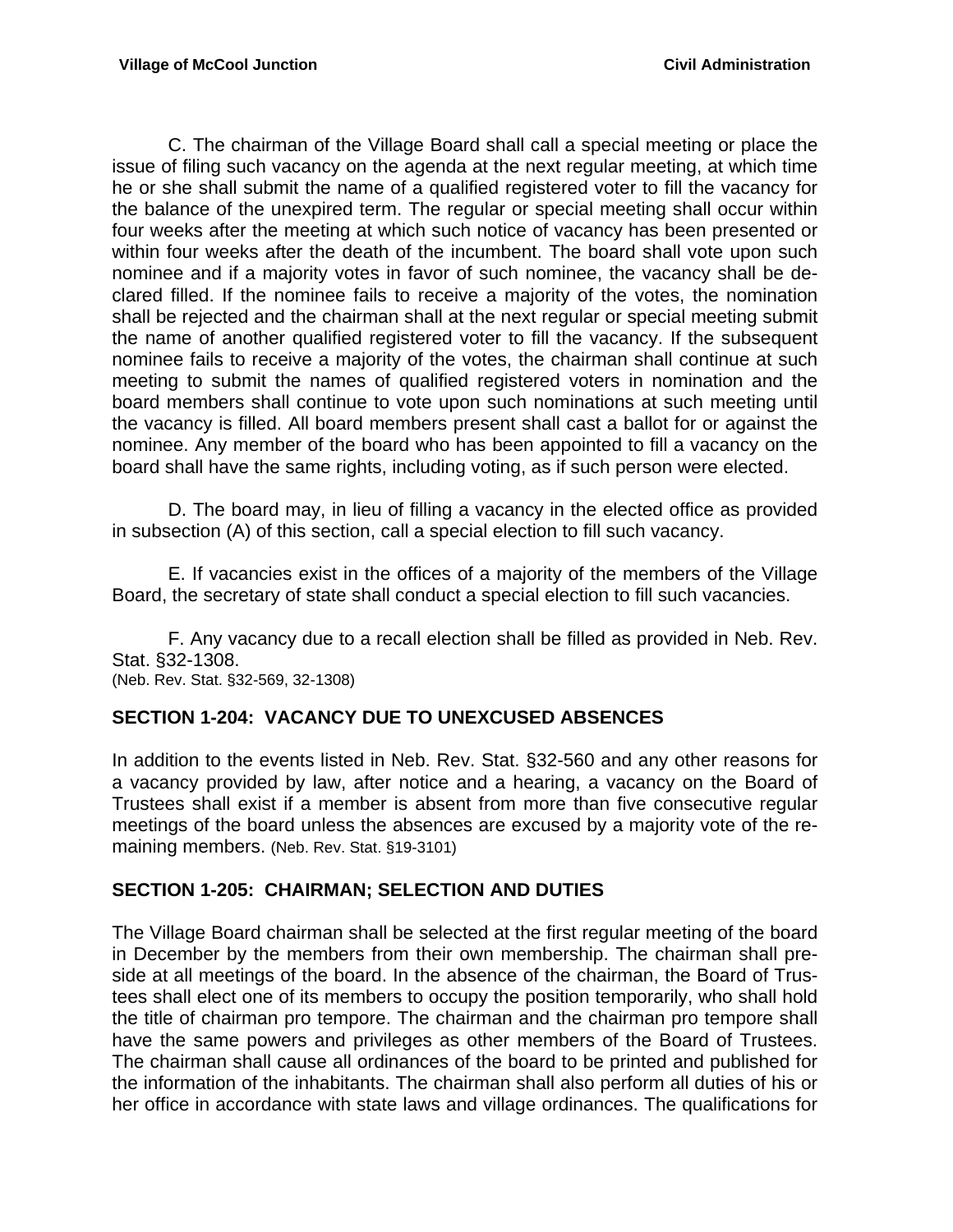the chairman shall be the same general qualifications that apply to the members of the Board of Trustees. (Neb. Rev. Stat. §17-203, 17- 204, 17-210)

#### **SECTION 1-206: MEETINGS; DEFINED**

"Meetings" shall mean all regular, special, or called meetings, formal or informal, of a public body for the purposes of briefing, discussion of public business, formation of tentative policy, or the taking of any action. (Neb. Rev. Stat. §84-1409(2))

#### **SECTION 1-207: PUBLIC BODY; DEFINED**

"Public body" as used in this article shall mean (A) the Village Board of Trustees; (B) all independent boards, commissions, bureaus, committees, councils, sub-units, or any other bodies now or hereafter created by Constitution, statute, ordinance or otherwise pursuant to law; and (C) advisory committees of the bodies listed. This section shall not apply to subcommittees of such bodies unless a quorum of the public body attends a subcommittee meeting or unless such subcommittees are holding hearings, making policy or taking formal action on behalf of their parent bodies. (Neb. Rev. Stat. §84-1409(1))

### **SECTION 1-208: MEETINGS; RIGHTS OF THE PUBLIC**

 A. Subject to the Open Meetings Act, the public shall have the right to attend and the right to speak at meetings of public bodies and all or any part of a meeting of a public body, except for closed meetings called pursuant to Section 1-217, may be videotaped, televised, photographed, broadcast, or recorded by any person in attendance by means of a tape recorder, camera, video equipment, or any other means of pictorial or sonic reproduction or in writing.

 B. It shall not be a violation of this section for any public body to make and enforce reasonable rules and regulations regarding the conduct of persons attending, speaking at, videotaping, televising, photographing, broadcasting, or recording its meetings. A body may not be required to allow citizens to speak at each meeting but it may not forbid public participation at all meetings.

 C. No public body shall require members of the public to identify themselves as a condition for admission to the meeting nor shall such body require that the name of any member of the public be placed on the agenda prior to such meeting in order to speak about items on the agenda. The body may require any member of the public desiring to address the body to identify himself or herself.

 D. No public body shall for the purpose of circumventing the Open Meetings Act hold a meeting in a place known by the body to be too small to accommodate the anticipated audience. No public body shall be deemed in violation of this section if it holds its meeting in its traditional meeting place which is located in this state.

E. The public body shall, upon request, make a reasonable effort to accom-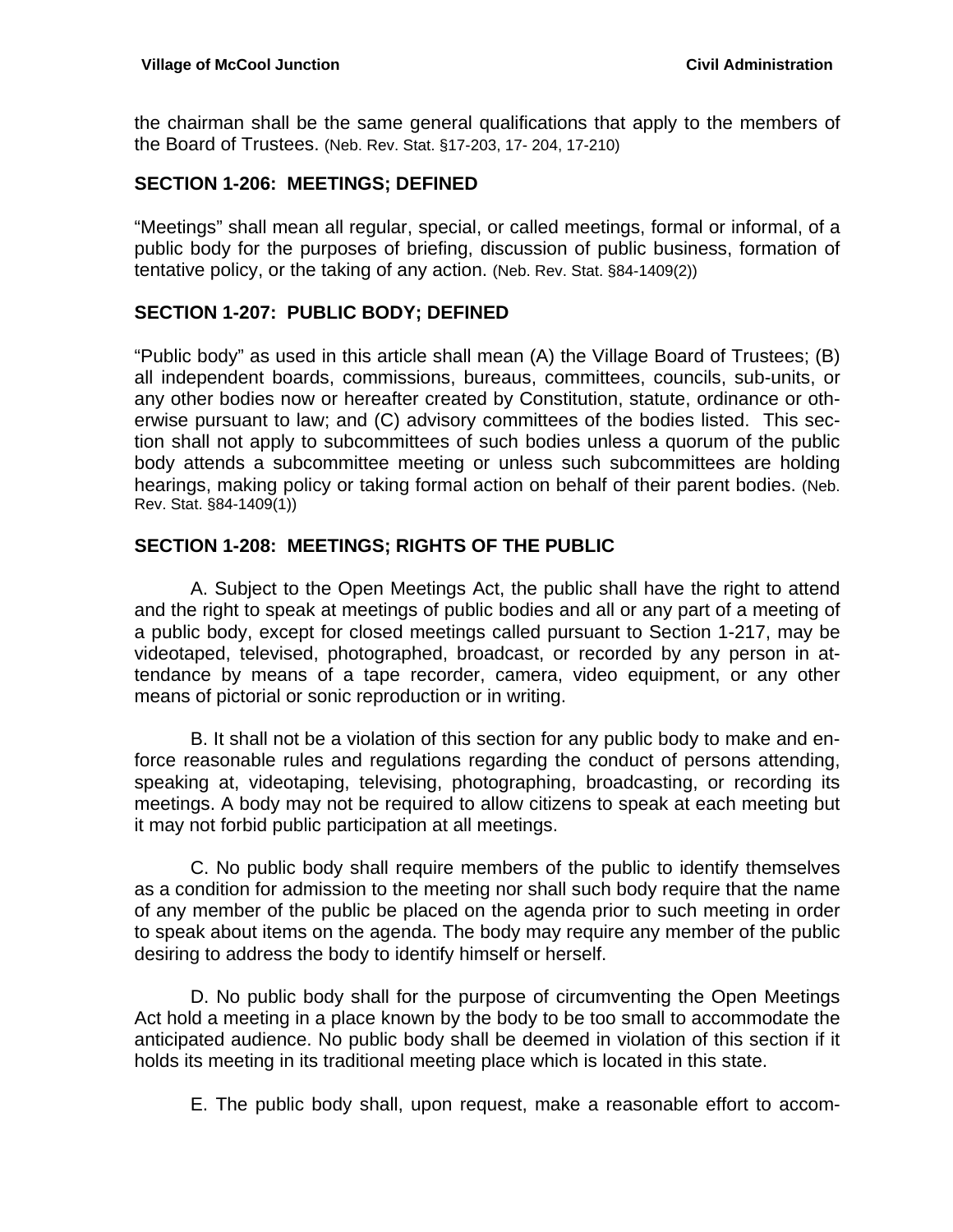modate the public's right to hear the discussion and testimony presented at the meeting.

 F. Public bodies shall make available at the meeting, for examination and copying by members of the public, at least one copy of all reproducible written material to be discussed at an open meeting. Public bodies shall make available at least one current copy of the Open Meetings Act, to be posted in the meeting room at a location accessible to members of the public. At the beginning of each meeting, the public shall be informed about the location of the posted information. (Neb. Rev. Stat. §84-1408, 84-1412)

## **SECTION 1-209: MEETINGS; NOTICE; AGENDA**

 A. The advance publicized notice of all board meetings shall be simultaneously transmitted to all members of the Village Board and to the public by a method designated by the board or by the chairman if the board has not designated a method. Such notice shall contain the time and specific place for each meeting and either an enumeration of the agenda subjects known at the time of the notice or a statement that such an agenda, kept continually current, shall be readily available for public inspection at the office of the village clerk.

 B. Except for items of an emergency nature, the agenda shall not be altered later than 24 hours before the scheduled commencement of the meeting or 48 hours before the scheduled commencement of a meeting of the Village Board scheduled outside the corporate limits of the Village. The board shall have the right to modify the agenda to include items of an emergency nature only at such public meetings. (Neb. Rev. Stat. §84-1411(1))

## **SECTION 1-210: MEETINGS; NOTICE TO NEWS MEDIA**

The village clerk shall maintain a list of the news media requesting notification of meetings and shall make reasonable efforts to provide advance notification to them of the time and place of each meeting and the subjects to be discussed. (Neb. Rev. Stat. §84-1411(4))

## **SECTION 1-211: MEETINGS; DAY, PLACE, TIME; QUORUM**

 A. The regular meetings of the Village Board shall be held on the first Monday of each month at the announced time in the meeting place of the Village.

 B. At all meetings of the Board of Trustees, a majority of the members shall constitute a quorum to do business. A smaller number may adjourn from day to day and may compel the attendance of absent members in such manner and under such penalties as the Board of Trustees may have previously prescribed by ordinance. (Neb. Rev. Stat. §17-204, 17-205)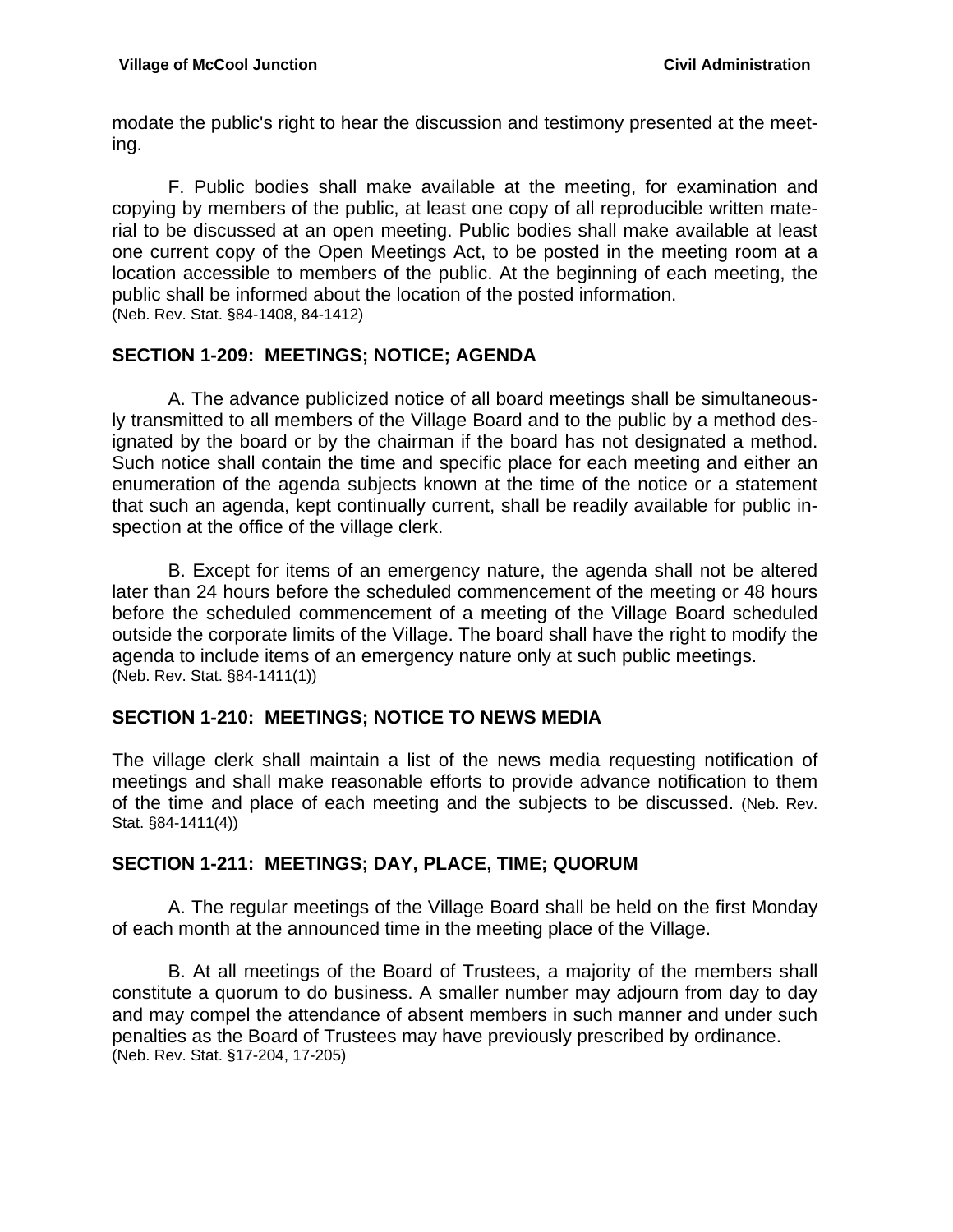#### **SECTION 1-212: MEETINGS; REORGANIZATIONAL; STANDING COMMITTEES**

 A. All trustees elected to office shall qualify and meet on the first regular meeting of the Village Board in December thereafter, organize, elect a chairman, and appoint the officers required by law. The board shall, by ordinance, fix the time and place of holding its stated meetings and may be convened at any time by the chairman.

 B. Every trustee, before entering upon the duties of his or her office, shall take an oath to support the Constitution of the United States and the Constitution of Nebraska and faithfully and impartially to discharge the duties of his or her office.

C. At the reorganizational meeting, the chairman shall appoint members to the following standing committees: Finance Committee, Street and Alley Committee. The membership of such committees may be changed at any time by the chairman, who shall be an ex officio member of each standing committee. The members of the committees shall serve terms of office of one year unless reappointed. (Neb. Rev. Stat. §17-204)

#### **SECTION 1-213: MEETINGS; ORDER OF BUSINESS**

Promptly at the hour set by law on the day of each regular meeting, the members of the Village Board, the village clerk, and such other village officials as may be required shall take their regular stations in the meeting place and the business of the Village shall be taken up for consideration and disposition in the manner prescribed by the official agenda on file at the office of the village clerk.

#### **SECTION 1-214: MEETINGS; PARLIAMENTARY PROCEDURE**

 A. The chairman shall preserve order during meetings of the Village Board and shall decide all questions of order, subject to an appeal to the board. When any person is called to order, he or she shall be seated until the point is decided. When the chairman is putting the question, no person shall leave the meeting room. Every person present, before speaking, shall rise from his or her seat and address himself or herself to the presiding officer and while speaking shall confine himself/herself to the question. When two or more persons rise at once, the chairman shall recognize the one who spoke first.

 B. All resolutions or motions shall be reduced to writing before being acted upon, if requested by the village clerk or any member of the Village Board. Every member of the board who is present when a question is voted upon shall cast his or her vote unless excused by a majority of the Village Board present. No motion shall be put or debated unless seconded. When seconded, it shall be stated by the chairman before being debatable. In all cases where a motion or resolution is entered on the minutes, the name of the board member making the motion, or resolution shall be entered also. After each vote, the "yeas" and "nays" shall be taken and entered in the minutes upon the request of any board member. Before the vote is actually taken,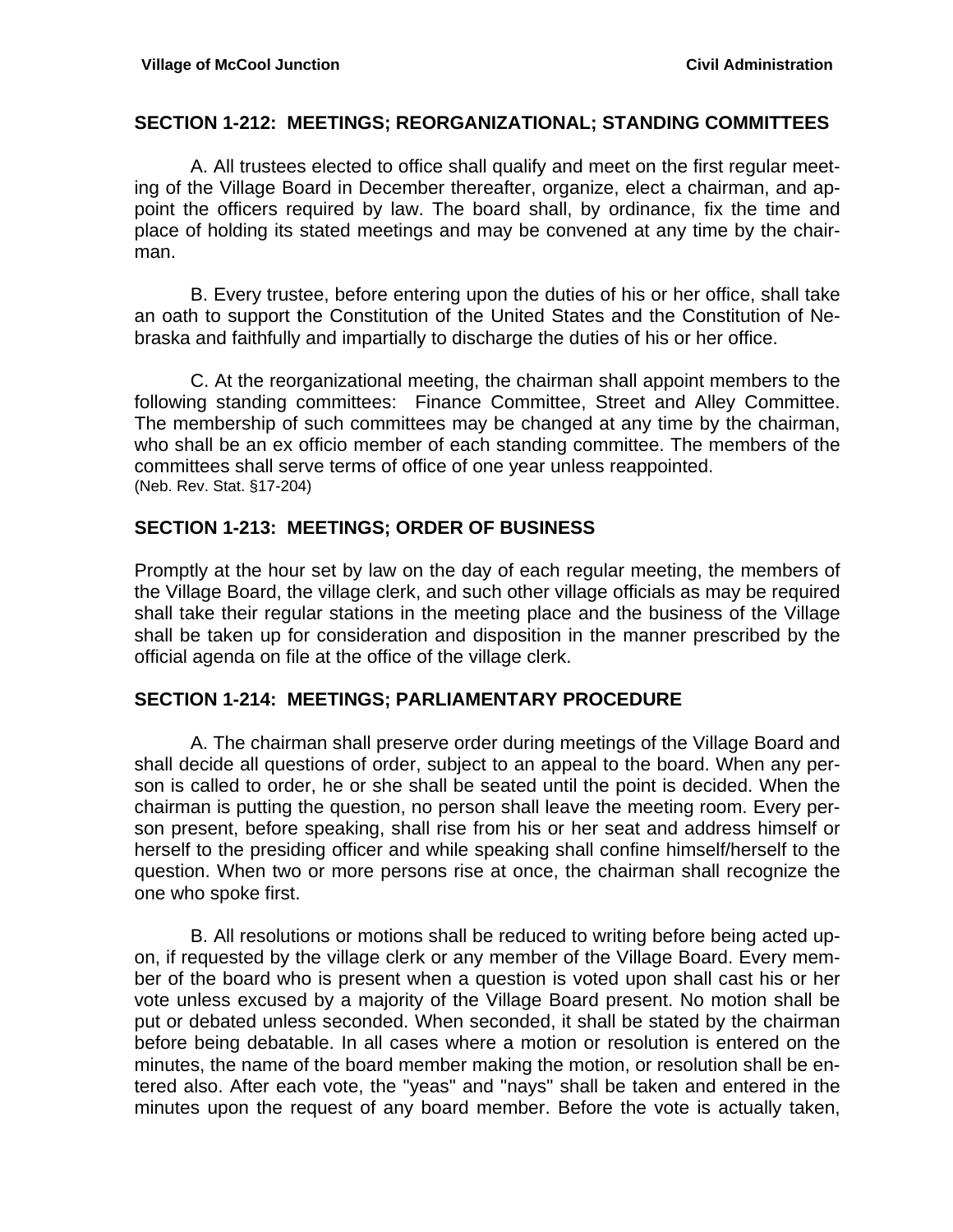any resolution, motion, or proposed ordinance may be withdrawn from consideration by the sponsor thereof with the consent of the member of the Village Board seconding the said resolution, motion, or ordinance.

 C. When, in the consideration of an ordinance, different times or amounts are proposed, the question shall be put on the largest sum or the longest time. A question to reconsider shall be in order when made by a member voting with the majority, but such motion to reconsider must be made before the expiration of the third regular meeting after the initial consideration of the question.

 D. When any question is under debate, no motion shall be made, entertained, or seconded except the previous question, a motion to table, and to adjourn. Each of the said motions shall be decided without debate.

 E. Any of the rules of the Village Board for meetings may be suspended by a two-thirds vote of the members present. In all cases in which provisions are not made by these rules, *Robert's Rules of Order* is the authority by which the Village Board shall decide all procedural disputes that may arise.

## **SECTION 1-215: MEETINGS; MINUTES**

The Village Board shall keep minutes of all meetings showing the time, place, members present and absent, and the substance of all matters discussed. The minutes of all meetings and evidence and documentation received or disclosed in open session shall be public records and open to public inspection during normal business hours. Minutes shall be written and available for inspection within ten working days of the meeting or prior to the next convened meeting, whichever occurs earlier, but an additional ten working days shall be allowed if the employee responsible for writing the minutes is absent due to a serious illness or an emergency. (Neb. Rev. Stat. §84-1413(1), (4), (5))

## **SECTION 1-216: MEETINGS; VOTES**

Any action taken on any question or motion duly moved and seconded shall be by roll call vote of the Village Board in open session and the record shall state how each member voted or if the member was absent or not voting. The requirements of a roll call or viva voce vote shall be satisfied by utilization of an electronic voting device which allows the "yeas" and "nays" of each board member to be readily seen by the public. The vote to elect leadership within a public body may be taken by secret ballot but the total number of votes for each candidate shall be recorded in the minutes. (Neb. Rev. Stat. §84-1413)

## **SECTION 1-217: MEETINGS; CLOSED SESSIONS**

 A. The Village Board may hold a closed session by the affirmative vote of a majority of its voting members if a closed session is clearly necessary for the protection of the public interest or for the prevention of needless injury to the reputation of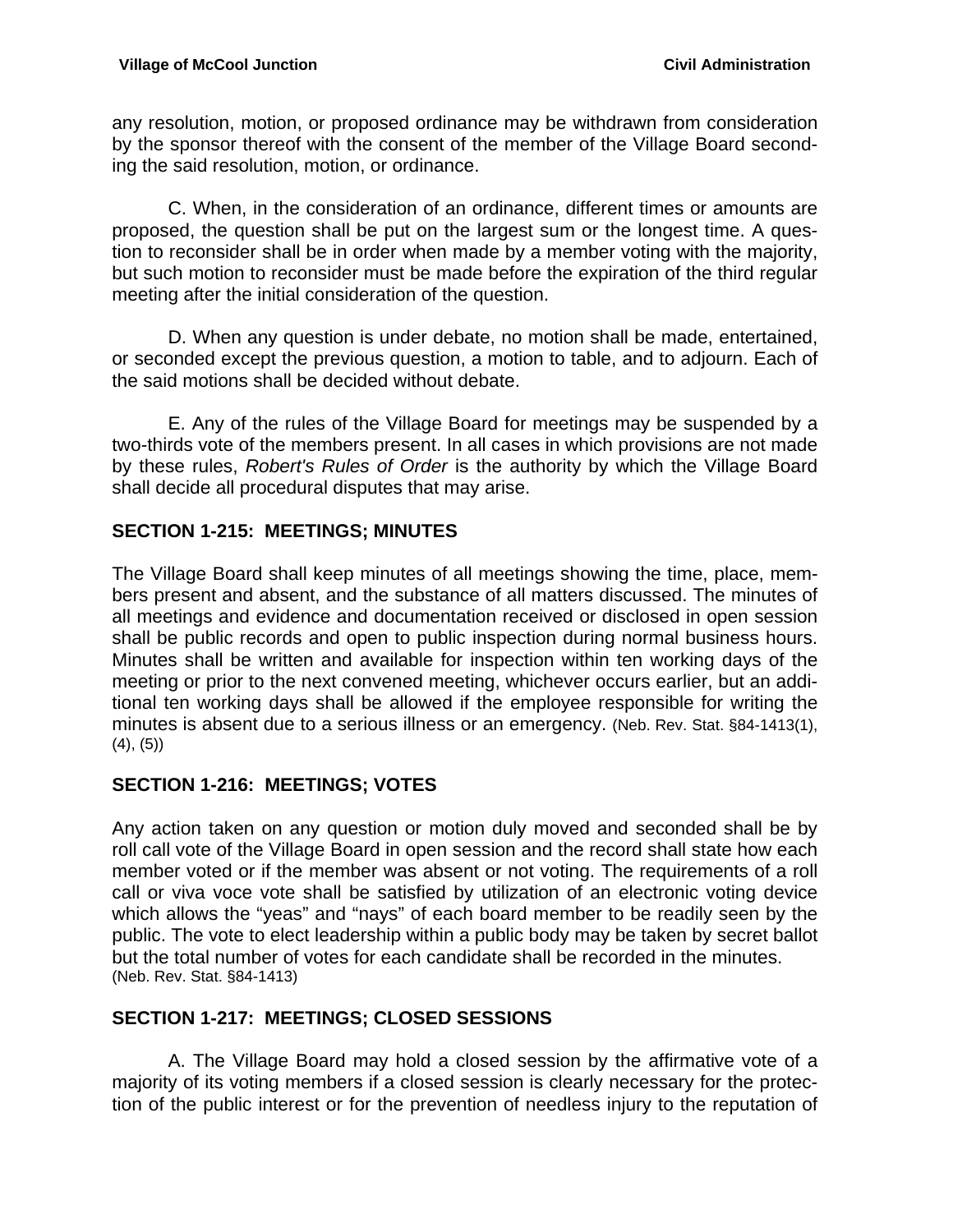an individual and if such individual has not requested a public meeting. Closed sessions may be held for, but shall not be limited to, such reasons as:

- 1. Strategy sessions with respect to collective bargaining, real estate purchases, pending litigation or litigation which is imminent as evidenced by communication of a claim or threat of litigation to or by the public body;
- 2. Discussion regarding deployment of security personnel or devices;
- 3. Investigative proceedings regarding allegations of criminal misconduct; or
- 4. Evaluation of the job performance of a person when necessary to prevent needless injury to the reputation of a person and if such person has not requested a public meeting.

 B. Nothing in this section shall permit a closed meeting for discussion of the appointment or election of a new member to any public body.

 C. The vote to hold a closed session shall be taken in open session. The vote of each member on the question of holding a closed session, the reason for the closed session, and the time when the closed session commenced and concluded shall be recorded in the minutes. If the motion to close passes, then the presiding officer immediately prior to the closed session shall restate on the record the limitation of the subject matter of the closed session. The public body holding such a closed session shall restrict its consideration to matters during the closed portions to only those purposes set forth in the minutes as the reason for the closed session. The meeting shall be reconvened in open session before any formal action may be taken. For purposes of this section, "formal action" shall mean a collective decision or a collective commitment or promise to make a decision on any question, motion, proposal, resolution, order, or ordinance or formation of a position or policy but shall not include negotiating guidance given by members of the public body to legal counsel or other negotiators in closed sessions authorized under subsection (A) of this section.

 D. Any member of any public body shall have the right to challenge the continuation of a closed session if the member determines that the session has exceeded the reason stated in the original motion to hold a closed session or if the member contends that the closed session is neither clearly necessary for (1) the protection of the public interest or (2) the prevention of needless injury to the reputation of an individual. Such challenge shall be overruled only by a majority vote of the members of the public body. Such challenge and its disposition shall be recorded in the minutes.

 E. Nothing in this section shall be construed to require that any meeting be closed to the public. No person or public body shall fail to invite a portion of its members to a meeting and no public body shall designate itself a subcommittee of the whole body for the purpose of circumventing the provisions of this article. No closed session, informal meeting, chance meeting, social gathering, or electronic communication shall be used for the purpose of circumventing the provisions of this article.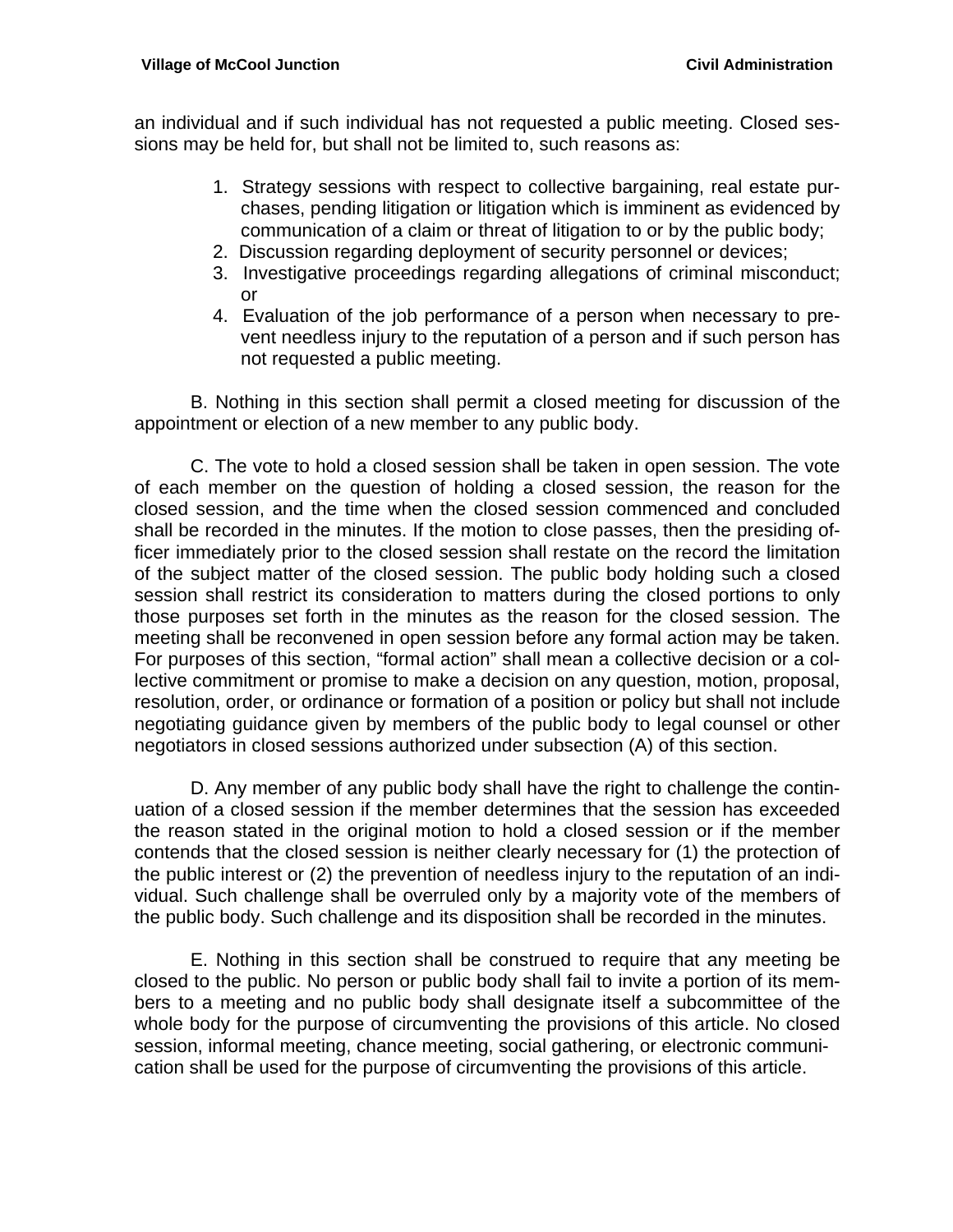F. The provisions of this article shall not apply to chance meetings or to attendance at or travel to conventions or workshops of members of a public body at which there is no meeting of the body then intentionally convened and there is no vote or other action taken regarding any matter over which the public body has supervision, control, jurisdiction, or advisory power. (Neb. Rev. Stat. §84-1410)

 **SECTION 1-218: MEETINGS; SPECIAL** 

 A. Special meetings may be called by the chairman or by three members of the Board of Trustees, the object of which shall be submitted to the board in writing. The call and object as well as the disposition thereof shall be entered upon the journal by the village clerk.

 B. On filing the call for a special meeting, the clerk shall notify the board members of the special meeting, stating the time and its purpose. Notice of a special meeting need not be given to a board member known to be out of the state or physically unable to be present. A majority of the members of the board shall constitute a quorum for the transaction of business but a smaller number may adjourn from day to day and compel the attendance of the absent members. Whether a quorum is present or not, all absent members shall be sent for and compelled to attend.

 C. At the hour appointed for the meeting, the village clerk shall proceed to call the roll of members and announce whether a quorum is present. If a quorum is present, the board shall be called to order by the chairman, if present, or if absent, by the president of the board. In the absence of both the chairman and the president, the board members shall elect a president pro tempore. All ordinances passed at any special meeting shall comply with procedures set forth in Chapter 1, Article 3 (Ordinances, Resolutions and Motions) herein.

(Neb. Rev. Stat. §17-204, 17-205)

#### **SECTION 1-219: MEETINGS; EMERGENCY**

When it is necessary to hold an emergency meeting without reasonable advance public notice, the nature of the emergency shall be stated in the minutes and any formal action taken in such meeting shall pertain only to the emergency. Such emergency meetings may be held by means of electronic or telecommunication equipment. The provisions of Section 1-210 (Notice to News Media) shall be complied with in conducting emergency meetings. Complete minutes of any such emergency meeting specifying the nature of the emergency and any formal action taken at the meeting shall be made available to the public by no later than the end of the next regular business day. (Neb. Rev. Stat. §84-1411)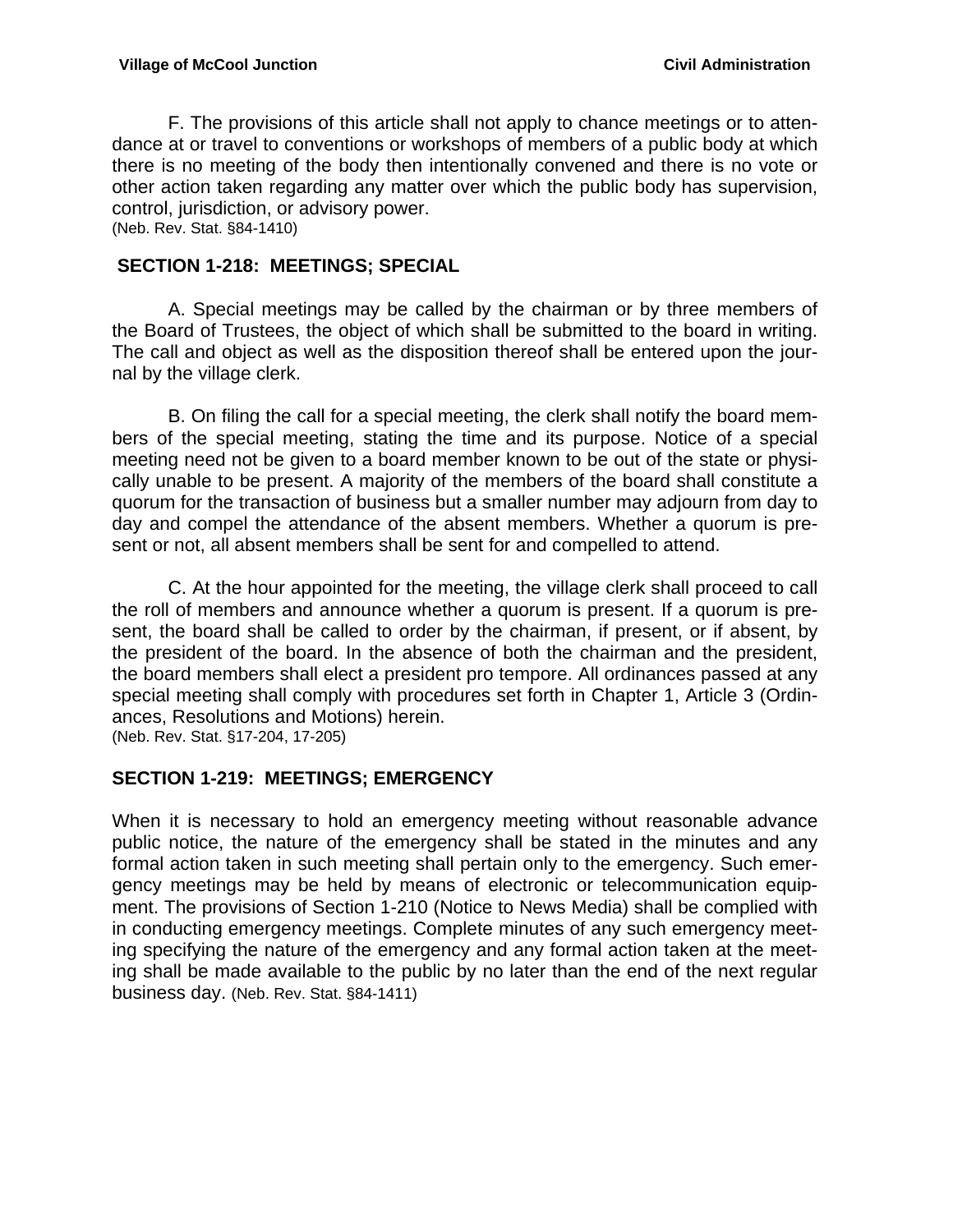## **Article 3 – Ordinances, Resolutions and Motions**

## **SECTION 1-301: GRANT OF POWER**

The Village Board shall have the responsibility of making all ordinances, bylaws, rules, regulations, and resolutions not inconsistent with state laws as may be necessary and proper for maintaining the peace, good government, and welfare of the Village and its trade, commerce, and security and to enforce all ordinances by inflicting fines or penalties for the breach thereof, not exceeding \$500 for any one offense, recoverable with costs. (Neb. Rev. Stat. §17-505)

#### **SECTION 1-302: ORDINANCES; STYLE**

The style of all village ordinances shall be: "Be it ordained by the Chairman and Board of Trustees of the Village of McCool Junction, Nebraska." (Neb. Rev. Stat. §17- 613)

### **SECTION 1-303: ORDINANCES; TITLE**

No ordinance shall contain a subject not clearly expressed in its title. (Neb. Rev. Stat. §17-614)

### **SECTION 1-304: ORDINANCES; INTRODUCTION**

Ordinances shall be introduced by members of the Village Board in either of the following ways:

 A. With the recognition of the chairman, a board member may, in the presence and hearing of a majority of the Board of Trustees, read aloud the substance of his or her proposed ordinance and file a copy of the same with the village clerk for future consideration; or

 B. With the recognition of the chairman, a board member may present his or her proposed ordinance to the clerk who, in the presence and hearing of a majority of the board, shall read aloud the substance of the same and shall file the same for future consideration.

## **SECTION 1-305: RESOLUTIONS AND MOTIONS; INTRODUCTION**

Resolutions and motions shall be introduced in one of the methods prescribed for the introduction of ordinances. After their introduction, they shall be fully and distinctly read one time in the presence and hearing of a majority of the Village Board. The issues raised by said resolutions or motions shall be disposed of in accordance with the usage of parliamentary law adopted for the guidance of the board. The vote on any resolution or motion shall be by roll call vote.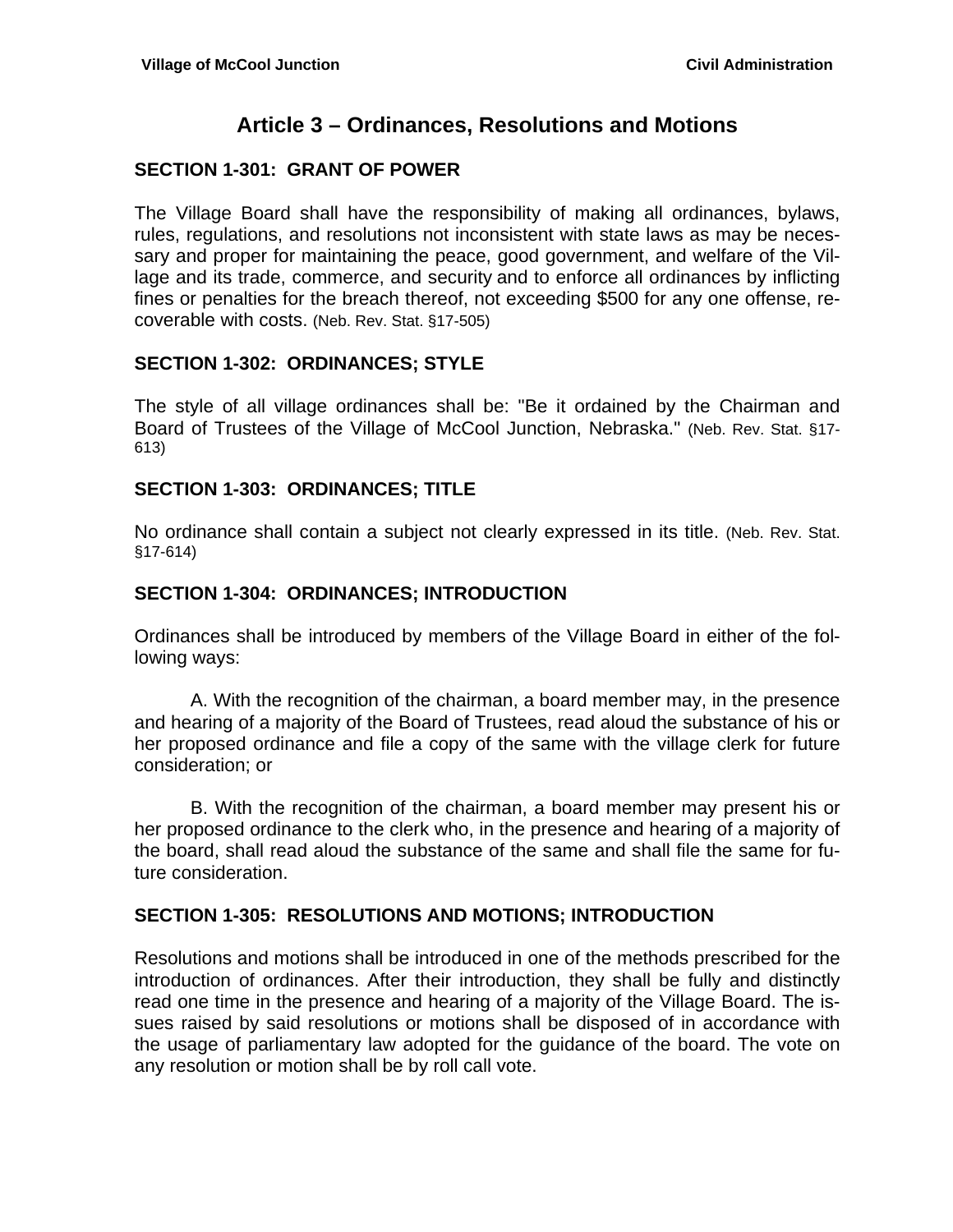#### **SECTION 1-306: VOTES**

 A. On the passage or adoption of every bylaw or ordinance and every resolution or order to enter into a contract by the Board of Trustees, "yeas" and "nays" shall be called and recorded. To pass or adopt any bylaw, ordinance, or any such resolution or order, a concurrence of a majority of the whole number of members elected to the Board of Trustees shall be required. (Neb. Rev. Stat. §17-616)

 B. All appointments of the officers by the Village Board shall be made viva voce. The concurrence of a like majority shall be required and the names of those and for whom they voted, on the vote resulting in an appointment, shall be recorded. The requirements of a roll call or viva voce vote shall be satisfied by the Village if it utilizes an electronic voting device which allows the "yeas" and "nays" of each member of the Village Board to be readily seen by the public. (Neb. Rev. Stat. §17-616)

#### **SECTION 1-307: PASSAGE; SUSPENSION OF RULES**

Ordinances, resolutions, or orders for the appropriation of money shall require for their adoption a concurrence of the majority of the Village Board. Ordinances of a general or permanent nature shall be read by the title on three different days unless three-fourths of the board votes to suspend this requirement, except that such requirement shall not be suspended for any ordinance for the annexation of territory. In case such requirement is suspended, the ordinance shall be read by title and then moved for final passage. Three-fourths of the board may require any ordinance to be read in full before final passage under either process. (Neb. Rev. Stat. §17-614)

#### **SECTION 1-308: ORDINANCES; PUBLICATION OR POSTING; CERTIFICATE**

 A. Every ordinance of a general nature shall be published one time within 15 days after passage (1) in some newspaper published in the Village or, if no paper is published in the Village, then (2) by posting a written or printed copy thereof in each of three public places in the Village or (3) by publishing it in book or pamphlet form.

 B. The passage, approval, and publication or posting of all ordinances shall be sufficiently proven by a certificate under the seal of the Village from the village clerk showing that the said ordinance was passed and approved, when and in what paper the same was published or when, by whom, and where the same was posted.

 C. When any ordinance is printed in book or pamphlet form, purporting to be published by authority of the Board of Trustees, the same need not be otherwise published and such book or pamphlet shall be received as evidence of the passage and legal publication of such ordinance as of the date mentioned in such book or pamphlet, in all courts without further proof. (Neb. Rev. Stat. §17-613)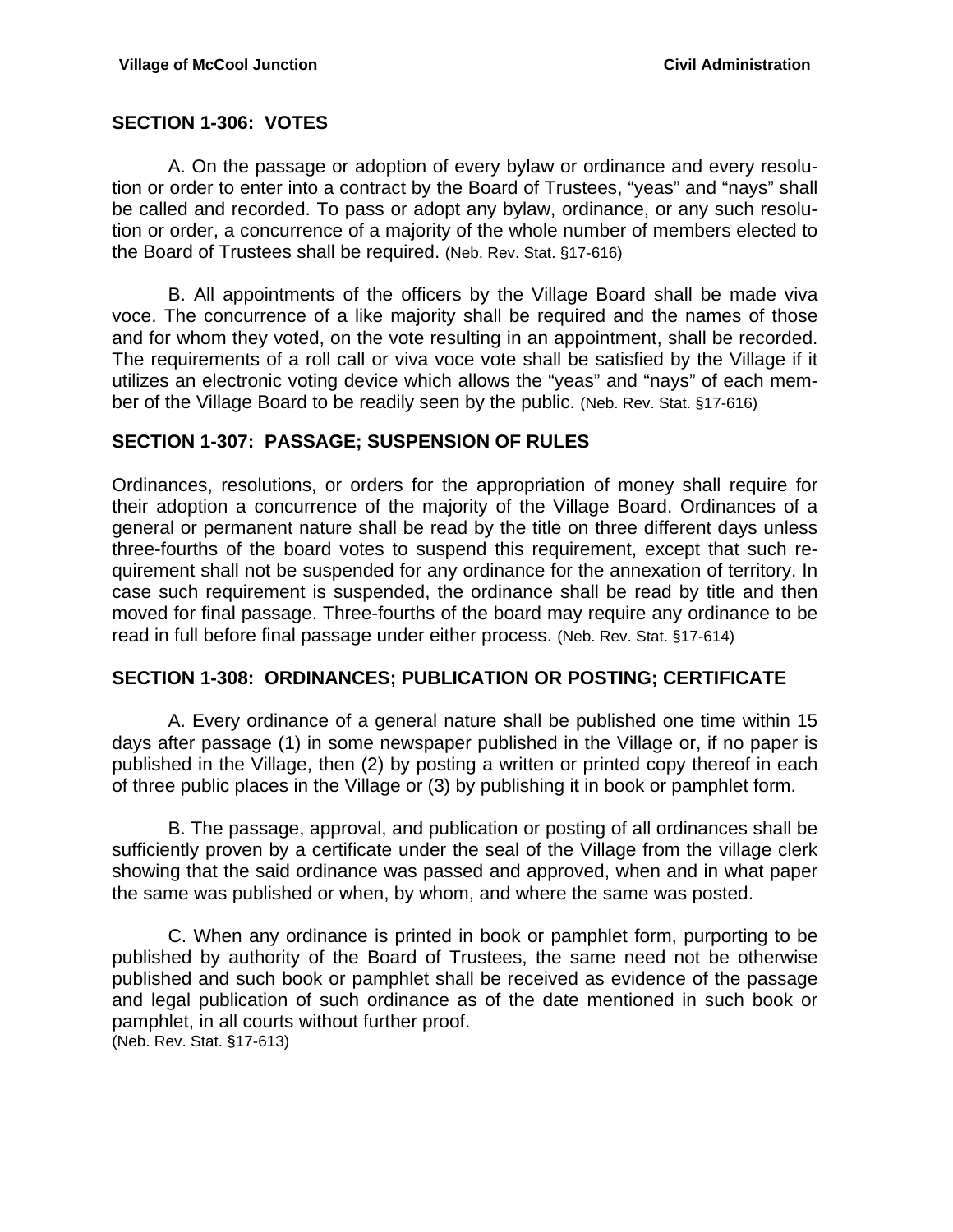#### **SECTION 1-309: ORDINANCES; EFFECTIVE DATE**

A. No ordinance for the government of the Village which has been adopted without submission to the voters shall go into effect until 15 days after the passage of such ordinance except as provided in Neb. Rev. Stat. §16-405 and 17-613.

B. All ordinances adopted by the voters of the Village after submission to them by either initiative or referendum petition shall become immediately effective thereafter.

(Neb. Rev. Stat. §19-3701)

#### **SECTION 1-310: ORDINANCES; AMENDMENTS AND REVISIONS**

No ordinance or section thereof shall be revised or amended unless the new ordinance contains the entire ordinance or section as revised or amended and the ordinance or section so amended shall be repealed, except that an ordinance revising all the ordinances of the Village and modifications to zoning building districts may be adopted as otherwise provided by law. (Neb. Rev. Stat. §17-614)

#### **SECTION 1-311: EMERGENCY ORDINANCES**

In the case of riot, infectious or contagious diseases or other impending danger, failure of a public utility or other emergency requiring its immediate operation, such ordinance shall take effect upon the proclamation of the chairman and the posting thereof in at least three of the most public places in the Village. Such emergency notice shall recite the emergency, shall be passed by a three-fourths vote of the Village Board and shall be entered upon the village clerk's minutes. (Neb. Rev. Stat. §17-613, 19- 3701)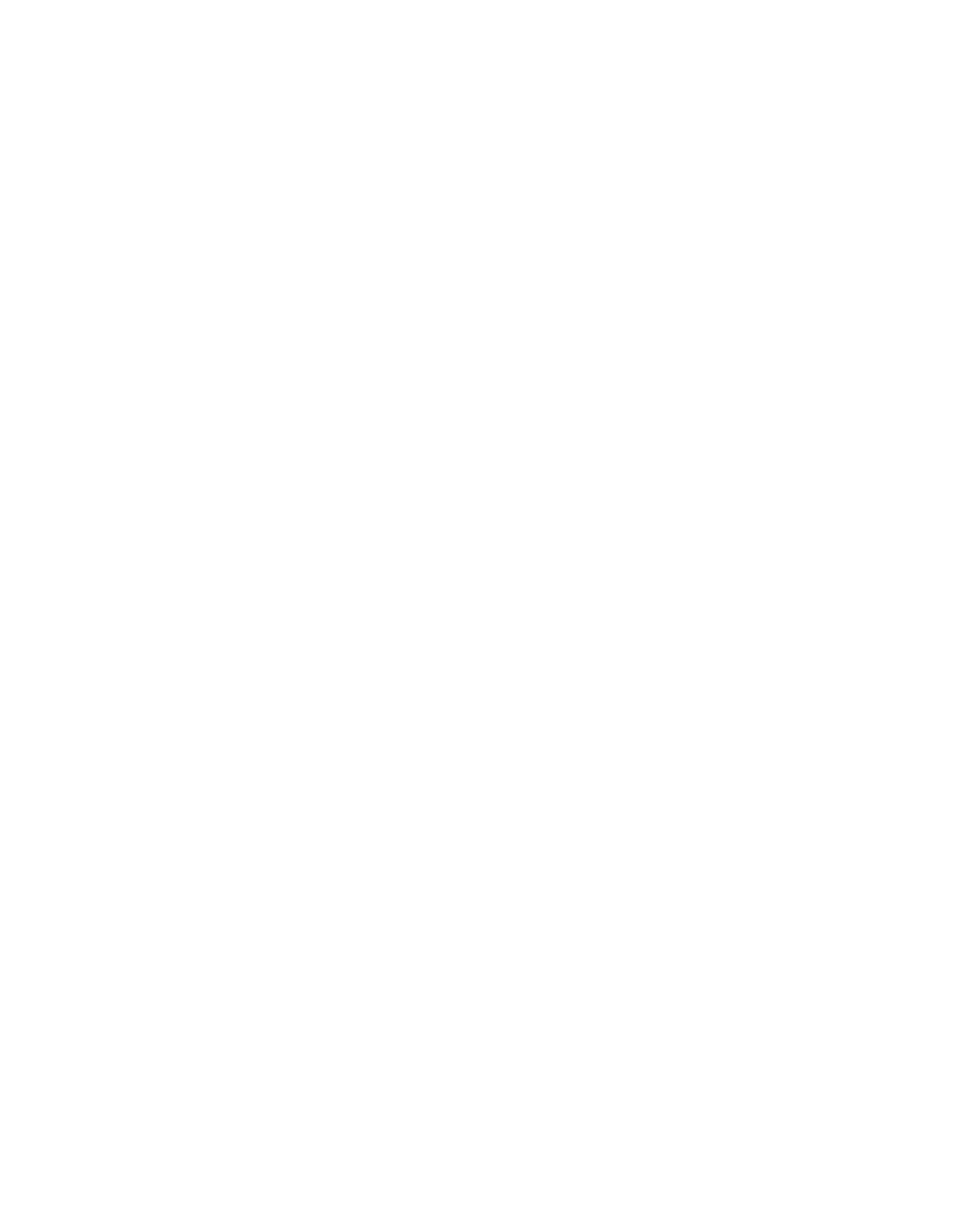## **Article 4 – Appointed Officials**

### **SECTION 1-401: APPOINTMENT**

The Village Board may appoint a village clerk, treasurer, attorney, overseer of the streets, police chief and other such officers as shall be required by ordinance or otherwise required by law. It shall also appoint a Board of Health as provided in Chapter 2, Article 2. All such appointees, except regular police officers, shall hold office for one year unless sooner removed by the chairman of the Board of Trustees by and with the advice and consent of the remainder of the board. If the Village has a water commissioner, he may at any time be removed from office by a two-thirds vote of the board for sufficient cause. (Neb. Rev. Stat. §17-208, 17-541)

### **SECTION 1-402: MERGER OF OFFICES**

The Village Board may by ordinance combine and merge any elective or appointive office or employment or any combination of duties of any such offices or employments, except trustee, with any other elective or appointive office or employment so that one or more of such offices or employments or any combination of duties of any such offices or employments may be held by the same officer or employee at the same time. However, trustees may perform, and upon board approval receive compensation for, seasonal or emergency work subject to Neb. Rev. Stat. §49-14,103.01 to 49-14,103.06. The offices or employments so merged and combined shall always be construed to be separate and the effect of the combination or merger shall be limited to a consolidation of official duties only. The salary or compensation of the officer or employee holding the merged and combined offices or employments or offices and employments shall not be in excess of the maximum amount provided by law for the salary or compensation of the office, offices, employment or employments so merged and combined. For purposes of this section, volunteer firefighters and ambulance drivers shall not be considered officers. (Neb. Rev. Stat. §17-209.02, 49-14,103.01 through 49-14,103.06)

#### **SECTION 1-403: CLERK-TREASURER POSITION CREATED**

The appointive offices of village clerk and village treasurer are hereby combined and merged in accordance with the authority granted to the Village Board by Section 1- 402. The offices so merged and combined shall always be construed to be separate, and the effect of the combination, or merger, shall be limited to a consolidation of official duties only. The salary of the officer holding the merged offices shall not be in excess of the maximum amount provided by law for the salary of the offices so combined.

#### **SECTION 1-404: VILLAGE CLERK**

A. The village clerk shall attend the meetings of the Village Board and keep a correct journal of the proceedings of that body. Within 30 days after any board meet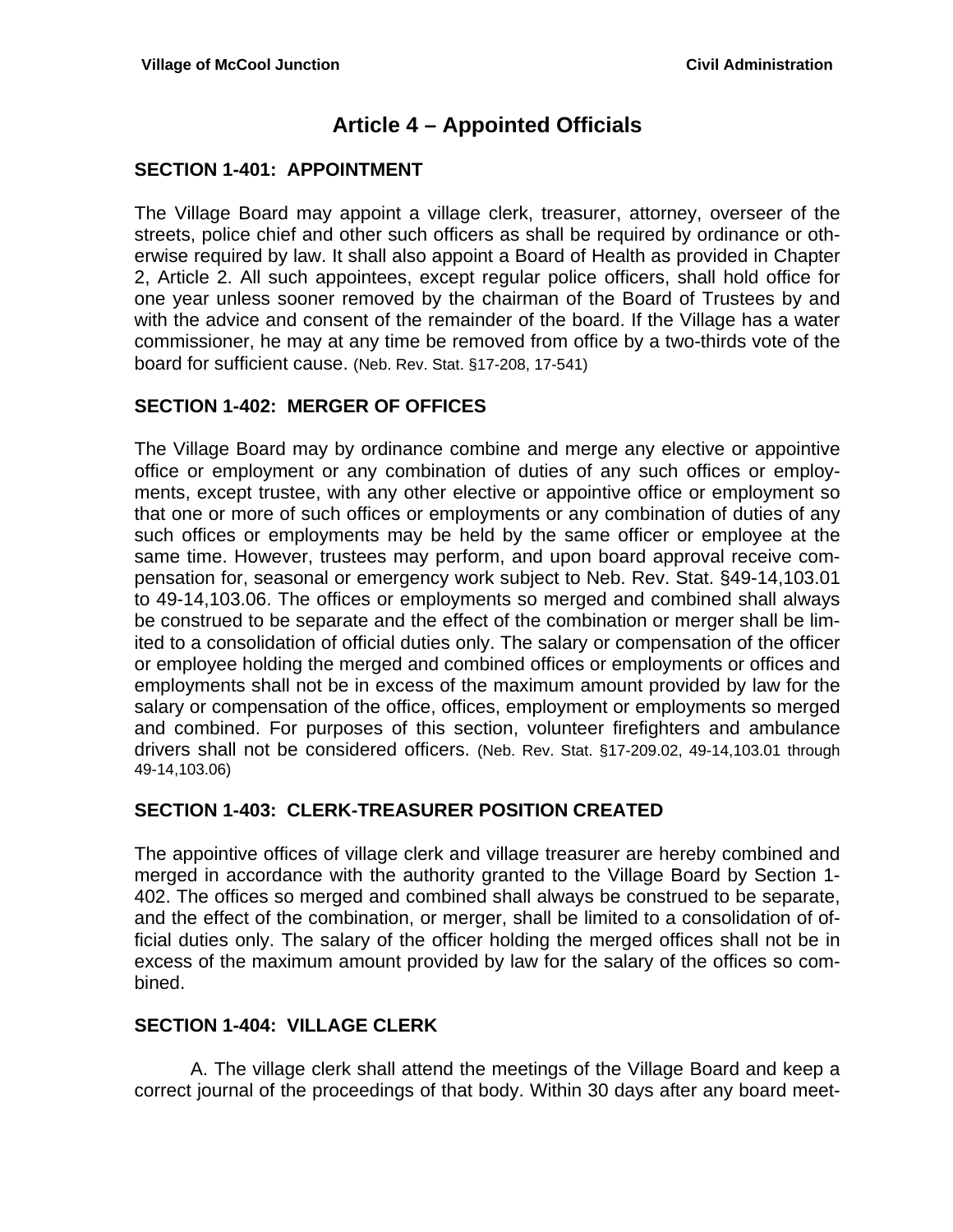ing, the he or she shall prepare and publish the official proceedings in a legal newspaper of general circulation in the Village and which was duly designated as such by the board. Said publication shall set forth a statement of the proceedings thereof and shall also include the amount of each claim allowed, the purpose of the claim, and the name of the claimant, except that the aggregate amount of all payroll claims may be included as one item.

B. The village clerk shall keep a record of all outstanding bonds against the Village and when any bonds are sold, purchased, paid, or canceled, said record shall show the fact. At the end of the fiscal year he or she shall make a report of the business of the Village transacted through the office for the year, describing particularly the bonds issued and sold during the year and the terms of the sale with each and every item and expense thereof. He or she shall file all official bonds after the same shall have been properly executed and approved and shall make the proper certificate of passage which shall be attached to original copies of all bond ordinances hereafter enacted.

 C. The village clerk shall issue and sign all licenses, permits, and occupation tax receipts authorized by law and required by the village ordinances, collect all occupation taxes and license money except where some other village officer is specifically charged with that duty, and keep a register of all licenses granted in the Village and the purpose for which they were issued.

 D. The village clerk shall keep an accurate and complete account of the appropriation of the several funds and draw, sign, and attest all warrants ordered for the payment of money on the particular funds from which the same are payable. At the end of each month he or she shall make a report of the amounts appropriated to the various funds and the amount of the warrants drawn thereon.

 E. The village clerk shall deliver all warrants, ordinances and resolutions under his or her charge to the chairman for his or her signature. He or she shall also deliver to officers, employees, and committees all resolutions and communications which are directed to them. With the seal of the Village, he or she shall duly attest the chairman's signature on all ordinances, deeds and papers required to be attested to.

 F. Between July 15 and August 15 of each year, the employee job titles and the current annual, monthly, or hourly salaries corresponding to such job titles shall be published. Each job title published shall be descriptive and indicative of the duties and functions of the position. The charge for such publication shall not exceed the rates provided by state statutes. Said publication shall be charged against the general fund. He or she shall then keep in a book with a proper index copies of all notices required to be published or posted by order of the Village Board or under the ordinances of the Village. To each of the file copies of said notices shall be attached to the printer's affidavit of publication if the said notices are required to be published or the village clerk's certificate under seal where the same are required to be posted only.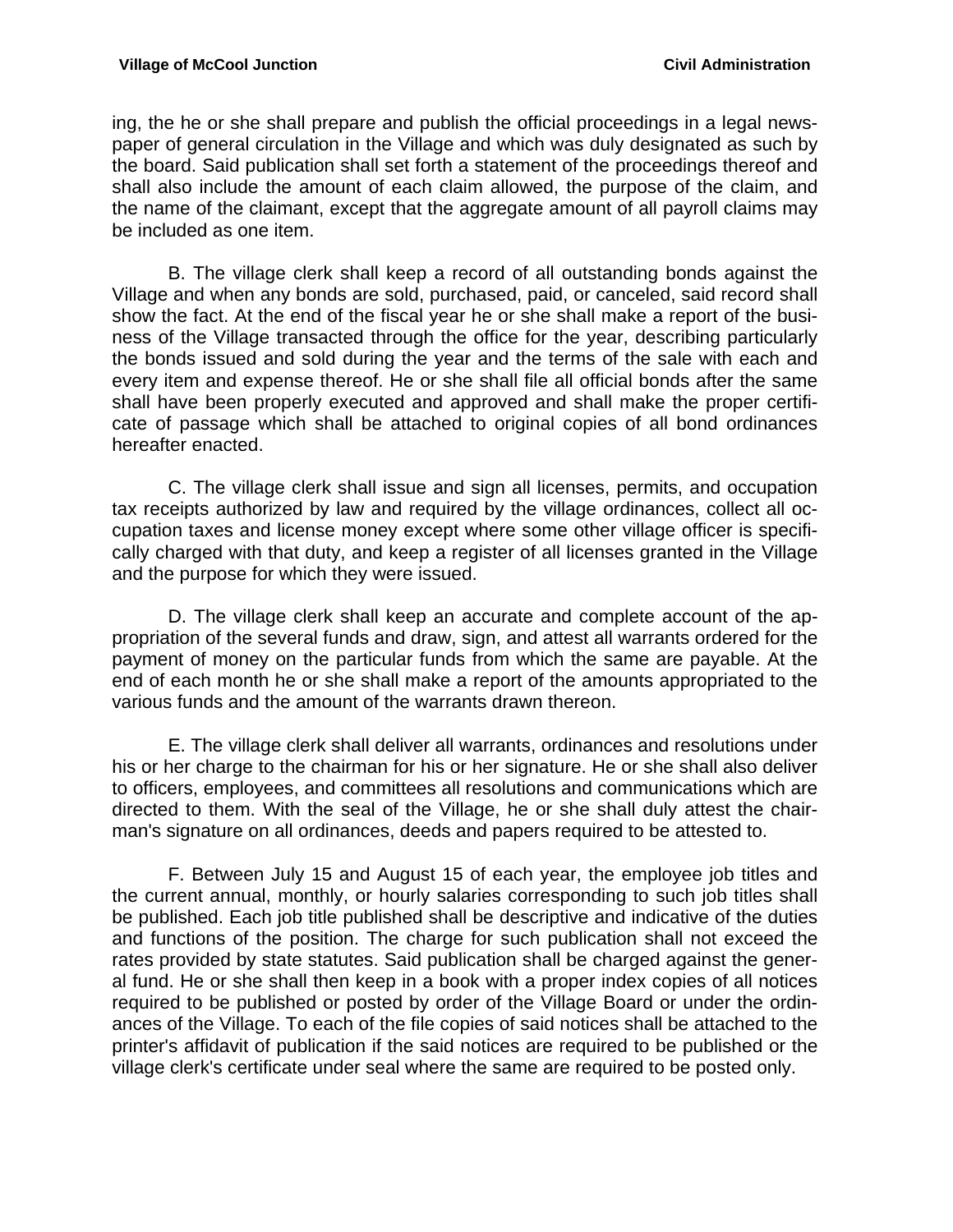G. The village clerk shall receive all objections to creation of paving districts and other street improvements. He or she shall receive the claims of any person against the Village and in the event that any of said claims is disallowed in part or in whole, the village clerk shall notify such claimant, his or her agent, or attorney by letter within five days after such disallowance. The clerk shall then prepare transcripts on appeals of any disallowance of a claim in all proper cases.

 H. The village clerk shall keep all village records, including a record of all licenses issued in a blank book with a proper index. He or she shall include as part of the records all petitions under which the Village Board shall order public work to be done at the expense of the property fronting thereon, together with references to all resolutions and ordinances relating to the same. He or she shall endorse the date and hour of filing upon every paper or document so filed in his or her office. All such filings shall be properly docketed. Included in the records shall be all standard codes, amendments thereto, and other documents incorporated by reference and arranged in a manner convenient for reference.

I. The village clerk shall permit no records, public papers, or other documents of the Village kept and preserved in the office to be taken therefrom except by such officers of the Village as may be entitled to the use of the same but only upon their leaving a receipt therefor. Nothing herein shall be construed to prevent any citizen, official, or other person from examining any public records during office hours. The village clerk may charge a reasonable fee for certified copies of any record in his or her office as set by resolution of the Village Board.

J. The village clerk shall have the custody of all laws and ordinances, and shall keep a correct journal of the proceedings of the board of trustees. After the period of time specified by the state records administrator pursuant to Neb. Rev. Stat. §84- 1201 to 84-1220, the clerk may transfer the journal of the proceedings of the Board of Trustees to the state archives of the Nebraska State Historical Society for permanent preservation.

(Neb. Rev. Stat. §17-605, 19-1102, 84-1201 through 84-1220, 84-712)

#### **SECTION 1-405: VILLAGE TREASURER**

A. The village treasurer shall be the custodian of all moneys belonging to the Village, keeping the same separate and distinct from his or her own money. The treasurer shall keep a separate account of each fund or appropriation and the debits and credits belonging thereto. He or she shall issue duplicate receipts for all moneys received, giving to every person paying money into the village treasury a receipt therefor, specifying the date of payment and the account paid. One of the receipts shall be filed with his or her monthly report and the last copy of the said receipt shall be kept on file in the office. The village books and accounts shall always be open for inspection by any citizen of the Village whenever any village fiscal record, audit, warrant, voucher, invoice, purchase order, requisition, payroll check, receipt or other record of receipt, cash or expenditure involving public funds is involved. The treasurer shall cancel all bonds, coupons, warrants, and other evidence of debt against the Vil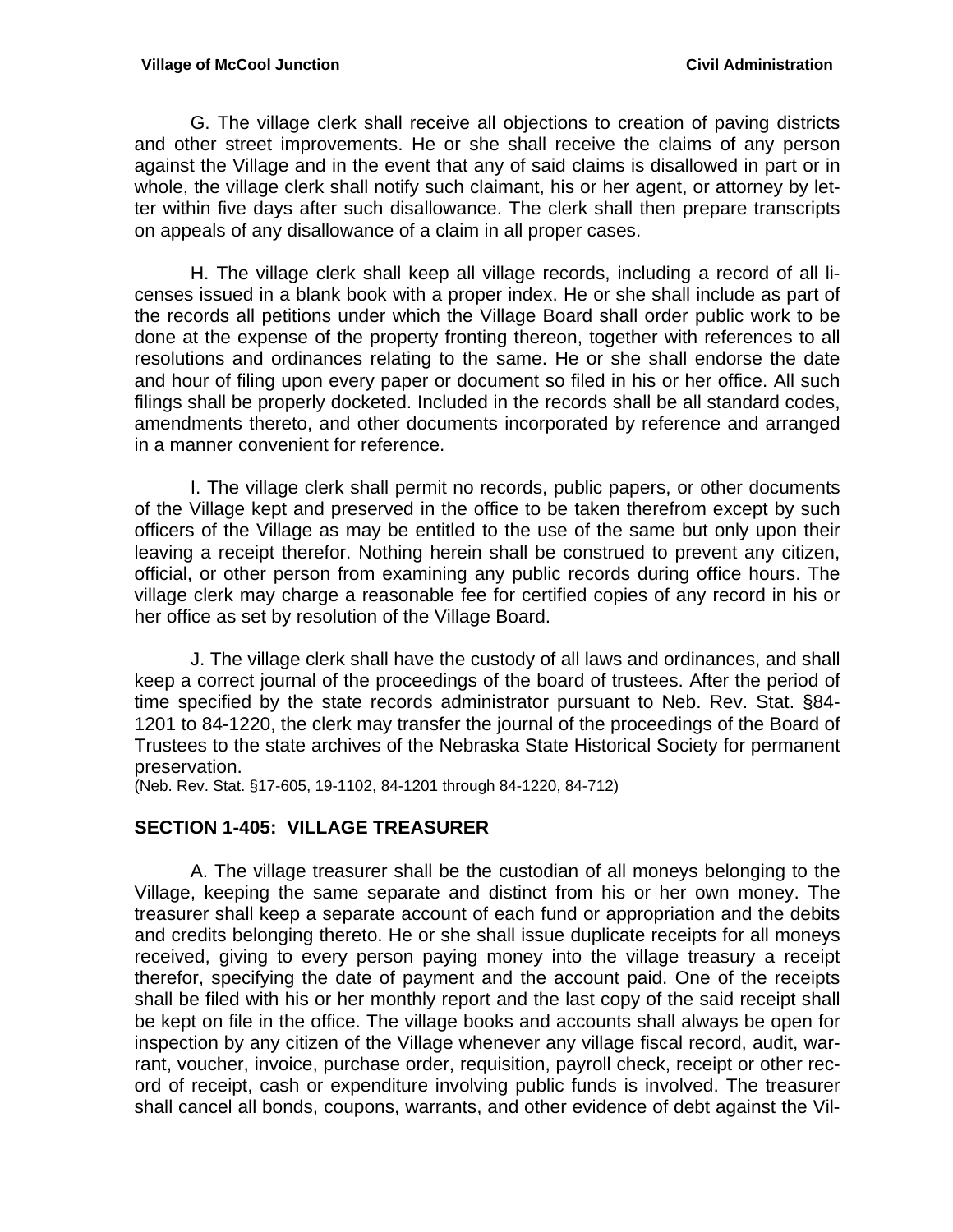lage, whenever paid, by writing or stamping on the face thereof, "Paid by the Village Treasurer," with the date of payment written or stamped thereon. He or she shall collect all special taxes, allocate special assessments to the several owners and shall obtain from the county treasurer a monthly report as to the collection of delinquent taxes. The treasurer's daily cash book shall be footed and balanced daily, and he or she shall adopt such bookkeeping methods as the Village Board shall prescribe. He or she shall invest and collect all money owned by or owed to the Village as directed by the Village Board. (Neb. Rev. Stat. §17-606 through 17-609, 84-712)

B. The village treasurer shall, at the end of each and every month and such other times as the Village Board may deem necessary, render an account under oath showing the financial state of the Village at that date, the amount of money remaining in each fund and the amount paid therefrom, and the balance of money remaining in the treasury. He or she shall accompany the said account with a statement of all receipts and disbursements, together with all warrants redeemed and paid by him or her. He or she shall also produce depository evidence that all village money is in a solvent and going bank in the name of the Village. If the village treasurer shall neglect or fail for the space of 20 days from the end of each and every month to render his or her accounts as aforesaid, the Village Board shall by resolution declare the office vacant and appoint another person to fill the vacancy. The village treasurer shall be present at each regular meeting of the Village Board, at which time he or she shall read and file a monthly report. (Neb. Rev. Stat. §17-606)

C**.** It shall be the duty of the treasurer to prepare and publish annually within 60 days following the close of its municipal fiscal year a statement of the receipts and expenditures by funds of the Village for the preceding fiscal year. Not more than the legal rate provided for in Neb. Rev. Stat. §33-141 shall be charged and paid for such publication. (Neb. Rev. Stat. §19-1101)

#### **SECTION 1-406: VILLAGE ATTORNEY**

The village attorney shall be the legal advisor of the Board of Trustees. He or she shall commence, prosecute, and defend all suits and actions necessary to be commenced, prosecuted or defended on behalf of the Village or that may be ordered by the board. When requested, he or she shall attend meetings of the board and give an opinion upon any matters submitted to him or her either orally or in writing. The attorney shall draft or review for legal correctness ordinances, contracts, franchises and other instruments as may be required and shall perform such other duties as may be imposed by general law or ordinance. The Village Board shall have the right to pay the village attorney compensation for legal services performed by him or her on such terms as the board and attorney may agree and to employ additional legal assistance and to pay for such legal assistance out of the funds of the Village. (Neb. Rev. Stat. §17- 610)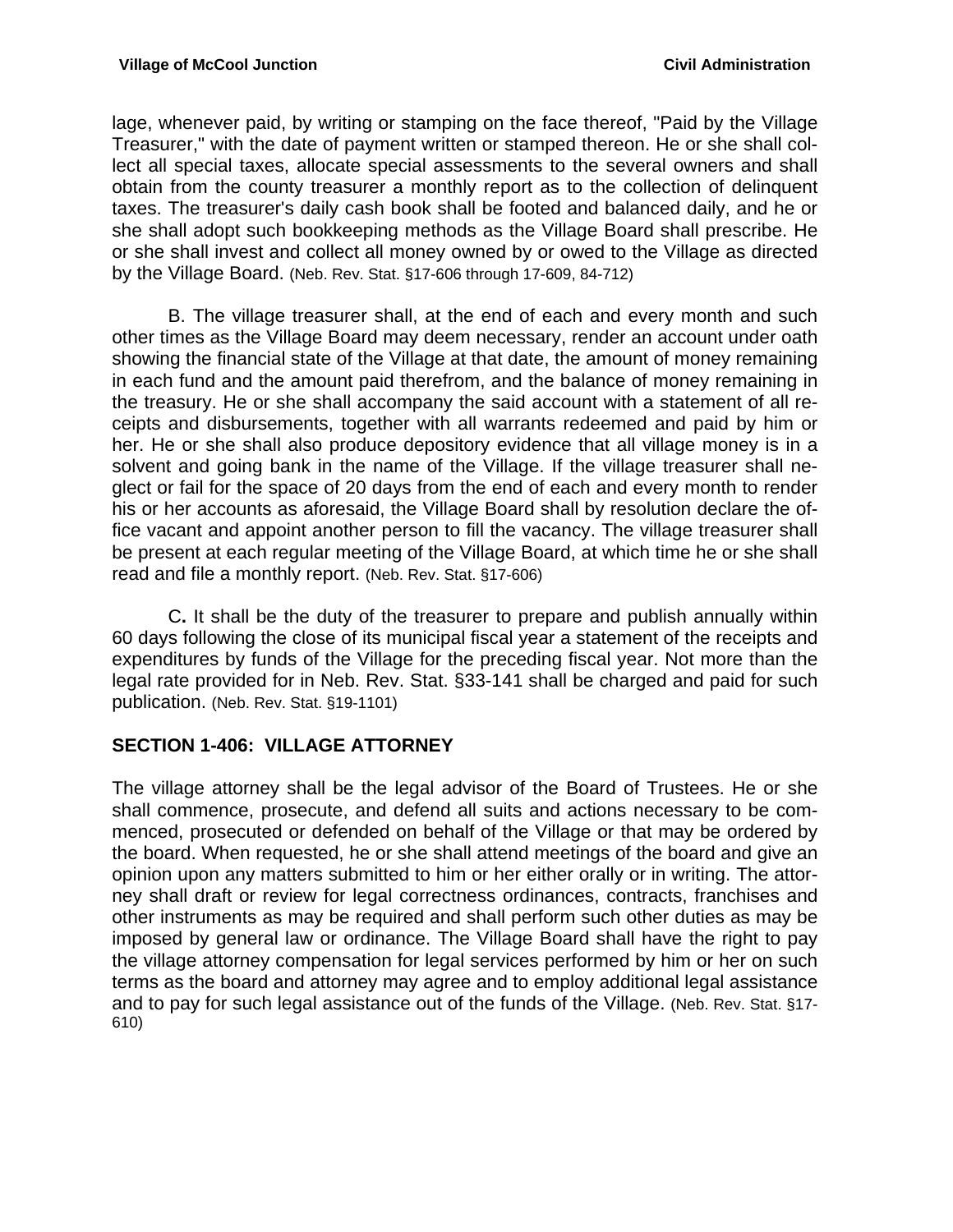### **SECTION 1-407: LAW ENFORCEMENT; CONTRACT WITH COUNTY SHERIFF**

The Village may annually appoint the York County Sheriff as police chief. The sheriff or his deputy shall, in addition to his other powers and duties, have all the powers and duties of the village police chief within and for the Village. When appointed as the chief law enforcement officer, the county sheriff shall direct the police work of the village and shall be responsible for the maintenance of law and order; file the necessary complaints in cases arising out of violations of village ordinances; and make all necessary reports required by the village ordinances or state laws. (Neb. Rev. Stat. §17- 213)

### **SECTION 1-408: POLICE DEPARTMENT; DUTIES**

The Police Department shall consist of the chief of police and such further number of regular police officers as may be duly ordered by resolution of the Board of Trustees. The chief of police shall, subject to the direction of the chairman, have control and management of all matters relating to the Police Department, its officers and members, and shall have the custody and control of all property and books belonging to the department. The Police Department shall execute and enforce all laws and also the orders of the chairman. It shall be the duty of the Department to protect the rights of persons and property. There shall be a proper police force at all fires. The Department shall take notice of all nuisances, impediments, obstructions, and defects in the streets, avenues, alleys, business places, and residences of the Village. The Department shall execute or cause to be executed the processes issued and shall cause all persons arrested to be brought before the proper court for trial as speedily as possible. The chief of police and all regular and special police officers shall become thoroughly conversant with the laws of the Village and shall see that the same are strictly enforced, making sworn complaints against any person or persons for violation of the same.

## **SECTION 1-409: FIRE CHIEF**

The duties of the fire chief shall be as provided in Section 8-104 herein.

#### **SECTION 1-410: SPECIAL ENGINEER**

The Village Board may employ a special engineer to make any particular estimate, survey or other work. He shall, when directed by the Village Board, accurately make all plats, sections, profiles, and maps as may be necessary and make estimates of the costs of labor and material which may be done or furnished by contract with the Village. The special engineer shall make all surveys, estimates, and calculations necessary for the establishment of grades, bridges, building of culverts, sewers, electric light system, waterworks, power plant, public heating system, curbing and gutters, and the improvement of streets and erection and repair of buildings. He shall perform such other duties as the Village Board may require and shall make a record of the minutes of his surveys and all other work done for the Village. All records of the special engineer shall be public records which shall belong to the Village and shall be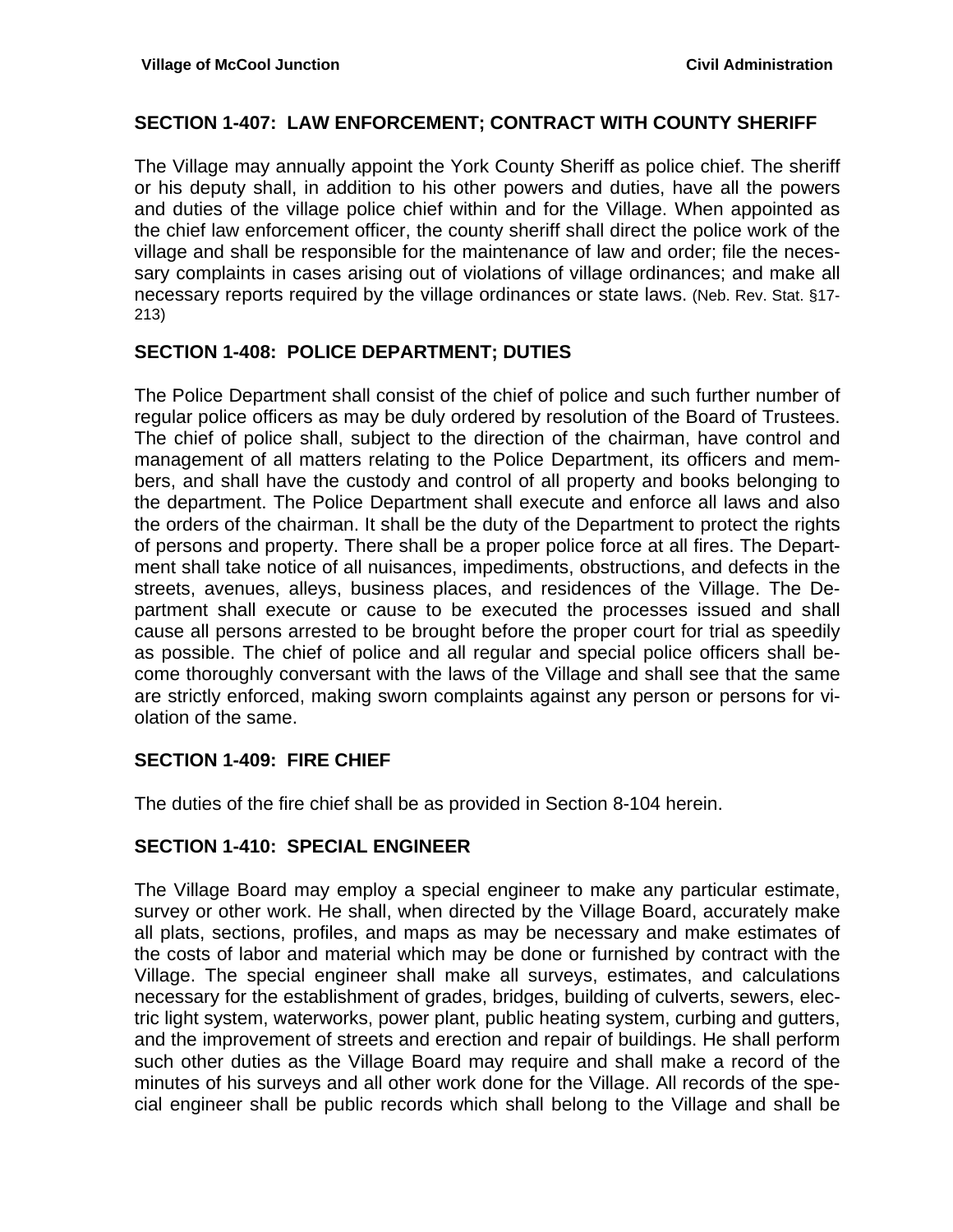turned over to his successor. (Neb. Rev. Stat. §17-405, 17-568, 17-568.01, 17-919)

### **SECTION 1-411: UTILITIES SUPERINTENDENT**

A. As soon as a system of waterworks or mains or portion or extension of any system of waterworks or water supply has been established in the Village, the chairperson of the Board of Trustees shall nominate and, by and with the advice and consent of the board members, shall appoint any competent person who shall be known as the water commissioner and whose term of office shall be for one fiscal year or until his successor is appointed and qualified. Annually at the first regular meeting of the board in December, the water commissioner shall be appointed as provided in this section. He may at any time, for sufficient cause, be removed by a two-thirds vote of the Board of Trustees. Any vacancy occurring in the office of water commissioner by death, resignation, removal from office, or removal from the Village may be filled in the manner provided in this section for the appointment of such commissioner.

B. The water commissioner shall, before entering upon the discharge of his duties, execute a bond or provide evidence of equivalent insurance to the Village in a sum to be fixed by the Board of Trustees, but not less than \$5,000.00, conditioned upon the faithful discharge of his duties. Such bond shall be signed by two or more good and sufficient sureties, to be approved by the Board of Trustees or executed by a corporate surety. The water commissioner, subject to the supervision of the board, shall have the general management and control of the system of waterworks or mains or portion or extension of any system of waterworks or water supply in the Village. If the Village has no Board of Public Works and has other public utilities than its waterworks system, the Board of Trustees shall by ordinance designate the water commissioner as public works commissioner, also called utilities superintendent, with authority to manage not only the system of waterworks but also other public utilities, and all of the provisions of this section applying to the water commissioner shall apply to the public works commissioner.

C. The utilities superintendent, subject to the supervision of the Village Board, shall have the general management and control of the following village utilities and shall have such other duties as prescribed by the board:

#### *Water Department*

The utilities superintendent shall have general supervision and control over the village water system and shall be primarily responsible for its economic operation and prudent management, included in the said water system shall be the water plant, the pump house, all machinery, and appliances used in connection with producing and distributing water to inhabitants of the Village. The superintendent shall have the general control and supervisory authority over all employees of the water system which the Village Board may from time to time hire to operate and maintain the said system. He shall make a detailed report to the board at least once every six months of the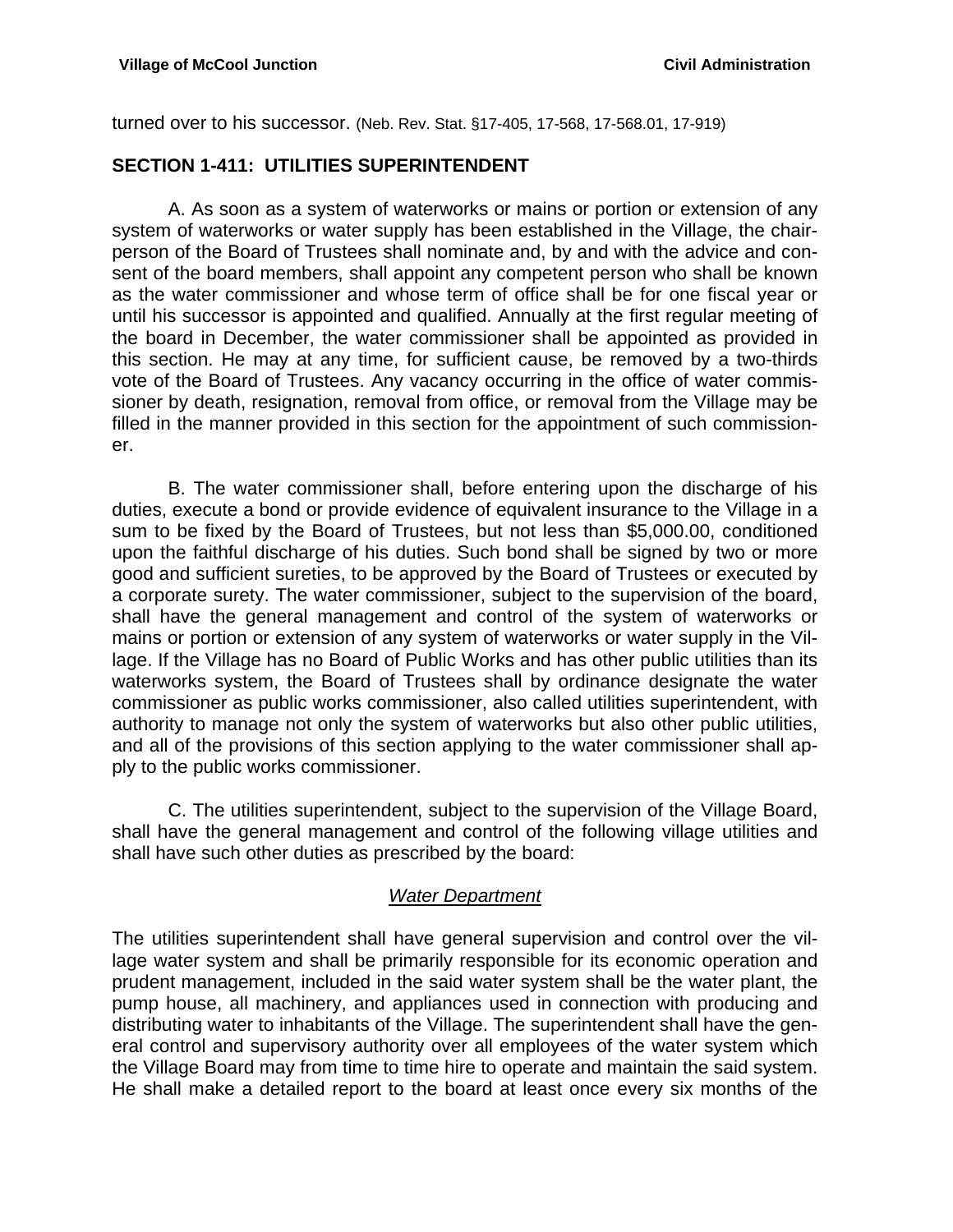condition of the said water system, of all mains, pipes, hydrants, reservoirs, and machinery and such improvements, repairs, and extensions thereof as he may think proper. The report shall show the amount of receipts and expenditures on account thereof for the preceding six months. No money shall be expended for improvements, repairs, or extensions of the said waterworks system except upon the recommendation of the superintendent.

### *Sewer Department*

The utilities superintendent shall have the immediate control and supervision over all the employees and property that make up the village sewer system. He shall, at least every six months, make a detailed report to the Village Board on the condition of the sewer system and shall direct their attention to such improvements, repairs, extensions, additions, and additional employees as he may believe are needed, along with an estimate of the cost thereof. He shall inspect and supervise all repairs made to the said system.

(Neb. Rev. Stat. §17-541, 17-543)

## **SECTION 1-412: UTILITIES SUPERINTENDENT; STREETS**

In addition to the above utilities, the utilities superintendent shall, subject to the orders and directives of the Village Board, have general charge, direction and control of all work on the streets, sidewalks, culverts and bridges of the Village. It shall be his responsibility to see that gutters and drains therein function properly and that the same are kept in good repair. At the request of the Village Board he shall make a detailed report on the condition of the streets, sidewalks, culverts, alleys and bridges of the Village and shall direct its attention to such improvements, repairs, extensions, additions and additional employees as he may believe are needed to maintain a satisfactory street system in the Village, along with an estimate of the cost thereof. He shall perform such other duties as the board may require. (Neb. Rev. Stat. §17-214)

#### **SECTION 1-413: BUILDING INSPECTOR**

The duties of the building inspector shall be as provided in Section 9-101 herein.

#### **SECTION 1-414: ELECTRICAL INSPECTOR**

The electrical inspector shall enforce all laws relating to the installation of electrical wiring and connections thereto. When acting in good faith and without malice in the scope of his official duties, he shall not himself be held personally liable for any damage that may accrue to persons or property as the result of any act required by him or by reason of any act or omission in the discharge of his duties. He shall, in the discharge of his official duties and upon proper identification, have authority to enter into any building, structure or premises at any reasonable hour. He shall perform such other duties and issue any permits that the Village Board may direct. The electrical inspector may be removed at any time for good and sufficient cause by the board.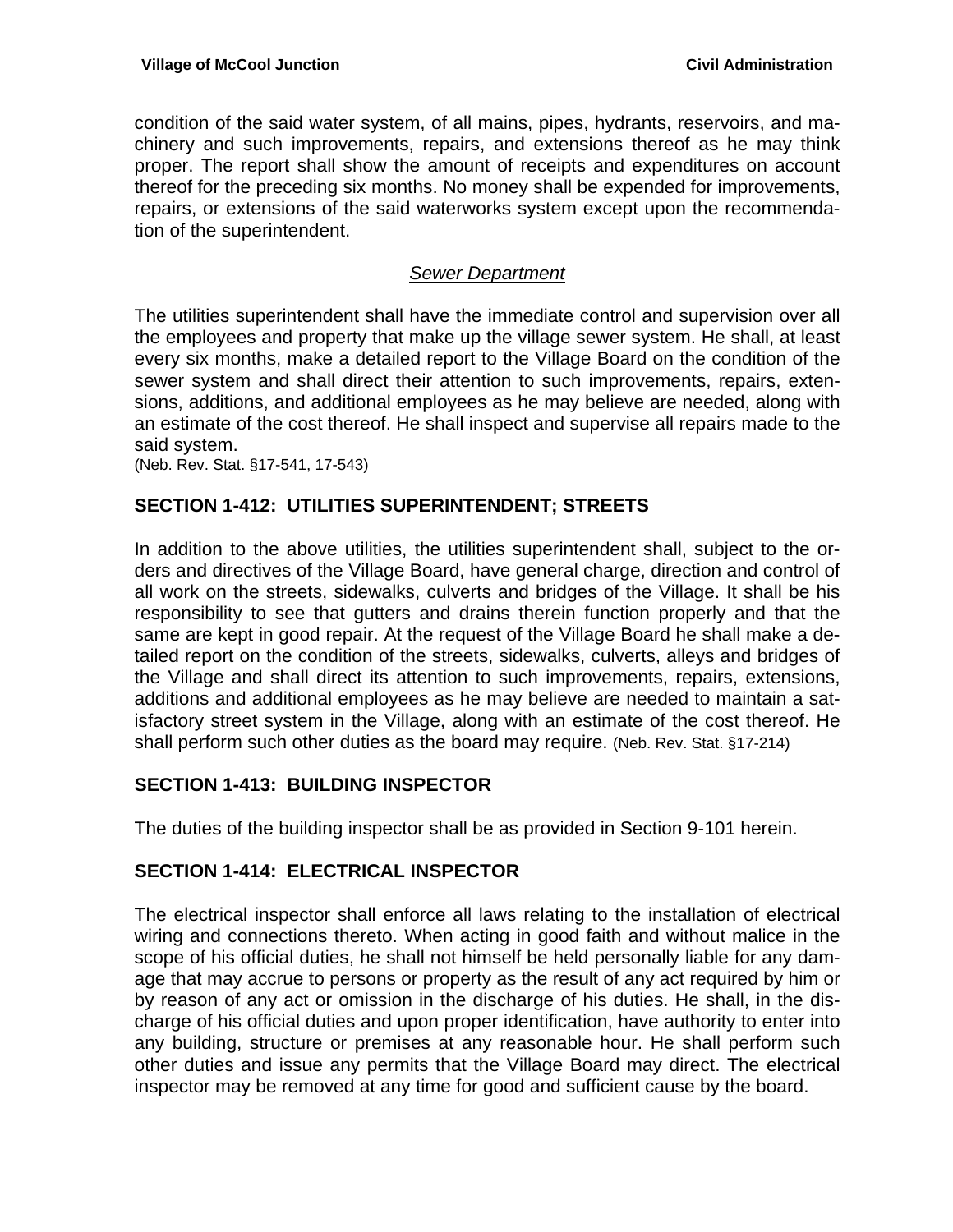### **SECTION 1-415: PLUMBING INSPECTOR**

The plumbing inspector shall enforce all laws relating to the installation of plumbing and connections thereto. When acting in good faith and without malice in the scope of his official duties, he shall not himself be held personally liable for any damage that may accrue to persons or property as the result of any act required by him or by reason of any act or omission in the discharge of his duties. He shall, in the discharge of his official duties and upon proper identification, have authority to enter into any building, structure, or premises at any reasonable hour. He shall perform such other duties and issue any permits that the Village Board may direct. The plumbing inspector may be removed at any time for good and sufficient cause by the board.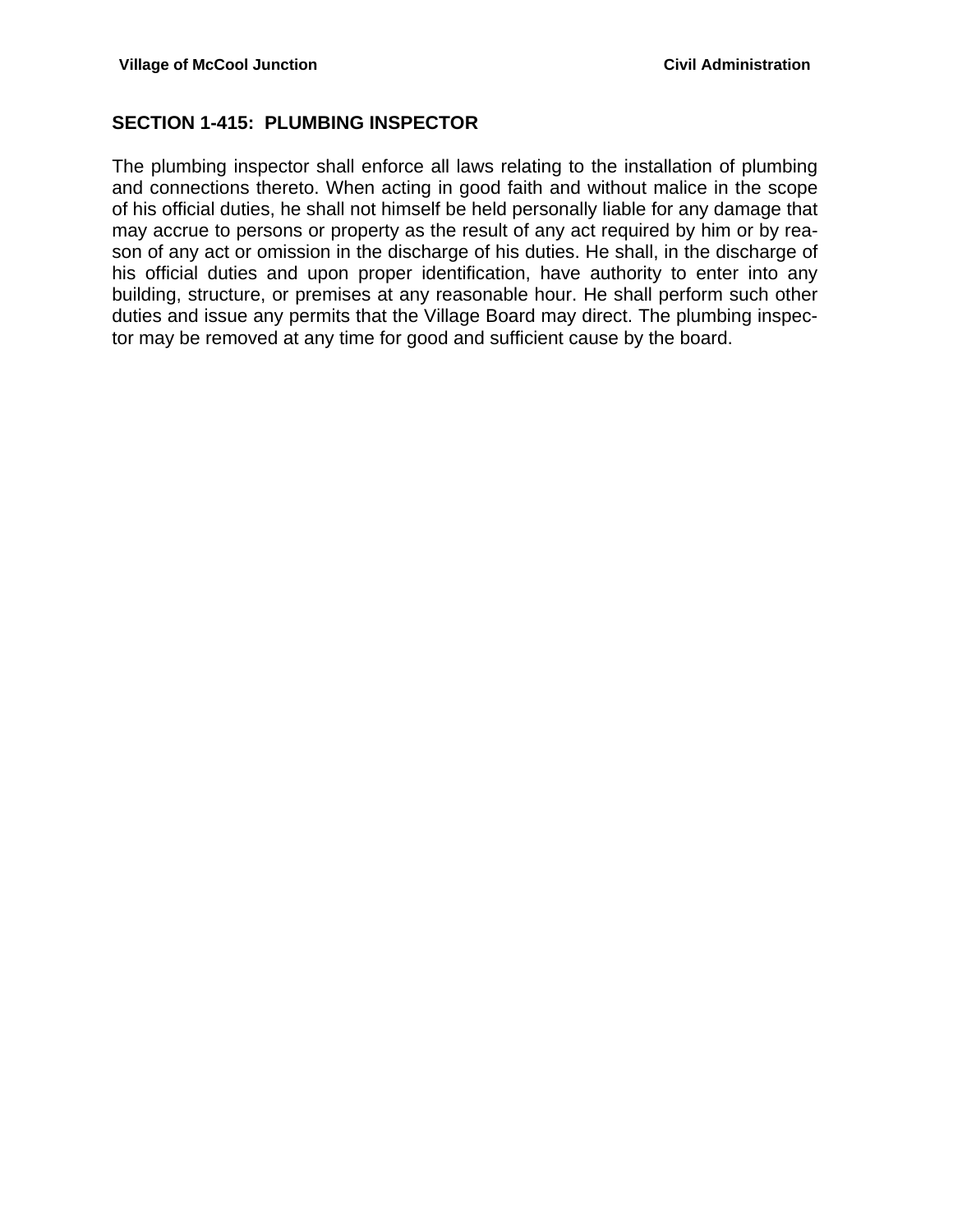## **Article 5 – Fiscal Management**

### **SECTION 1-501: FISCAL YEAR**

The fiscal year of the Village and any public utility of the Village commences on October 1 and extends through the following September 30 except as provided in the Village Proprietary Function Act. (Neb. Rev. Stat. §17-701)

#### **SECTION 1-502: PUBLIC FUNDS DEFINED**

"Public funds" shall mean all money, including non-tax money used in the operation and functions of governing bodies. For purposes of a village which has a lottery established under the Nebraska County and City Lottery Act, only those net proceeds which are actually received by the village from a licensed lottery operator shall be considered public funds, and public funds shall not include amounts awarded as prizes. (Neb. Rev. Stat. §13-503)

#### **SECTION 1-503: DEPOSIT OF FUNDS**

 A. The village treasurer shall deposit and at all times keep on deposit for safekeeping in banks, capital stock financial institutions, or qualifying mutual financial institutions of approved and responsible standing all money collected, received, or held by him or her as village treasurer. Such deposits shall be subject to all regulations imposed by law or adopted by the Board of Trustees for the receiving and holding thereof. The fact that a stockholder, director, or other officer of such bank, capital stock financial institution or qualifying mutual financial institution is also serving as a member of the Board of Trustees or as any other officer of the Village shall not disqualify such bank, capital stock financial institution or qualifying mutual financial institution from acting as a depository for such village funds.

 B. The Village Board at its first meeting in each fiscal year shall designate one or more banks of approved and responsible standing in which the village treasurer shall keep at all times all money held by him or her; provided, if more than one bank in the Village meets the requirements for approved banks as herein defined, the said funds shall be deposited in each of them and the village treasurer shall not give a preference to any one or more of them in the money he or she shall deposit.

 C. The Board of Trustees shall require from all banks, capital stock financial institutions, or qualifying mutual financial institutions (1) a bond in such penal sum as may be the maximum amount on deposit at any time less the amount insured by the Federal Deposit Insurance Corporation or, in lieu thereof, (2) security given as provided in the Public Funds Deposit Security Act to secure the payment of all such deposits and accretions. The board shall approve such bond or giving of security. The village treasurer shall not be liable for any loss of any money sustained by reason of the failure of any such depository so designated and approved.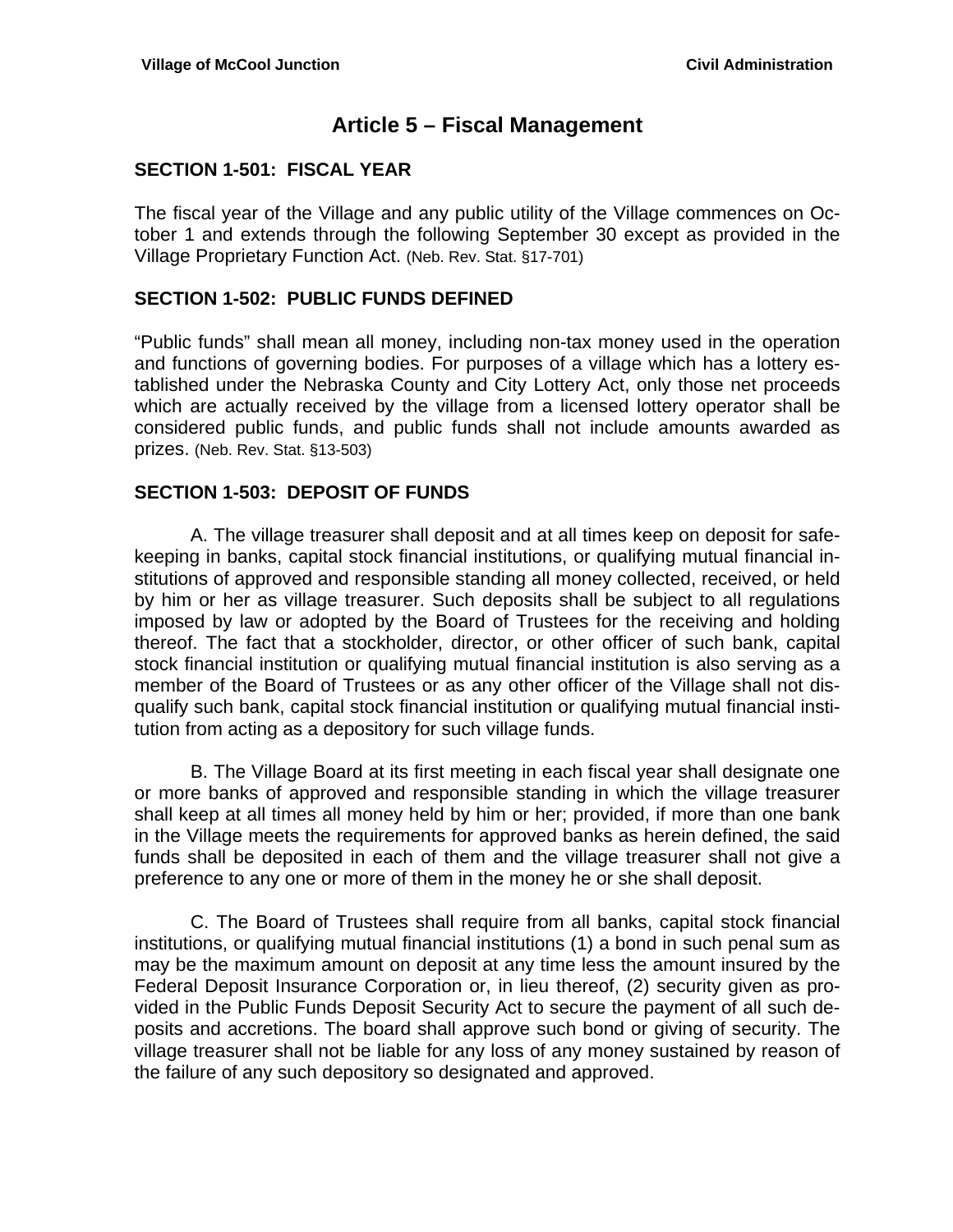D. The insurance afforded to depositors in banks, capital stock financial institutions, or qualifying mutual financial institutions through the Federal Deposit Insurance Corporation shall be deemed and construed to be a surety bond to the extent that the deposits are insured by such corporation, and for deposits so insured, no other surety bond or other security shall be required.

 E. Neb. Rev. Stat. §77-2366 shall apply to deposits in capital stock financial institutions. Neb. Rev. Stat. §77-2365.01 shall apply to deposits in qualifying mutual financial institutions.

(Neb. Rev. Stat. §17-607, 77-2362 through 77-2364)

## **SECTION 1-504: INVESTMENT OF FUNDS**

 A. The Village Board may, by resolution, direct and authorize the city treasurer to invest surplus funds in the outstanding bonds or registered warrants of the Village and other approved bonds and obligations as provided by law. The interest on such bonds or warrants shall be credited to the fund out of which the said bonds or warrants were purchased. (Neb. Rev. Stat. §17-608, 17-609, 72-1259, 77-2341)

 B. Notwithstanding any other provision of law, to the extent that the funds of the Village may be invested or deposited by the city treasurer in certificates of deposit or time interest-bearing deposits with banks, capital stock financial institutions, or qualifying mutual financial institutions, such authorization shall may include the investment or deposit of funds in certificates of deposit and time interest-bearing deposits in accordance with the following conditions as an alternative to the furnishing of securities or the providing of a deposit guaranty bond pursuant to the Public Funds Deposit Security Act:

- 1. The bank, capital stock financial institution, or qualifying mutual financial institution in this state through which the investment or deposit of funds is initially made arranges for the deposit of a portion or all of such funds in one or more certificates of deposit or time interest-bearing deposits with other banks, capital stock financial institutions, or qualifying mutual financial institutions located in the United States;
- 2. Each such certificate of deposit or time interest-bearing deposit is fully insured or guaranteed by the Federal Deposit Insurance Corporation;
- 3. The bank, capital stock financial institution, or qualifying mutual financial institution through which the investment or deposit of funds was initially made acts as a custodian for the Village with respect to any such certificate of deposit or time interest-bearing deposit issued for the account of the State; and
- 4. At the same time that the funds are deposited into and such certificates of deposit or time deposits are issued by other banks, capital stock financial institutions, or qualifying mutual financial institutions, the bank,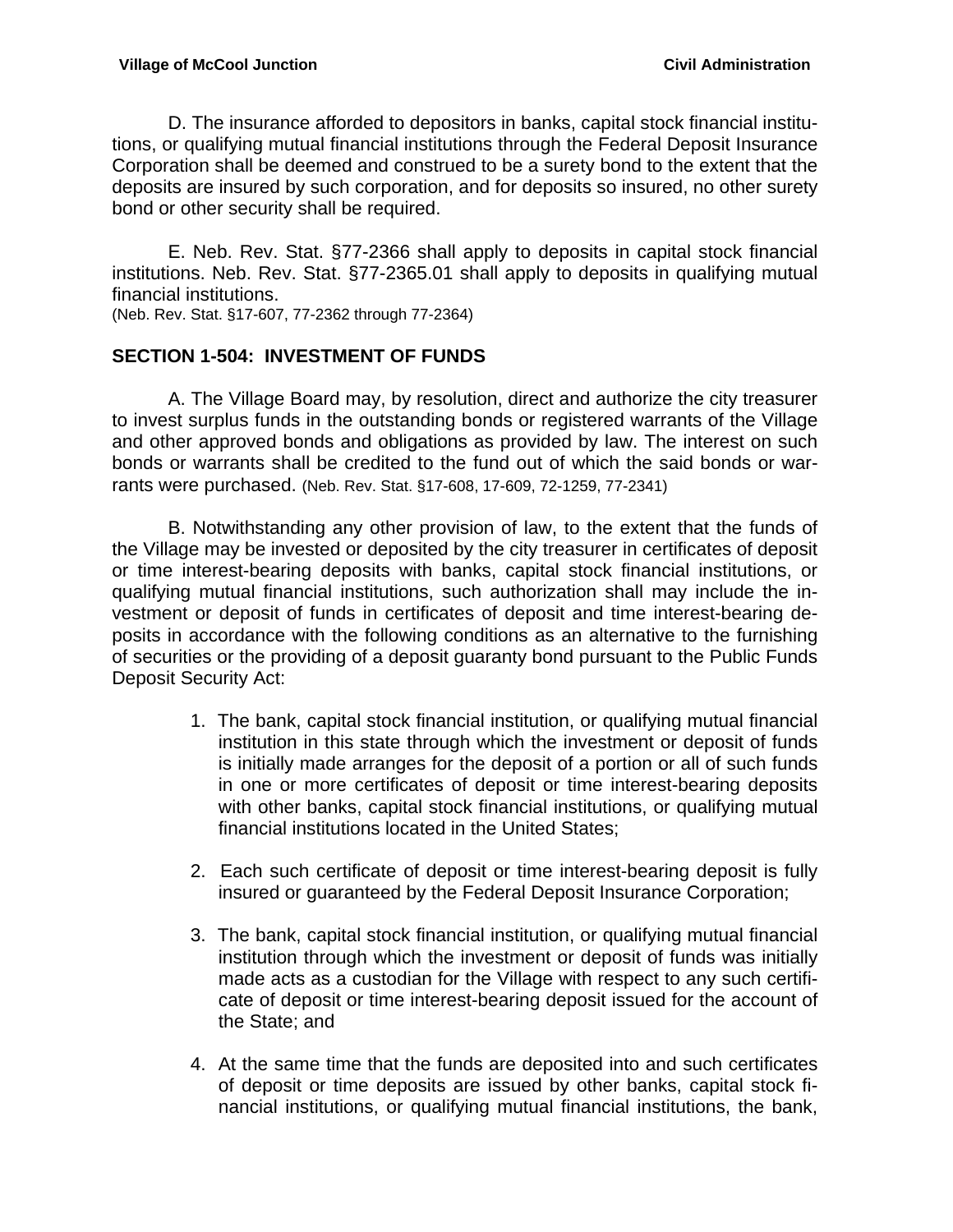capital stock financial institution, or qualifying mutual financial institution through which the investment or deposit of funds in certificates of deposit or time interest-bearing deposits was initially made receives an amount of deposits from customers of other banks, capital stock financial institutions, or qualifying mutual financial institutions located in the United States which is equal to or greater than the amount of the investment or deposit of funds in certificates of deposit or time interestbearing deposits initially made by the Village.

(Neb. Rev. Stat. §77-2365.02)

#### **SECTION 1-505: CERTIFICATES OF DEPOSIT; TIME DEPOSITS; CONDITIONS**

The village treasurer may, upon resolution of the Village Board authorizing the same, purchase certificates of deposit from and make time deposits in any bank or capital stock financial institution in the State of Nebraska to the extent that such certificates of deposit or time deposits are insured by the Federal Deposit Insurance Corporation. Deposits may be made in excess of the amounts so secured by the corporation and the amount of the excess deposit shall be secured by a bond or by security given in the manner provided in this section. The provisions of Neb. Rev. Stat. §77-2366 shall apply to deposits in capital stock financial institutions. (Neb. Rev. Stat. §17-720)

#### **SECTION 1-506: AUTHORITY TO CONTRACT WITH COLLECTION AGENCY**

 A. The Village may contract to retain a collection agency, licensed pursuant to Neb. Rev. Stat. §45-601 to 45-622, within or without this state for the purpose of collecting public debts owed by any person to the Village. No debt owed pursuant to this subsection (A) may be assigned to a collection agency unless there has been an attempt to advise the debtor by first-class mail, postage prepaid, at his or her last known address of the existence of the debt and that the debt may be assigned to a collection agency for collection if the debt is not paid and at least 30 days have elapsed from the time the notice was sent. A collection agency which is assigned a debt under this section shall have only those remedies and powers which would be available to it as an assignee of a private creditor.

 B. For purposes of this section, "debt" shall include all delinquent fees or payments except delinquent property taxes or real estate. In the case of debt arising as a result of an order or judgment of a court in a criminal or traffic matter, a collection fee may be added to the debt. The collection fee shall be \$25.00 or 4½% of the debt, whichever is greater. The collection fee shall be paid by the person who owes the debt directly to the person or agency providing the collection service. (Neb. Rev. Stat. §45-623)

#### **SECTION 1-507: CLAIMS**

All claims against the Village shall be presented to the Village Board in writing with a full account of the items and no claim or demand shall be audited or allowed unless presented as provided for in this section. No costs shall be recovered against the Vil-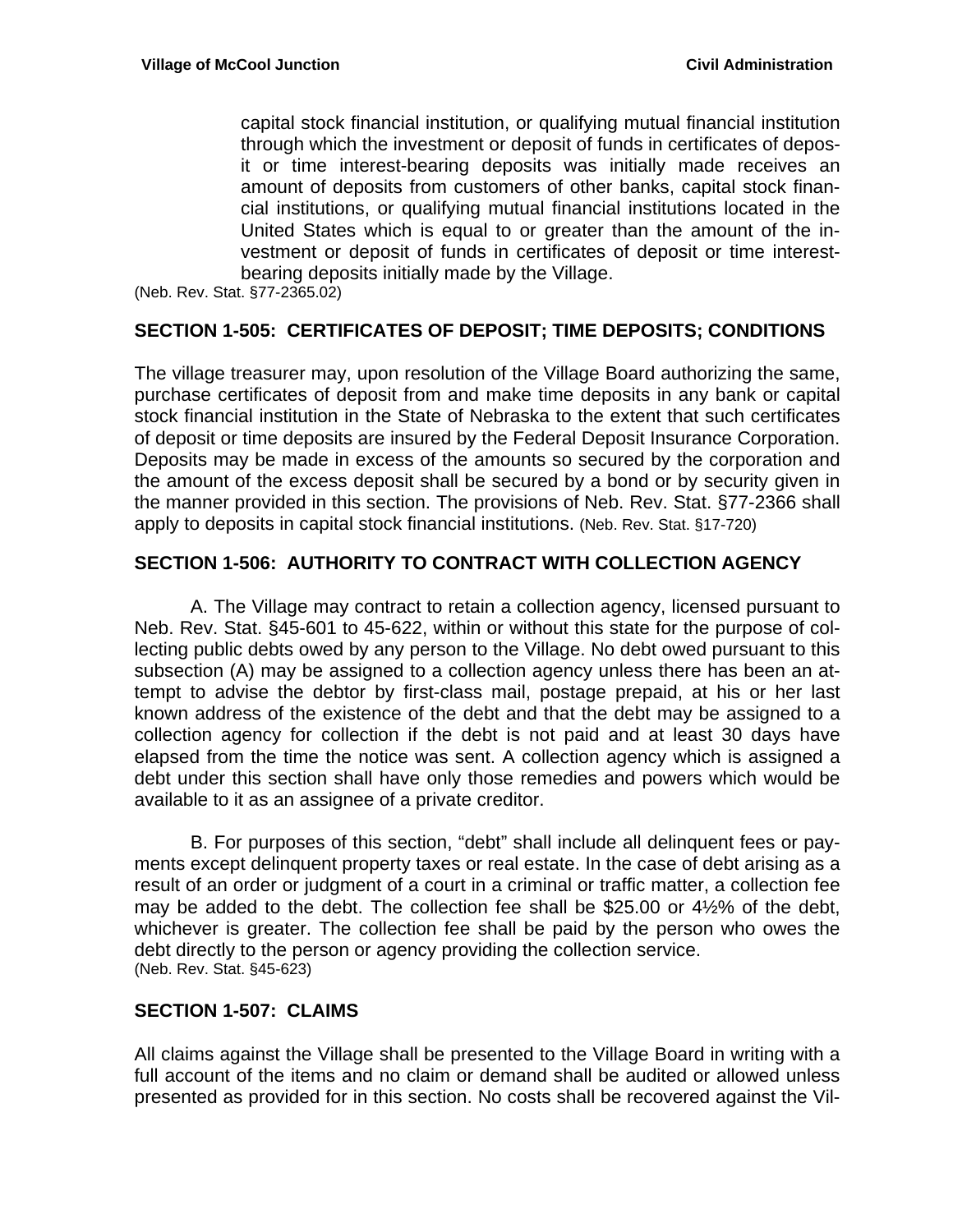lage in any action brought against it for an unliquidated claim which has not been presented to the Village Board to be audited nor upon claims allowed in part unless the recovery shall be for a greater sum than the amount allowed, with the interest due. No order or warrant shall be drawn in excess of 85% of the current levy for the purpose for which it is drawn unless there shall be sufficient money in the village treasury for the appropriate fund against which it is to be drawn; provided, in the event there exist obligated funds from the federal and/or state government for the general purpose of such warrant, then such warrant may be drawn in excess of 85% but not more than 100% of the current levy for the purpose for which said warrant is drawn. (Neb. Rev. Stat. §17-714, 17-715)

## **SECTION 1-508: WARRANTS**

All warrants drawn upon the village treasury must be signed by the chairman of the Village Board and countersigned by the village clerk, stating the particular fund to which the warrant is chargeable, the person to whom it is payable and the purpose of the expenditure. No money shall be otherwise paid than upon warrants so drawn. Each warrant shall specify the amount included of such fund. (Neb. Rev. Stat. §17-711)

## **SECTION 1-509: EXPENDITURES**

No village official shall have the power to appropriate, issue or draw any order or warrant on the village treasury for money unless the same has been appropriated or ordered by ordinance. No expenditure for any improvement to be paid for out of the general fund of the Village shall exceed in any one year the amount provided for that improvement in the adopted budget statement. (Neb. Rev. Stat. §17-708)

## **SECTION 1-510: BOND ISSUES**

After meeting all the requirements of state law, the Village Board may issue bonds, fund bonds and retire bonds for such purposes as may be permitted by state law. The Village Board shall have the authority to levy special assessments for the payment of interest and principal on such bonds and may spread the payments up to the maximum number of years permitted by state law. (Neb. Rev. Stat. §10-209 through 10-411, 10-606 through 10-612, 12-1001, 17-529.01, 17-529.08, 17-534, 17-905, 17-908, 17-911, 17-939, 17- 958, 17-968, 18-1801 through 18-1805, 23-3513, 39-836)

## **SECTION 1-511: SINKING FUNDS**

 A. The Village Board, subject to the limitations set forth herein, shall have the power to levy a tax not to exceed that prescribed by state law upon the assessed value of all taxable property within the Village for a term not to exceed that prescribed by state law, in addition to the amount of tax which may be annually levied for the purposes of the adopted budget statement of the Village, for the purpose of establishing a sinking fund for the construction, purchase, improvement, extension, or repair of the approved uses as authorized by state law. To initiate the said sinking fund, the Village Board shall declare its purpose by resolution to submit to the qualified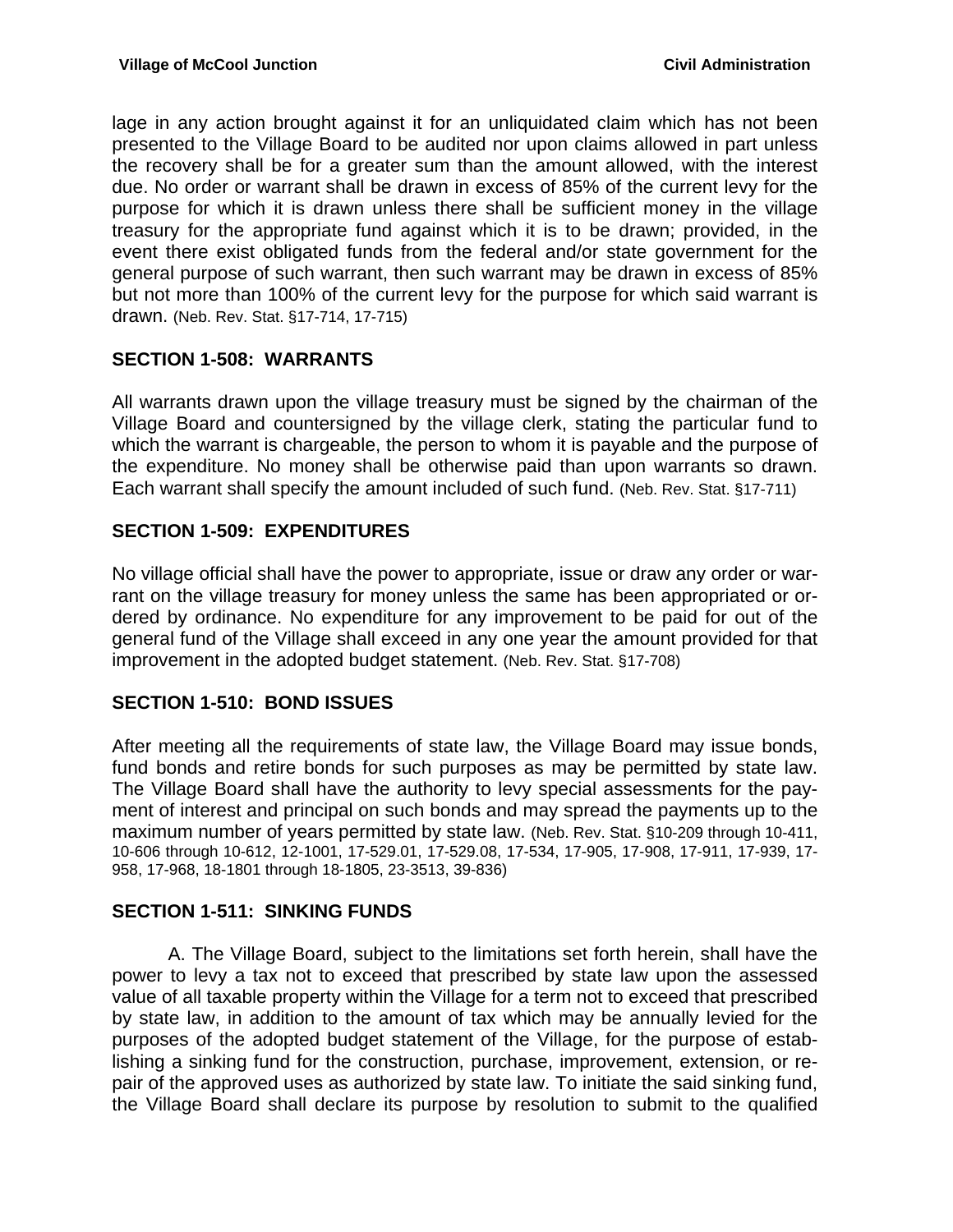electors of the Village the proposition to provide the improvement at the next general village election. The resolution shall set forth the improvement, the estimated cost, the amount of the annual levy, the number of years required to provide the required revenue, the name of the sinking fund proposed, and the proposition as it will appear on the ballot.

 B. Notice of the said proposition shall be published in its entirety three times on successive weeks before the day of the election in a legal newspaper of general circulation in the Village. The sinking fund may be established after the election if a majority or more of the legal votes were in favor of the establishment of the fund. The Village Board may then proceed to establish the said fund in conformity with the provisions of the proposition and applicable state law. The funds received by the village treasurer shall, as they accumulate, be immediately invested with the written approval of the board in the manner provided by state law. No sinking fund so established shall be used for any purpose or purposes contrary to the purpose as it appeared on the ballot unless the Village Board is authorized to do so by 60% of the qualified electors of the Village voting at a general election favoring such a change in the use of the sinking fund.

(Neb. Rev. Stat. §19-1301 through 19-1304, 77-2337, 77-2339)

### **SECTION 1-512: COLLECTION OF SPECIAL ASSESSMENTS; PROCEDURE**

The Village shall collect the special assessments which it levies and perform all other necessary functions related thereto, including foreclosure. Notice that special assessments are due shall be mailed or otherwise delivered to the last known address of the person against whom such special assessments are assessed or to the lending institution or other party responsible for paying such special assessments. Failure to receive such notice shall not relieve the taxpayer from any liability to pay such special assessments and any interest or penalties accrued thereon. The Village shall file notice of the assessments and the amount of assessment being levied for each lot or tract of land to the register of deeds and shall then file a release of assessment upon final payment of each assessment with the register of deeds. (Neb. Rev. Stat. §18- 1216)

#### **SECTION 1-513: SPECIAL ASSESSMENT FUND**

All money received on special assessments shall be held by the village treasurer as a special fund to be applied to the payment of the improvement for which the assessment was made and such money shall be used for no other purpose unless to reimburse the Village for money expended for any such improvement. (Neb. Rev. Stat. §17- 710)

#### **SECTION 1-514: CONTRACTS; APPROPRIATION**

No contracts shall hereafter be made by the Board of Trustees or any committee or member thereof and no expense shall be incurred by any of the officers or departments of the Village, whether the object of the expenditures shall be ordered by the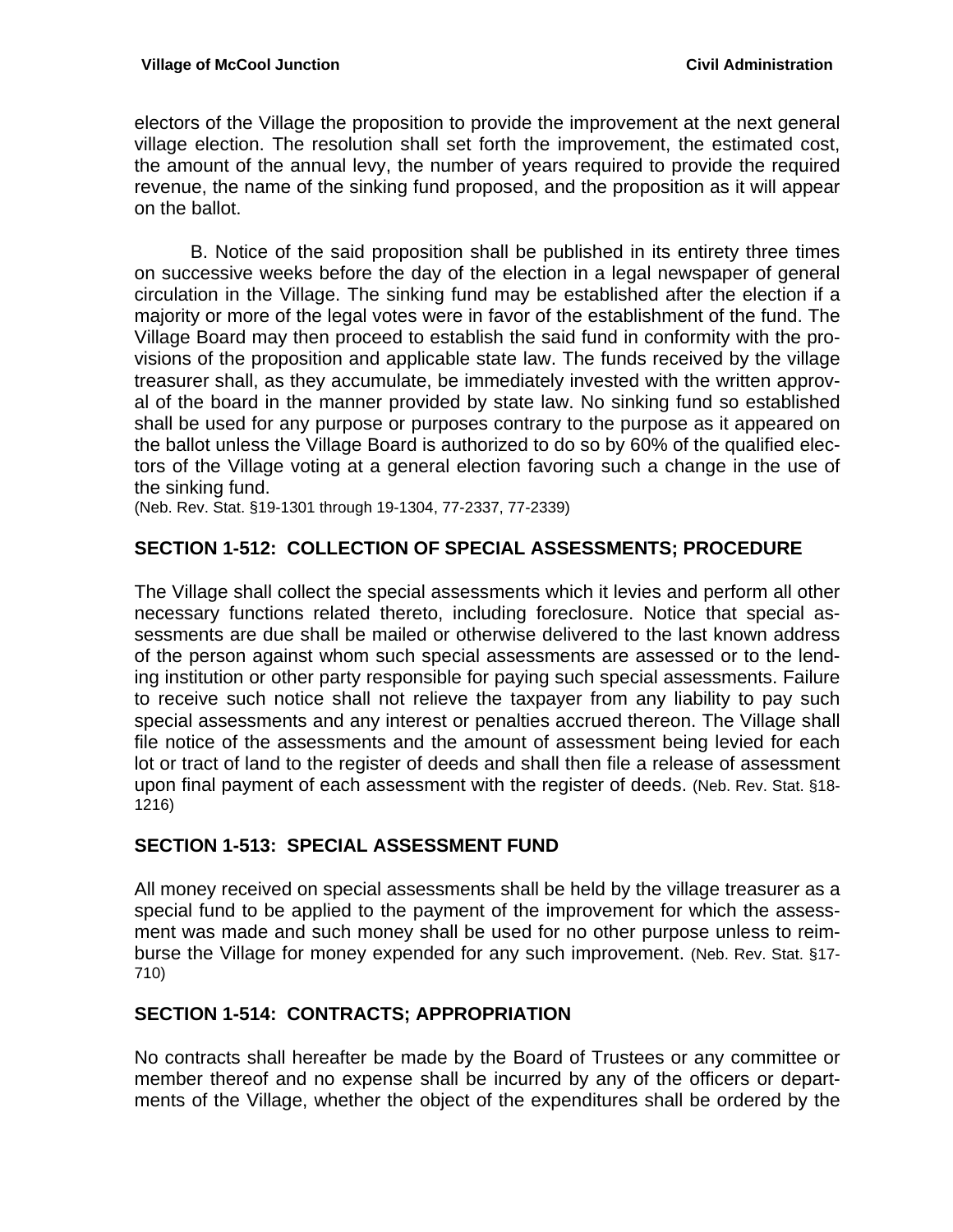board or not, unless an appropriation shall have been previously made concerning such expense or the funds necessary for the payment of such expense have been duly transferred according to law. (Neb. Rev. Stat. §17-708, 17-709)

### **SECTION 1-515: CONTRACTS AND PURCHASES; BIDDING AND OTHER REQUIREMENTS**

 A. Except as provided in Neb. Rev. Stat. §18-412.01 for a contract with a public power district to operate, renew, replace, or add to the electric distribution, transmission, or generation system of the Village, no contract costing over \$30,000.00 shall be made for enlargement or general improvements, such as water extensions, sewers, public heating system, bridges, work on streets, or any other work or improvement when the cost of such enlargement or improvement is assessed to the property, unless it is first approved by the Village Board.

 B. Except as provided in Neb. Rev. Stat. §18-412.01, before the Village Board makes any contract in excess of \$30,000.00 for enlargement or general improvements, such as water extensions, sewers, public heating system, bridges, work on streets, or any other work or improvement when the cost of such enlargement or improvement is assessed to the property, an estimate of the cost shall be made by the village engineer and submitted to the Village Board. In advertising for bids as provided herein, the board may publish the amount of the estimate.

 C. Advertisements for bids shall be required for any contract costing over \$30,000.00 entered into for enlargement or general improvements, such as water extensions, sewers, public heating system, bridges, work on streets, or any other work or improvement when the cost of such enlargement or improvement is assessed to the property or for the purchase of equipment used in the construction of such enlargement or general improvements.

 D. The advertisement provided for in subsection (C) of this section shall be published at least seven days prior to the bid closing in a legal newspaper published in or of general circulation in the Village or by posting a written or printed copy thereof in each of three public places in the Village at least seven days prior to the bid closing. In case of a public emergency resulting from infectious or contagious diseases, destructive windstorms, floods, snow, war, or an exigency or pressing necessity or unforeseen need calling for immediate action or remedy to prevent a serious loss of or serious injury or damage to life, health, or property, estimates of costs and advertising for bids may be waived in the emergency ordinance authorized by Neb. Rev. Stat. §17-613 when adopted by a three-fourths vote of the Village Board and entered of record.

 E. If, after advertising for bids as provided in this section, the Village Board receives fewer than two bids on a contract or if the bids received by the board contain a price which exceeds the estimated cost, the board may negotiate a contract in an attempt to complete the proposed enlargement or general improvements at a cost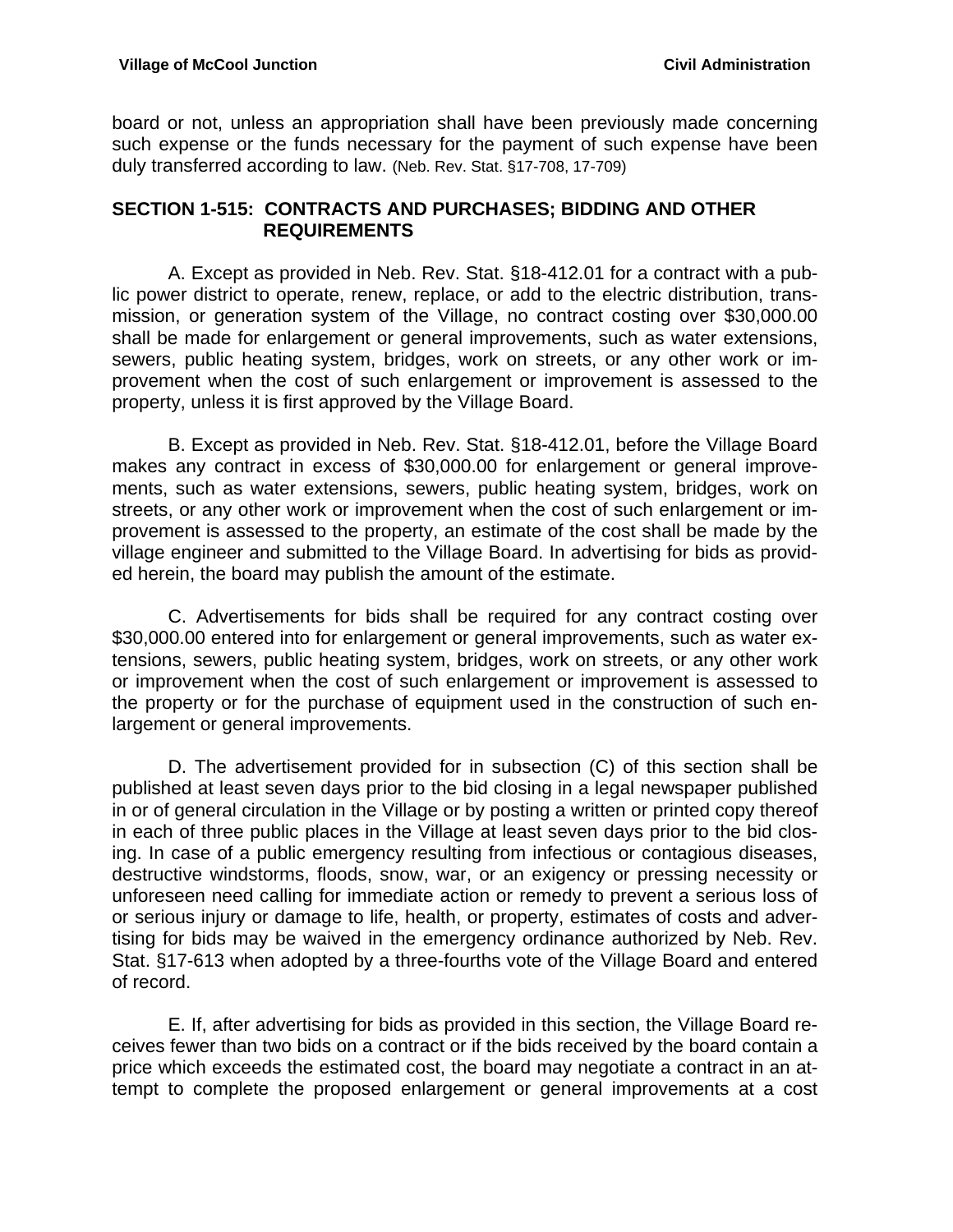commensurate with the estimate given.

 F. If the materials are of such a nature that, in the opinion of the manufacturer and with the concurrence of the Village Board, no cost can be estimated until the materials have been manufactured or assembled to the specific qualifications of the Village, the board may authorize the manufacture and assemblage of such materials and may thereafter approve the estimated cost expenditure when it is provided by the manufacturer.

 G. Any village bidding procedure may be waived by the Village Board when materials or equipment are purchased at the same price and from the same seller as materials or equipment which have formerly been obtained pursuant to the state bidding procedure in Neb. Rev. Stat. §81-145 to 81-162 or when the contract is negotiated directly with a sheltered workshop pursuant to Neb. Rev. Stat. §48-1503.

 H. Notwithstanding any other provisions of law or a home rule charter, a village which has established by an interlocal agreement with any county a joint purchasing division or agency may purchase personal property without competitive bidding if the price for the property has been established by the federal General Services Administration or the materiel division of the Department of Administrative Services. For purposes of this subsection, (1) "personal property" includes but is not limited to supplies, materials, and equipment used by or furnished to any officer, office, department, institution, board, or other agency; and (2) "purchasing" or "purchase" means the obtaining of personal property by sale, lease, or other contractual means

(Neb. Rev. Stat. §17-568.01, 17-568.02, 18-1756)

#### **SECTION 1-516: ANNUAL AUDIT; FINANCIAL STATEMENTS**

 A. The Village Board shall cause an audit of the village accounts to be made by a qualified accountant or shall prepare an unaudited statement of cash receipts and disbursements in lieu of an audit as expeditiously as possible following the close of the fiscal year. If an audit is authorized by the Village Board, it shall be made on a cash or accrual method at the discretion of the board and shall be completed within six months of the close of the fiscal year. In the event the Village elects not to have an audit performed, the village treasurer shall prepare an unaudited statement of cash receipts and disbursements in a form prescribed by the state auditor and shall submit no fewer than three copies of the unaudited report to the Village Board. The state auditor may require an audit of any village account based upon information contained in its unaudited statement and may specify the period within which such audit must be performed.

 B. All public utilities shall be audited separately and the results of such audits shall appear separately in the annual audit report. The audit shall be a form that is in general conformity with accepted accounting principles and shall set forth the financial position for each fund of the Village as well as an opinion by the accountant with respect to the financial statements. Two copies of the annual report shall be filed with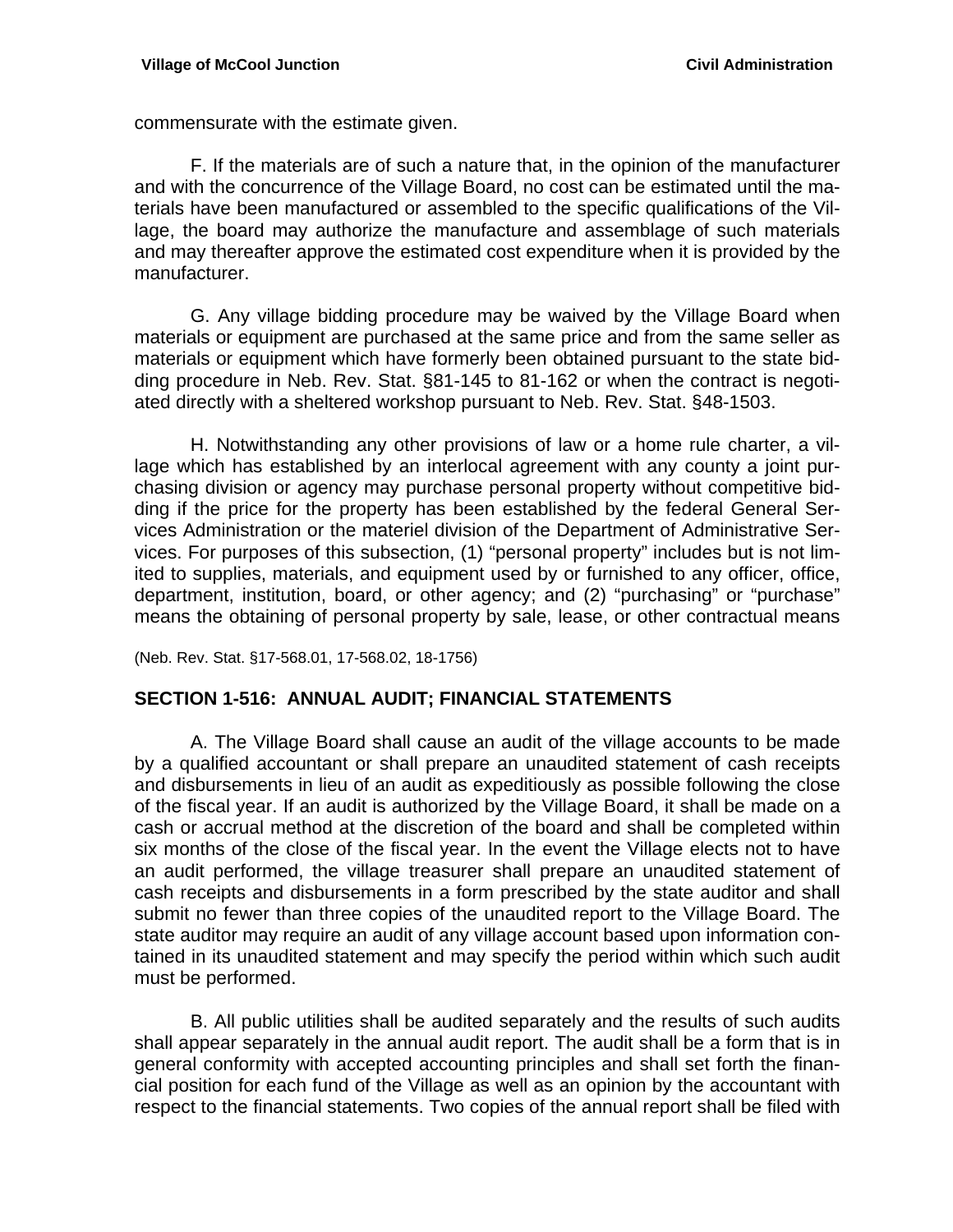the village clerk, becoming a part of the public records of his or her office, and will at all times thereafter be open for public inspection. One copy shall be filed with the state auditor of public accounts.

 C. Any village may file an unaudited statement of cash receipts and disbursements annually in lieu of an annual audit. Such unaudited statement shall be filed with the auditor of public accounts in a form prescribed by him. The unaudited statement of cash receipts and disbursements shall become a part of the public records of the village clerk and shall at all times thereafter be open and subject to public inspection. Every village board that is required herein to submit to an audit of its accounts shall provide and file with the village clerk, not later than August 1 of each year, financial statements showing its actual and budgeted figures for the most recently completed fiscal year.

(Neb. Rev. Stat. §19-2901 through 19-2909, 13-606)

## **SECTION 1-517: GENERAL FUND**

All money not specifically appropriated in the annual appropriation bill shall be deposited in and known as the general fund.

## **SECTION 1-518: EXPENDITURES PRIOR TO ADOPTION OF BUDGET**

 A. On and after the first day of its fiscal year and until the adoption of the budget by the Village Board in September, the board may expend any balance of cash on hand for the current expenses of the Village. Except as provided in subsection (B) of this section, such expenditures shall not exceed an amount equivalent to the total amount expended under the last budget in the equivalent period of the prior budget year. Such expenditures shall be charged against the appropriations for each individual fund or purpose as provided in the budget when adopted.

 B. The restriction on expenditures in subsection (A) of this section may be exceeded upon the express finding of the Village Board that expenditures beyond the amount authorized are necessary to enable the Village to meet its statutory duties and responsibilities. The finding and approval of the expenditures in excess of the statutory authorization shall be adopted by the Village Board in open public session. Expenditures authorized by this section shall be charged against appropriations for each individual fund or purpose as provided in the budget when adopted, and nothing in this section shall be construed to authorize expenditures by the Village in excess of that authorized by any other statutory provision. (Neb. Rev. Stat. §13-509.01, 13-509.02)

## **SECTION 1-519: BUDGET STATEMENT; APPROPRIATIONS**

The Village Board shall adopt a budget statement pursuant to the Nebraska Budget Act, to be termed "The Annual Appropriation Bill," in which are appropriated such sums of money as may be deemed necessary to defray all necessary expenses and liabilities of the Village. (Neb. Rev. Stat. §17-706)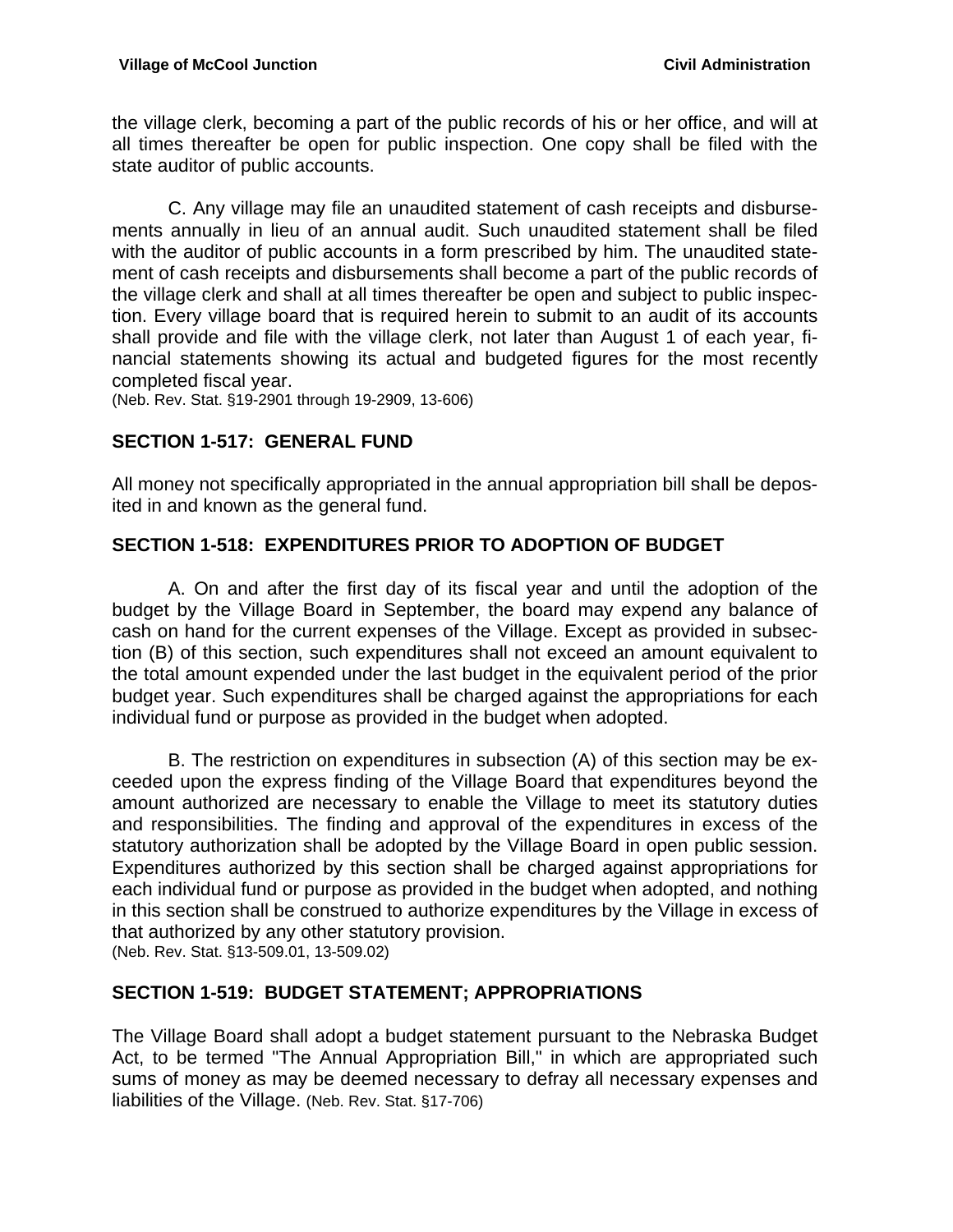### **SECTION 1-520: BUDGET PROCEDURE; FORM AND INSTRUCTION MANUAL INCORPORATED**

For the purpose of proper budget preparation, the *City/Village Budget Form* and the *Budget Form Instruction Manual*, prepared by the state auditor of public accounts, are incorporated by reference.

### **SECTION 1-521: PROPOSED BUDGET STATEMENT**

A. The Village Board shall annually prepare a proposed budget statement on forms prescribed and furnished by the auditor of public accounts. The proposed budget statement shall be made available to the public prior to publication of the notice of the hearing on the proposed budget statement. A proposed budget statement shall contain the following information, except as provided by state law:

- 1. For the immediately preceding fiscal year, the revenue from all sources, including motor vehicle taxes, other than revenue received from personal and real property taxation, allocated to the funds and separately stated as to each such source: The unencumbered cash balance at the beginning and end of the year; the amount received by taxation of personal and real property; and the amount of actual expenditures;
- 2. For the current fiscal year, actual and estimated revenue from all sources, including motor vehicle taxes, allocated to the funds and separately stated as to each such source: The actual unencumbered cash balance available at the beginning of the year; the amount received from personal and real property taxation; and the amount of actual and estimated expenditures, whichever is applicable. Such statement shall contain the cash reserve for each fiscal year and shall note whether or not such reserve is encumbered. Such cash reserve projections shall be based upon the actual experience of prior years. The cash reserve shall not exceed 50% of the total budget adopted exclusive of capital outlay items;
- 3. For the immediately ensuing fiscal year, an estimate of revenue from all sources, including motor vehicle taxes, other than revenue to be received from taxation of personal and real property, separately stated as to each such source: The actual or estimated unencumbered cash balances, whichever is applicable, to be available at the beginning of the year; the amounts proposed to be expended during the year; and the amount of cash reserve, based on actual experience of prior years, which cash reserve shall not exceed 50% of the total budget adopted exclusive of capital outlay items;
- 4. A statement setting out separately the amount sought to be raised from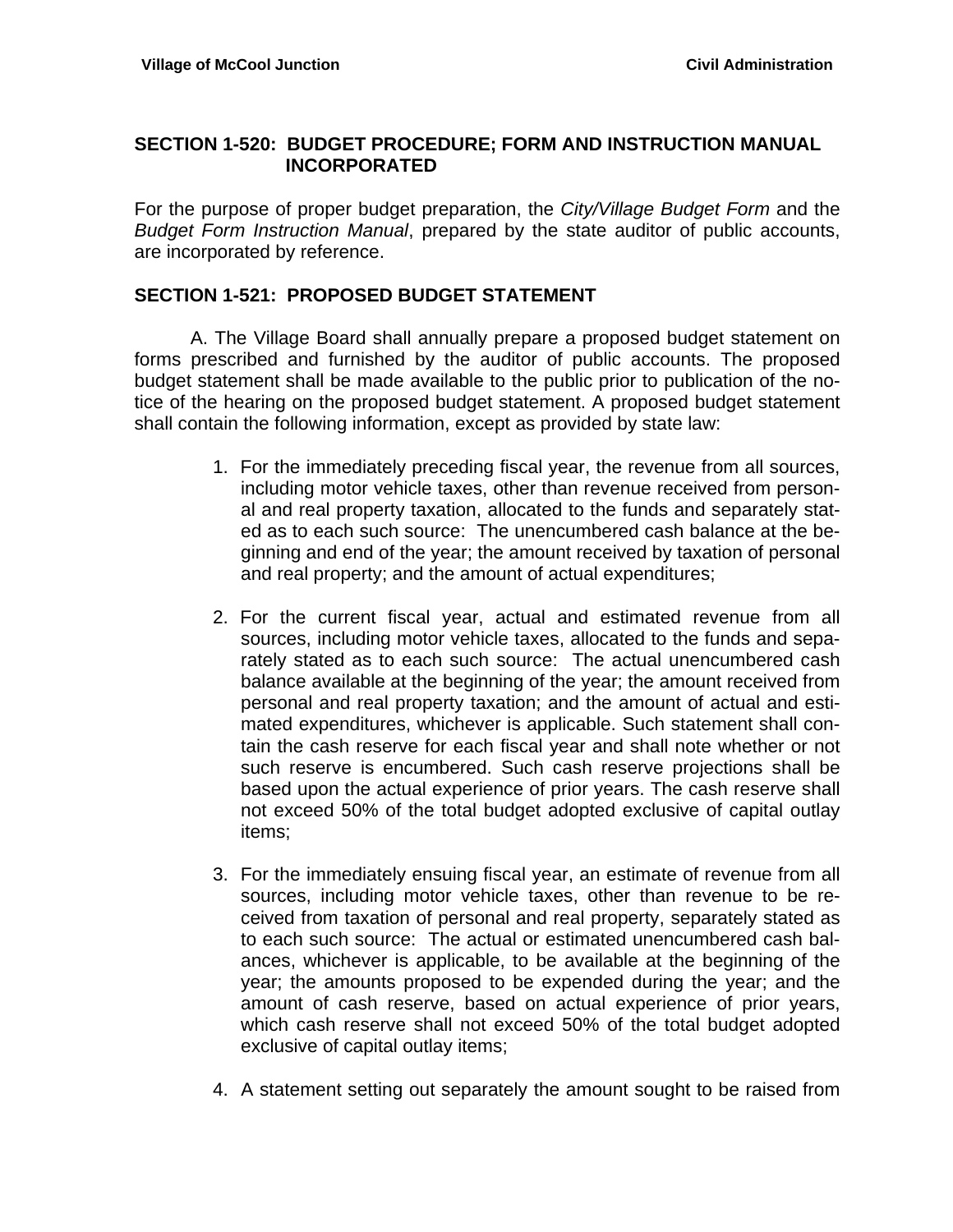the levy of a tax on the taxable value of real property (a) for the purpose of paying the principal or interest on bonds issued by the Village Board and (b) for all other purposes;

- 5. A uniform summary of the proposed budget statement, including each proprietary function fund included in a separate proprietary budget statement prepared pursuant to the Village Proprietary Function Act, and a grand total of all funds maintained by the Village Board; and
- 6. A list of the proprietary functions which are not included in the budget statement. Such proprietary functions shall have a separate budget statement which is approved by the Village Board as provided in the Village Proprietary Function Act.

 B. The actual or estimated unencumbered cash balance required to be included in the budget statement by this section shall include deposits and investments of the Village as well as any funds held by the county treasurer for the Village and shall be accurately stated on the proposed budget statement. The Village shall correct any material errors in the budget statement detected by the auditor of public accounts or by other sources.

 C. The estimated expenditures plus the required cash reserve for the ensuing fiscal year less all estimated and actual unencumbered balances at the beginning of the year and less the estimated income from all sources, including motor vehicle taxes, other than taxation of personal and real property shall equal the amount to be received from taxes, and such amount shall be shown on the proposed budget statement pursuant to this section. The amount to be raised from taxation of personal and real property, as determined above, plus the estimated revenue from other sources, including motor vehicle taxes, and the unencumbered balances shall equal the estimated expenditures, plus the necessary required cash reserve, for the ensuing year. (Neb. Rev. Stat. §13-504, 13-505)

### **SECTION 1-522: PROPOSED BUDGET STATEMENT; HEARING; ADOPTION; CERTIFICATION OF AMOUNT RECEIVED FROM TAXATION**

 A. The Village Board shall each year conduct a public hearing on its proposed budget statement. Notice of the place and time of the hearing, together with a summary of the proposed budget statement, shall be published at least five days prior to the date set for the hearing in a newspaper of general circulation within the Village. After the hearing, the proposed budget statement shall be adopted, or amended and adopted as amended, and a written record shall be kept of such hearing.

 B. The amount to be received from personal and real property taxation shall be certified to the levying board after the proposed budget statement is adopted or is amended and adopted as amended. The certification of the amount to be received from personal and real property taxation shall specify separately (1) the amount to be applied to the payment of principal or interest on bonds issued by the Village Board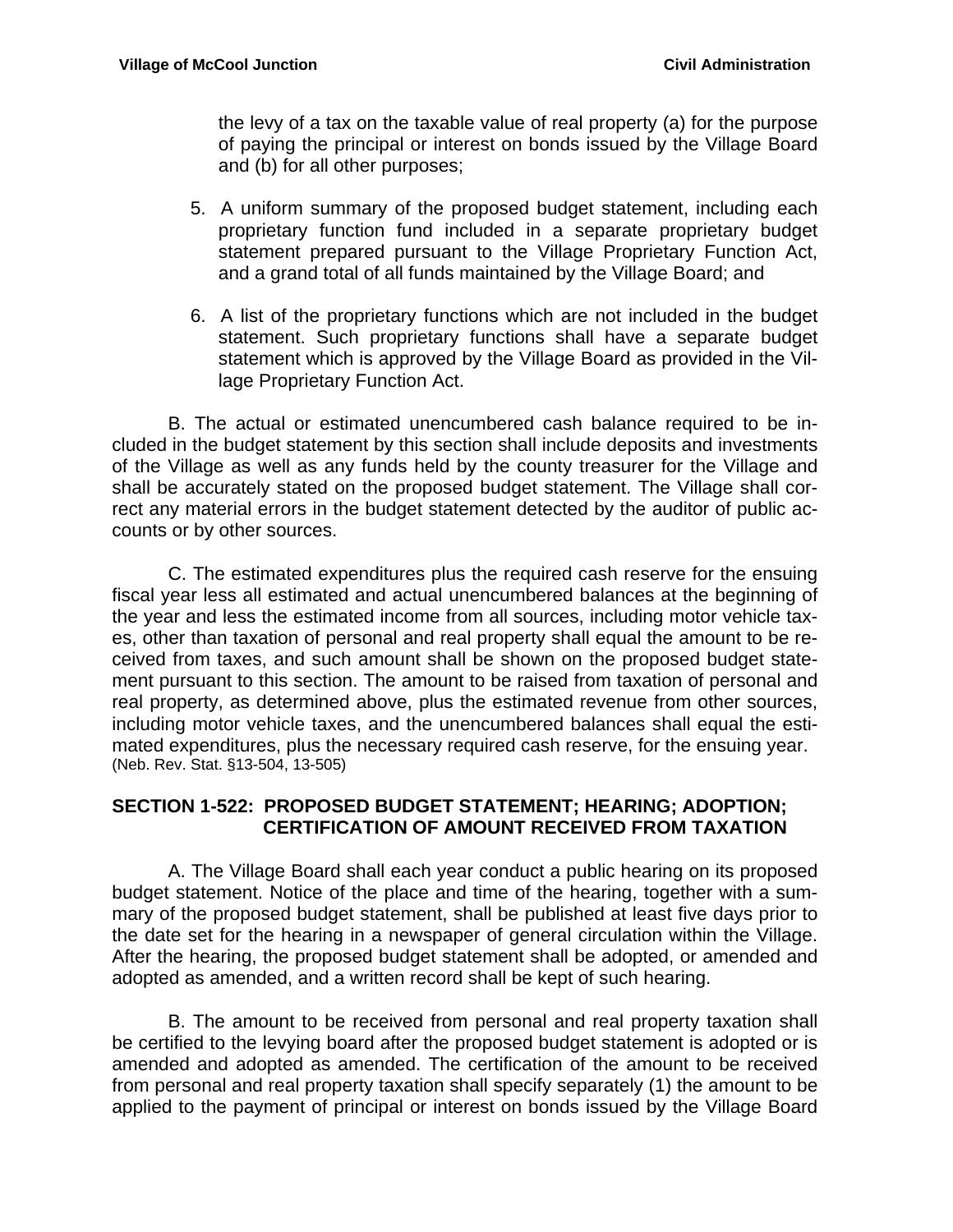and (2) the amount to be received for all other purposes.

 C. If the adopted budget statement reflects a change from that shown in the published proposed budget statement, a summary of such changes shall be published within 20 days after its adoption in the manner provided in this section but without provision for hearing, setting forth the items changed and the reasons for such changes.

 D. When a levy increase has been authorized by vote of the electors, the adopted budget statement shall indicate the amount of the levy increase. (Neb. Rev. Stat. §13-506, 13-507)

#### **SECTION 1-523: ADOPTED BUDGET; FILING, CERTIFICATION OF TAX**

A. The Village Board shall file with and certify to the levying board on or before September 20 of each year and file with the state auditor a copy of the adopted budget statement, together with the amount of tax to be levied, setting out separately the amount to be levied for the payment of principal or interest on bonds issued by the Village Board and the amount to be levied for all other purposes. Proof of publication shall be attached to the statements. The Village Board shall not certify any tax that exceeds the maximum levy prescribed by state law, except that in certifying the amount to be so levied, allowance may be made for delinquent taxes not exceeding 5% of the amount to be levied plus the actual percentage of delinquent taxes for the preceding tax year.

 B. The Village Board, in certifying the amount required, may make allowance for delinquent taxes not exceeding 5% of the amount required plus the actual percentage of delinquent taxes for the preceding tax year and for the amount of estimated tax loss from any pending or anticipated litigation which involves taxation and in which tax collections have been or can be withheld or escrowed by court order. For purposes of this section, anticipated litigation shall be limited to the anticipation of an action being filed by a taxpayer who or which filed a similar action for the preceding year that is still pending. Except for such allowances, the Village Board shall not certify an amount of tax more than 1% greater or lesser than the amount determined in the proposed budget statement. (Neb. Rev. Stat. §13-508)

#### **SECTION 1-524: REVISION OF BUDGET**

 A. Unless otherwise provided by law, the Village Board may propose to revise the previously adopted budget statement and shall conduct a public hearing on such proposal whenever during the current fiscal year it becomes apparent to the Village Board that:

> 1. There are circumstances which could not reasonably, have been anticipated at the time the budget for the current year was adopted;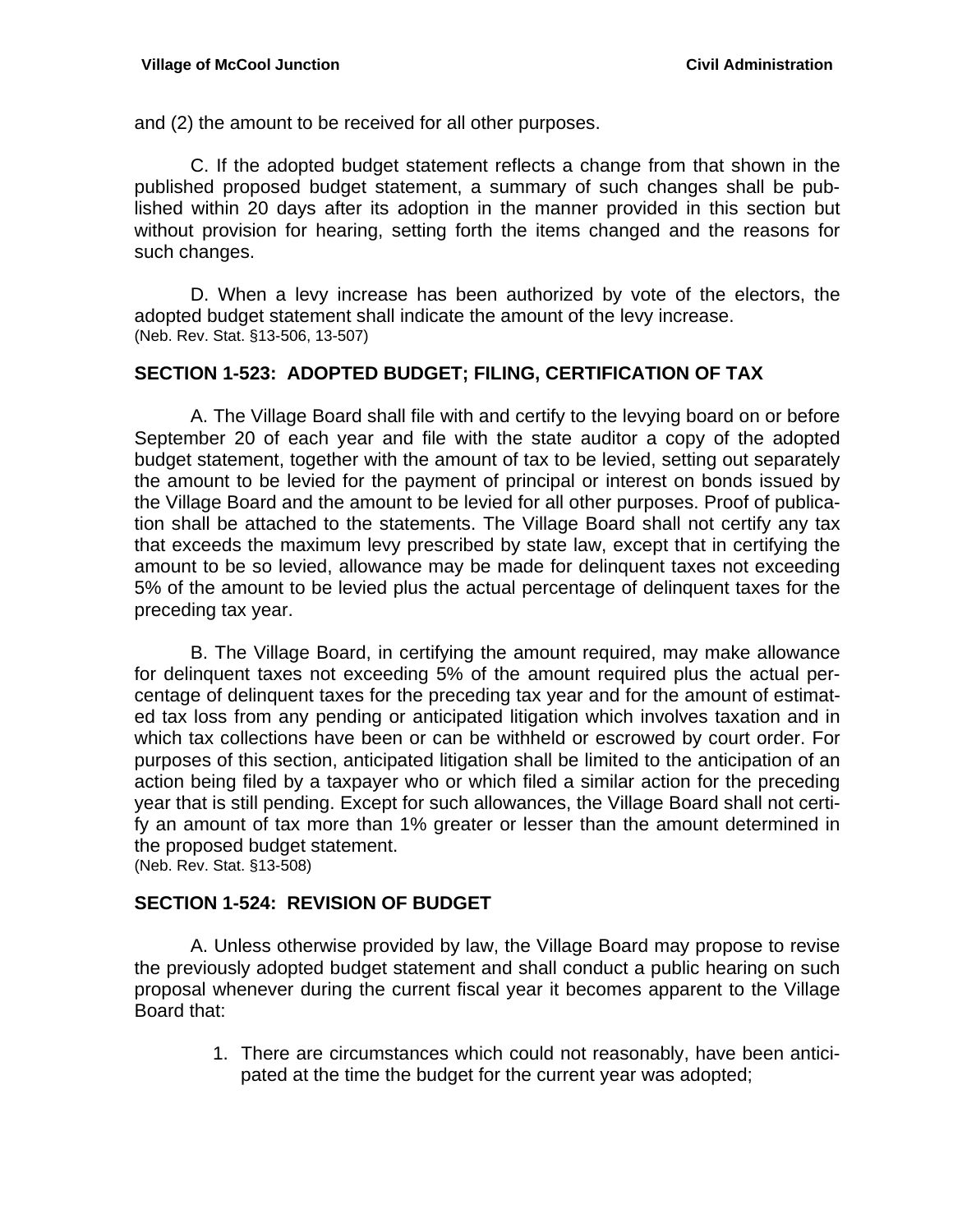- 2. The budget adopted violated Neb. Rev. Stat. §13-518 to 13-522 such that the revenue of the current fiscal year for any fund thereof will be insufficient, additional expenses will be necessarily incurred, or there is a need to reduce the budget requirements to comply with Neb. Rev. Stat. §13-518 to 13-522; or
- 3. The Village Board has been notified by the state auditor of a mathematical or accounting error or noncompliance with the Nebraska Budget Act.

 B. Notice of the time and place of the hearing shall be published at least five days prior to the date set for hearing in a newspaper of general circulation within the Village Board's jurisdiction. Such published notice shall set forth the following:

- 1. The time and place of the hearing;
- 2. The amount in dollars of additional or reduced money required and for what purpose;
- 3. A statement setting forth the nature of the unanticipated circumstances and, if the budget requirements are to be increased, the reasons why the previously adopted budget of expenditures cannot be reduced during the remainder of the current year to meet the need for additional money in that manner;
- 4. A copy of the summary of the originally adopted budget previously published; and
- 5. A copy of the summary of the proposed revised budget.

 C. At such hearing any taxpayer may appear or file a written statement protesting any application for additional money. A written record shall be kept of all such hearings.

 D. Upon conclusion of the public hearing on the proposed revised budget and approval of the proposed revised budget by the Village Board, the board shall file with the county clerk and the state auditor a copy of the revised budget, as adopted, and shall certify the revised amount of tax to be levied. The Village Board may then issue warrants in payment for expenditures authorized by the adopted revised budget. Such warrants shall be referred to as "registered warrants" and shall be repaid during the next fiscal year from funds derived from taxes levied therefor.

 E. Within 30 days after the adoption of the budget under Neb. Rev. Stat. §13- 506, the Village Board may, or within 30 days after notification of an error by the state auditor, the Village Board shall, correct an adopted budget which contains a clerical, mathematical, or accounting error which does not affect the total amount budgeted by more than 1% or increase the amount required from property taxes. No public hear-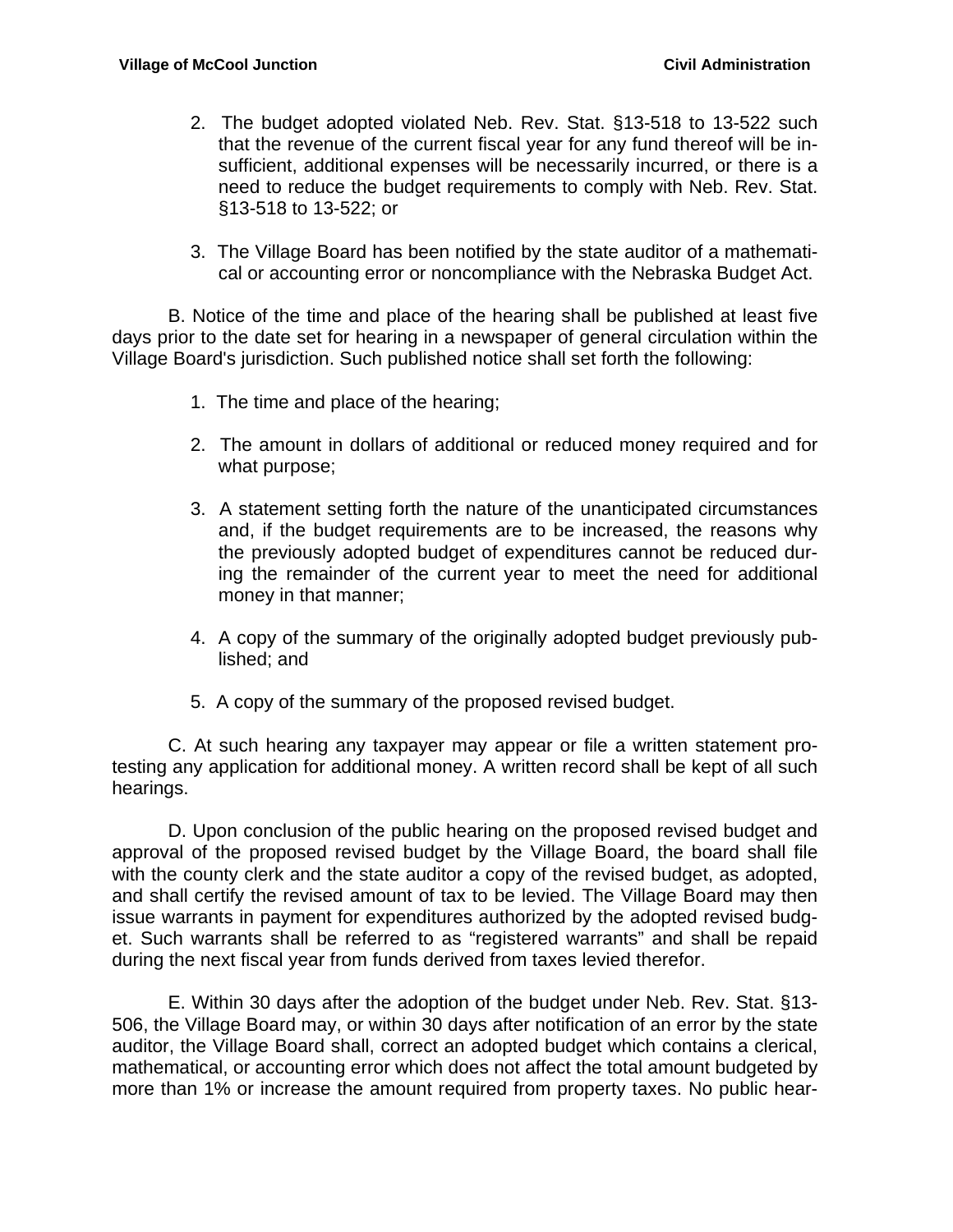ing shall be required for such a correction. After correction, the Village Board shall file a copy of the corrected budget with the county clerk and with the state auditor. The Village Board may then issue warrants in payment for expenditures authorized by the budget.

(Neb. Rev. Stat. §13-511)

#### **SECTION 1-525: EMERGENCY; TRANSFER OF FUNDS; HEARING**

 A. Whenever during the current fiscal year or biennial period it becomes apparent to the Village Board that due to unforeseen emergencies there is temporarily insufficient money in a particular fund to meet the requirements of the adopted budget of expenditures for that fund, the board may by a majority vote, unless otherwise provided by state law, transfer money from other funds to such fund. No expenditure during any fiscal year or biennial period shall be made in excess of the amounts indicated in the adopted budget statement, except as authorized in Neb. Rev. Stat. §13- 511. Any officer or officers of any governing body who obligates funds contrary to the provisions of this section shall be guilty of a Class V misdemeanor.

 B. If, as the result of unforeseen circumstances, the revenue of the current fiscal year shall be insufficient, the Village Board may propose to supplement the previously adopted budget statement and shall conduct a public hearing at which time any taxpayer may appear, or file a written statement protesting the application for additional money. A written record shall be kept of all such hearings. Notice of a place and time for the said hearing shall be published at least five days prior to the date set for the hearing in a newspaper of general circulation in the Village. The published notice shall set forth the time and place of the proposed hearing, the amount of additional money required, the purpose of the required money, a statement setting forth the reasons why the adopted budget of expenditures cannot be reduced to meet the need for additional money, and a copy of the summary of the originally adopted budget previously published.

C. Upon the conclusion of the public hearing on the proposed supplemental budget and approval by the Village Board, the board shall file with the county clerk and the state auditor a copy of the supplemental budget and shall certify the amount of additional tax to be levied. The Village Board may then issue warrants in payment for expenditures authorized by the adopted supplemental budget. The said warrants shall be referred to as "registered warrants" and shall be repaid during the next fiscal year from funds derived from taxes levied therefor. (Neb. Rev. Stat. §13-510, 13-511)

#### **SECTION 1-526: PROPERTY TAX LEVY AND REQUEST; AUTHORITY TO SET**

 A. The property tax request for the prior year shall be the property tax request for the current year for purposes of the levy set by the County Board of Equalization in Neb. Rev. Stat. §77-1601 unless the Board of Trustees passes by majority vote a resolution or ordinance setting the tax request at a different amount. Such resolution or ordinance shall only be passed after a special public hearing called for such pur-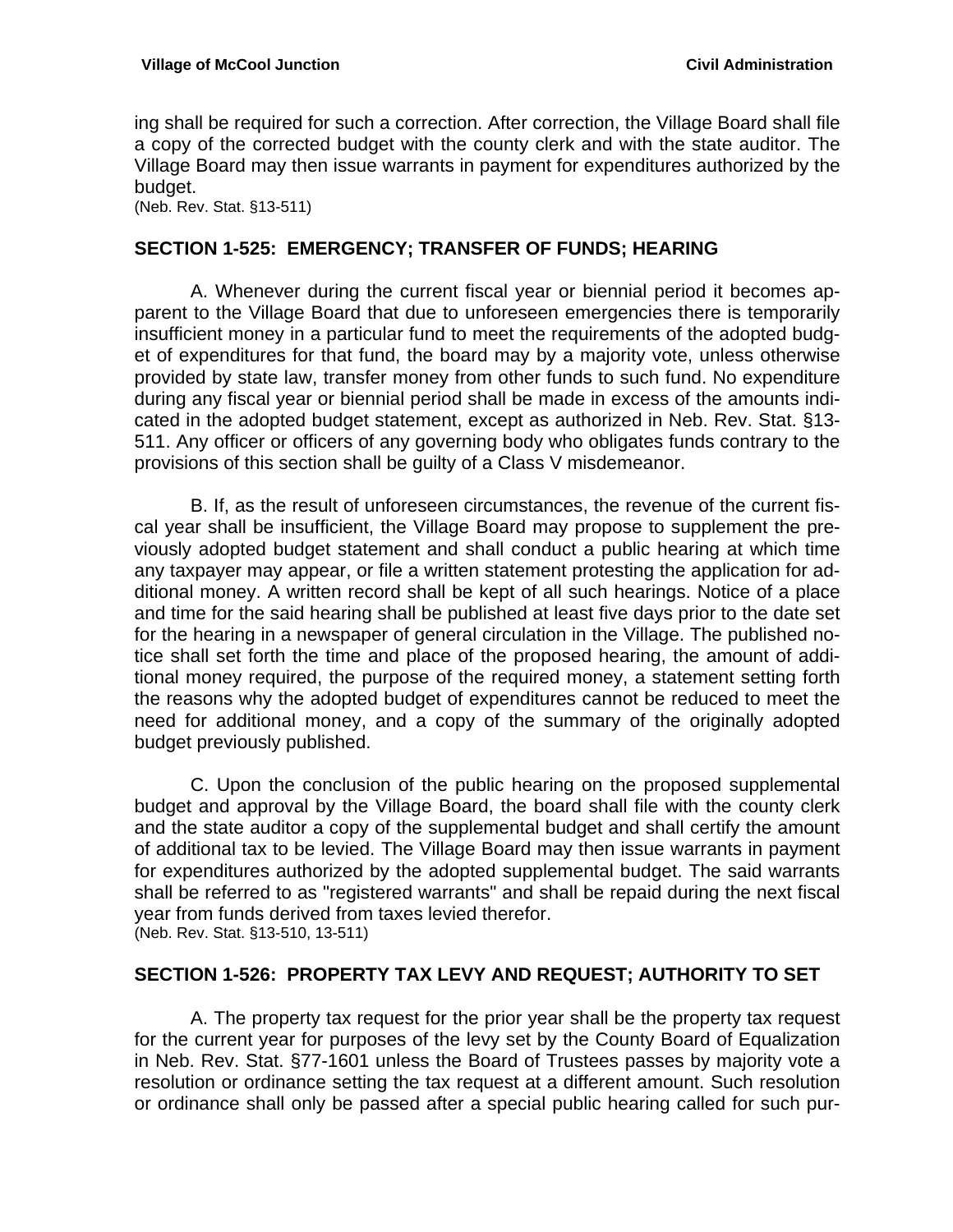pose is held and after notice is published in a newspaper of general circulation in the area of the Village at least five days prior to the hearing.

B. The hearing notice shall contain the following information:

- 1. The dollar amount of the prior year's tax request and the property tax rate that was necessary to fund that tax request:
- 2. The property tax rate that would be necessary to fund last year's tax request if applied to the current year's valuation; and
- 3. The proposed dollar amount of the tax request for the current year and the property tax rate that will be necessary to fund that tax request.

 C. Any resolution setting a tax request under this section shall be certified and forwarded to the county clerk prior to October 14 of the year for which the tax request is to apply.

 D. Any tax levy which is not in compliance with this section and Neb. Rev. Stat. §77-1601 shall be construed as an unauthorized levy under Neb. Rev. Stat. §77-1606.<br>(Neb. Rev. Stat. §77-1601, 77-1601.02)

### **SECTION 1-527: PROPERTY TAX LEVY; MAXIMUM; AUTHORITY TO EXCEED**

 A. Property tax levies for the support of the Village for fiscal years beginning on or after July 1, 1998, shall be limited to the amounts set forth in this subsection except as provided in subsections (C) and (D) of this section. The Village may levy a maximum levy of 45¢ per \$100.00 of taxable valuation of property subject to the levy plus an additional 5¢ per \$100.00 of taxable valuation to provide financing for the Village's share of revenue required under an agreement or agreements executed pursuant to the Interlocal Cooperation Act. The maximum levy shall include amounts levied to pay for sums to support a library pursuant to Neb. Rev. Stat. §51-201, museum pursuant to Neb. Rev. Stat. §51-501, visiting community nurse, home health nurse, or home health agency pursuant to Neb. Rev. Stat. §71-1637, or statue, memorial, or monument pursuant to Neb. Rev. Stat. §80-202. Property tax levies for judgments obtained against the Village which require or obligate the Village to pay such judgment, to the extent such judgment is not paid by liability insurance coverage of the Village, for preexisting lease-purchase contracts approved prior to July 1, 1998, and for bonded indebtedness approved according to law and secured by a levy on property are not included in the levy limits established by this subsection. The limitations on tax levies provided in this subsection are to include all other general or special levies provided by law. Notwithstanding other provisions of law, the only exceptions to the limits in this subsection are those provided by or authorized by this section. Tax levies in excess of the limitations in this section shall be considered unauthorized levies under Neb. Rev. Stat. §77-1606 unless approved under subsection (C) or (D) of this section.

B. All city airport authorities established under the Cities Airport Authorities Act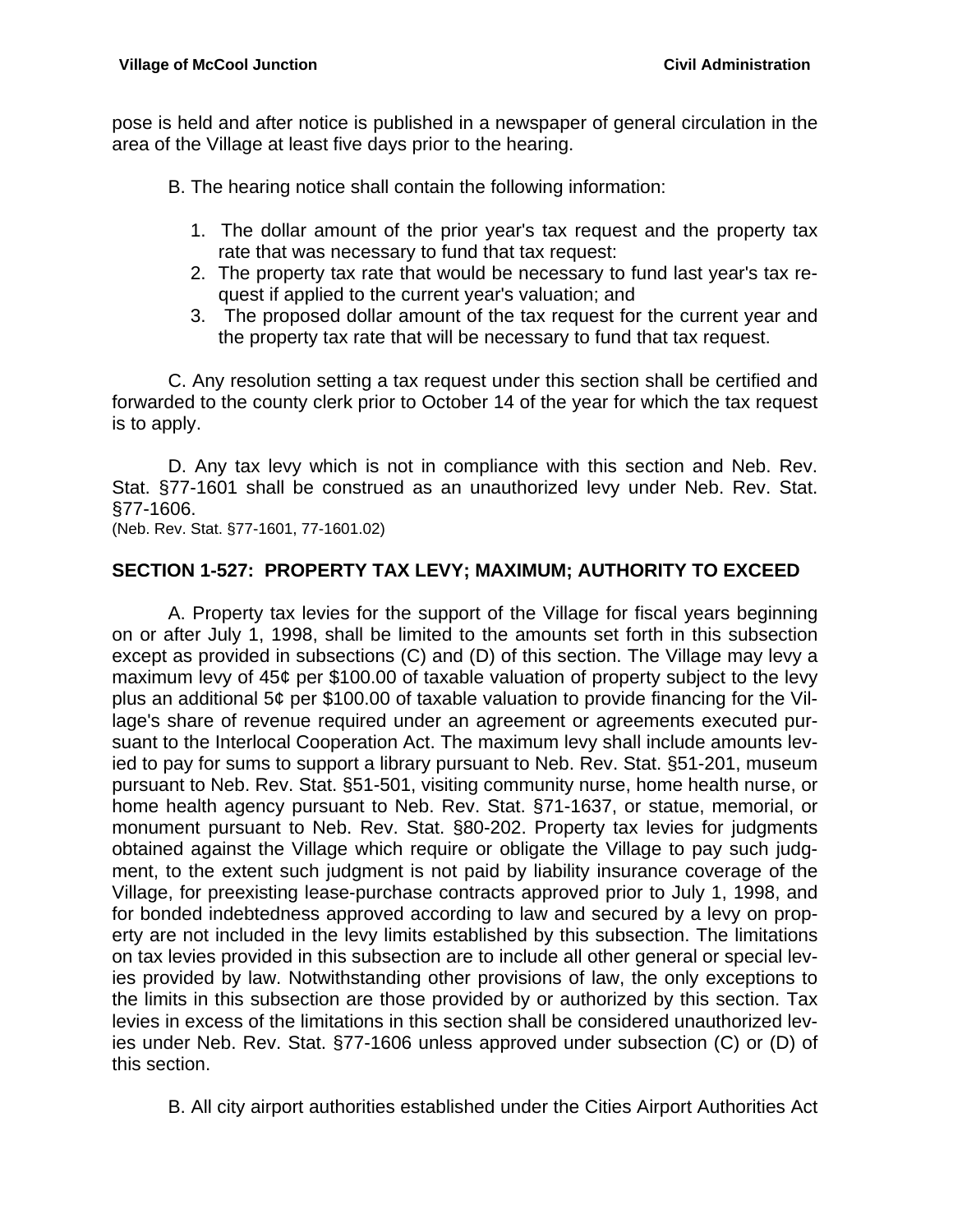and community redevelopment authorities established under the Community Development Law may be allocated property taxes as authorized by law which are authorized by the Village and are counted in the Village's levy limit provided by subsection (A) of this section, except that such limitation shall not apply to property tax levies for preexisting lease-purchase contracts approved prior to July 1, 1998, and for bonded indebtedness approved according to law and secured by a levy on property. The Village Board shall review and approve or disapprove the levy request of the political subdivisions subject to this subsection. The Village Board may approve all or a portion of the levy request and may approve a levy request that would allow a levy greater than that permitted by law. The levy allocated by the Village may be exceeded as provided in Neb. Rev. Stat. §77-3444.

 C. On or before August 1, all political subdivisions subject to municipal levy authority under this subsection shall submit a preliminary request for levy allocation to the Village Board. The preliminary request of the political subdivision shall be in the form of a resolution adopted by a majority vote of members present of the political subdivision's governing body. The failure of a political subdivision to make a preliminary request shall preclude such political subdivision from using procedures set forth in Neb. Rev. Stat. §77-3444 to exceed the final levy allocation as determined in this subsection.

 D. The Village Board shall adopt a resolution by a majority vote of members present which determines a final allocation of levy authority to its political subdivisions and forward a copy of such resolution to the chairperson of the governing body of each of its political subdivisions.

 E. No final levy allocation shall be changed after September 1 except by agreement between both the Village Board and the governing body of the political subdivision whose final levy allocation is at issue.

 F. The Village may exceed the limits provided in subsection (A) of this section by an amount not to exceed a maximum levy approved by a majority of registered voters voting on the issue in a primary, general, or special election at which the issue is placed before the registered voters. A vote to exceed the limits must be approved prior to October 10 of the fiscal year which is to be the first to exceed the limits.

 G. The Village Board may call for the submission of the issue to the voters (1) by passing a resolution calling for exceeding the limits by a vote of at least two-thirds of the board members and delivering a copy of the resolution to the election commissioner of every county which contains all or part of the Village or (2) upon receipt of a petition by the county clerk requesting an election signed by at least 5% of the registered voters residing in the Village. The petition shall be in the form as provided in Neb. Rev. Stat. §32-628 through 32-631.

 H. The resolution or petition shall include the amount of levy which would be imposed in excess of the limits provided in subsection (A) of this section and the du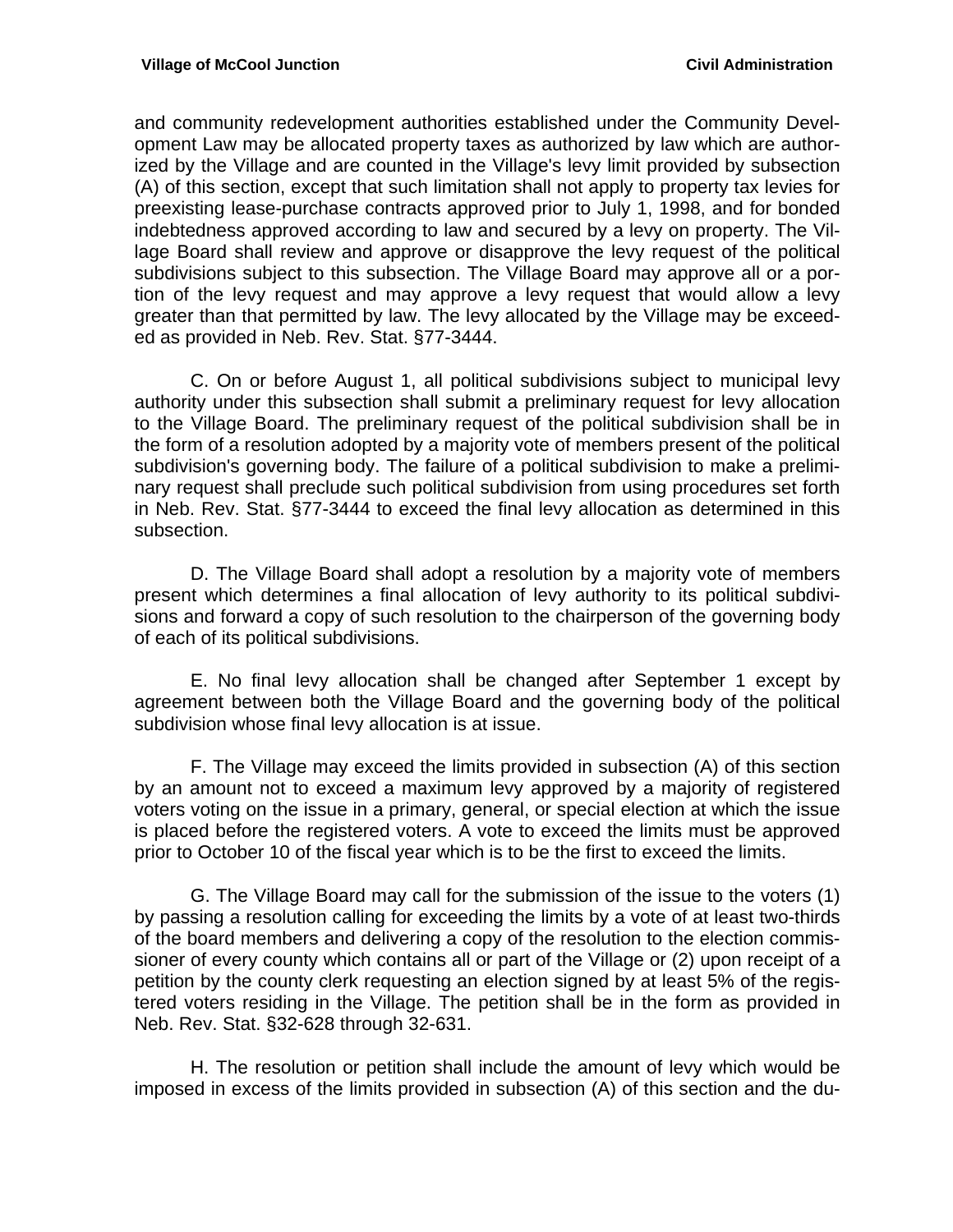ration of the excess levy authority. The excess levy authority shall not have a duration greater than five years. Any resolution or petition calling for a special election shall be filed with the county clerk no later than 30 days prior to the date of the election, and the time of publication and providing a copy of the notice of election required in Neb. Rev. Stat. §32-802 shall be no later than 20 days prior to the election.

 I. The county clerk shall place the issue on the ballot at an election as called for in the resolution or petition which is at least 30 days after receipt of the resolution or petition. The election shall be held pursuant to the Election Act.

 J. Any excess levy authority approved under this subsection shall terminate pursuant to its terms, on a vote of the Village Board to terminate the authority to levy more than the limits, at the end of the fourth fiscal year following the first year in which the levy exceeded the limit or as provided in subsection (H) of this section, whichever is earliest.

 K. The Village Board may pass no more than one resolution calling for an election pursuant to this subsection during any one calendar year. There shall be no limit on the number of elections held pursuant to this subsection which are initiated by petition. The ballot question may include any terms and conditions set forth in the resolution or petition and shall include the language specified in Neb. Rev. Stat. §77- 3444.

 L. If a majority of the votes cast upon the ballot question are in favor of such tax, the County Board shall authorize a tax in excess of the limits in subsection (A) of this section but such tax shall not exceed the amount stated in the ballot question. If a majority of those voting on the ballot question are opposed to such tax, the Village Board shall not impose such tax.

 M. In lieu of the election procedures in subsection (C) of this section, the Village may approve a levy in excess of the limits in subsection (A) of this section for a period of one year at a meeting of the residents of the Village, called after notice is published in a newspaper of general circulation in the Village at least 20 days prior to the meeting. At least 10% of the registered voters residing in the Village shall constitute a quorum for purposes of taking action to exceed the limits. If a majority of the registered voters present at the meeting vote in favor of exceeding the limits, a copy of the record of that action shall be forwarded to the County Board prior to October 10 and said board shall authorize a levy as approved by the residents for the year. If a majority of the registered voters present at the meeting vote against exceeding the limits or final allocation, the limit or allocation shall not be exceeded and the Village shall have no power to call for an election under division (C) of this section.

 N. The Village may rescind or modify a previously approved excess levy authority prior to its expiration by a majority of registered voters voting on the issue in a primary, general, or special election at which the issue is placed before the registered voters. A vote to rescind or modify must be approved prior to October 10 of the fiscal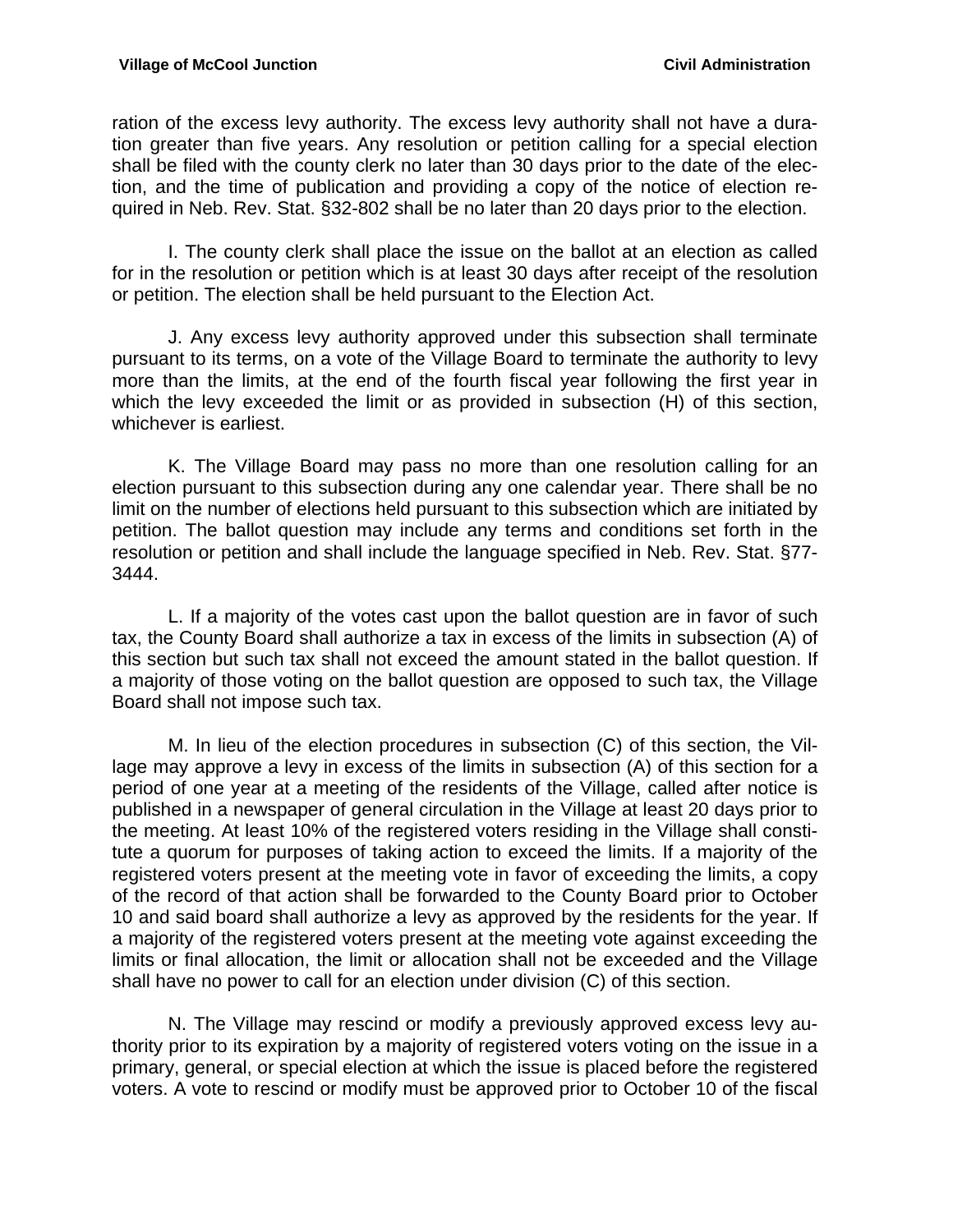year for which it is to be effective.

 O. The Village Board may call for the submission of the issue to the voters by passing a resolution calling for the rescission or modification by a vote of at least twothirds of the members of the Village Board and delivering a copy of the resolution to the county clerk or upon request of a petition by the election commissioner requesting an election signed by at least 5% of the registered voters residing in the Village.

 P. The resolution or petition shall include the amount and the duration of the previously approved excess levy authority and a statement that either such excess levy authority will be rescinded or such excess levy authority will be modified. If the excess levy authority will be modified, the amount and duration of such modification shall be stated. The modification shall not have a duration greater than five years. The county clerk shall place the issue on the ballot at an election as called for in the resolution or petition which is at least 30 days after receipt of the resolution or petition, and the time of publication and providing a copy of the notice of election required in Neb. Rev. Stat. §32-802 shall be no later than 20 days prior to the election. The election shall be held pursuant to the Election Act. (Neb. Rev. Stat. §77-3442 through 77-3444)

#### **SECTION 1-528: ALL-PURPOSE LEVY; ALLOCATION; ABANDONMENT; EXTRAORDINARY LEVY**

 A. The Village Board has decided to certify to the county clerk for collection one all-purpose levy required to be raised by taxation for all municipal purposes instead of certifying a schedule of levies for specific purposes added together. Subject to the limits in Neb. Rev. Stat. §77-3442, the all-purpose levy shall not exceed the annual levy specified in Neb. Rev. Stat. §19-1309 to be levied upon the taxable valuation of all taxable property in the Village.

 B. The amount of the all-purpose levy shall be certified as a single amount for general fund purposes. The Village Board shall allocate the amount raised by the allpurpose levy to the several departments of the Village in its annual budget and appropriation ordinance or in other legal manner as the Village Board deems wisest and best.

 C. The Village shall be bound by its election to follow the all-purpose levy method during the ensuing fiscal year but may abandon such method in succeeding fiscal years.

 D. Otherwise authorized extraordinary levies to service and pay bonded indebtedness of the Village may be made by the Village in addition to the all-purpose levy.

(Neb. Rev. Stat. §19-1309 through 19-1312)

#### **SECTION 1-529: GENERAL PROPERTY TAX**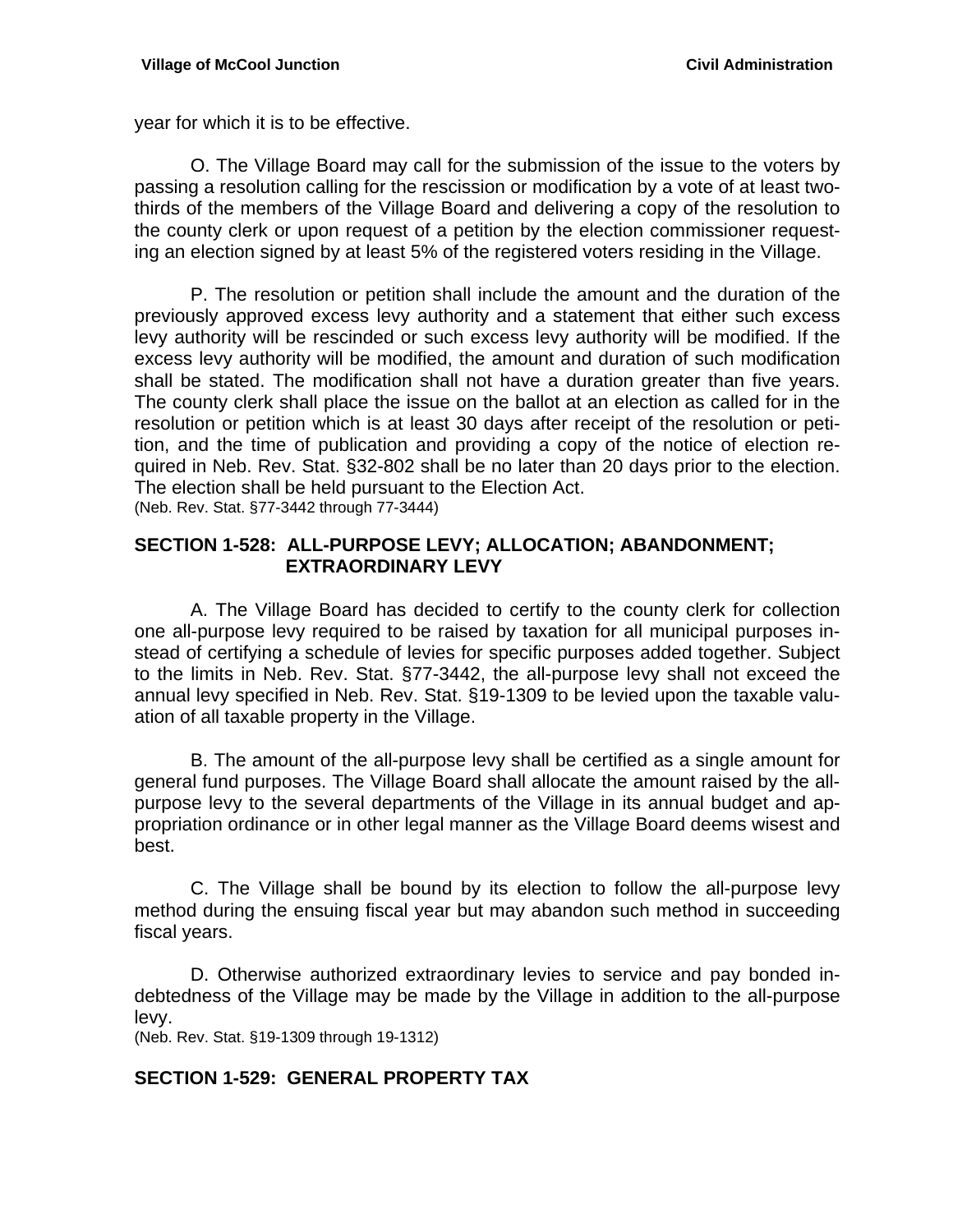The Village Board shall cause to be certified to the county clerk the amount of tax to be levied upon the assessed value of all the taxable property of the Village for the requirements of the adopted budget for the ensuing year, including all special assessments and taxes. The maximum amount of tax which may be certified and assessed shall not require a tax levy in excess of the legal maximum as prescribed by state law. (Neb. Rev. Stat. §17-702)

## **SECTION 1-530: MOTOR VEHICLE TAX**

The Village Board may levy a tax on all motor vehicles owned or used in the Village, which tax shall be paid to the county treasurer when the registration fees as provided in Neb. Rev. Stat. §60-329 to 60-339 are paid. Such taxes shall be credited by the county treasurer to the road fund of the Village. Such funds shall be used by such city for constructing, resurfacing, maintaining, or improving streets, roads, alleys, public ways, or parts thereof for the amortization of bonded indebtedness when created for such purposes. (Neb. Rev. Stat. §18-1214) (Ord. No. 207, 10/3/88)

### **SECTION 1-531: INADEQUATE VALUATION**

If the valuation of the village has been reduced so that the maximum levy permitted by this article is inadequate to produce the necessary revenue, said maximum levy may be exceeded upon presentation to the Village Board of petitions signed by a majority of the registered voters of the village requesting such action and specifying the extent to, and the period of time, not to exceed five years, in which such maximum may be exceeded. No signature may be withdrawn after the petitions have been filed with the board. The council shall cause such petitions, accompanied by the certificate of the county clerk that he or she has examined the petitions and that they have been signed by a majority of the registered voters of the village, to be filed with the County Board. After such filing, the board may exceed the maximum mill levy to the extent and for the period of time specified in the petitions. (Neb. Rev. Stat. §19-1309)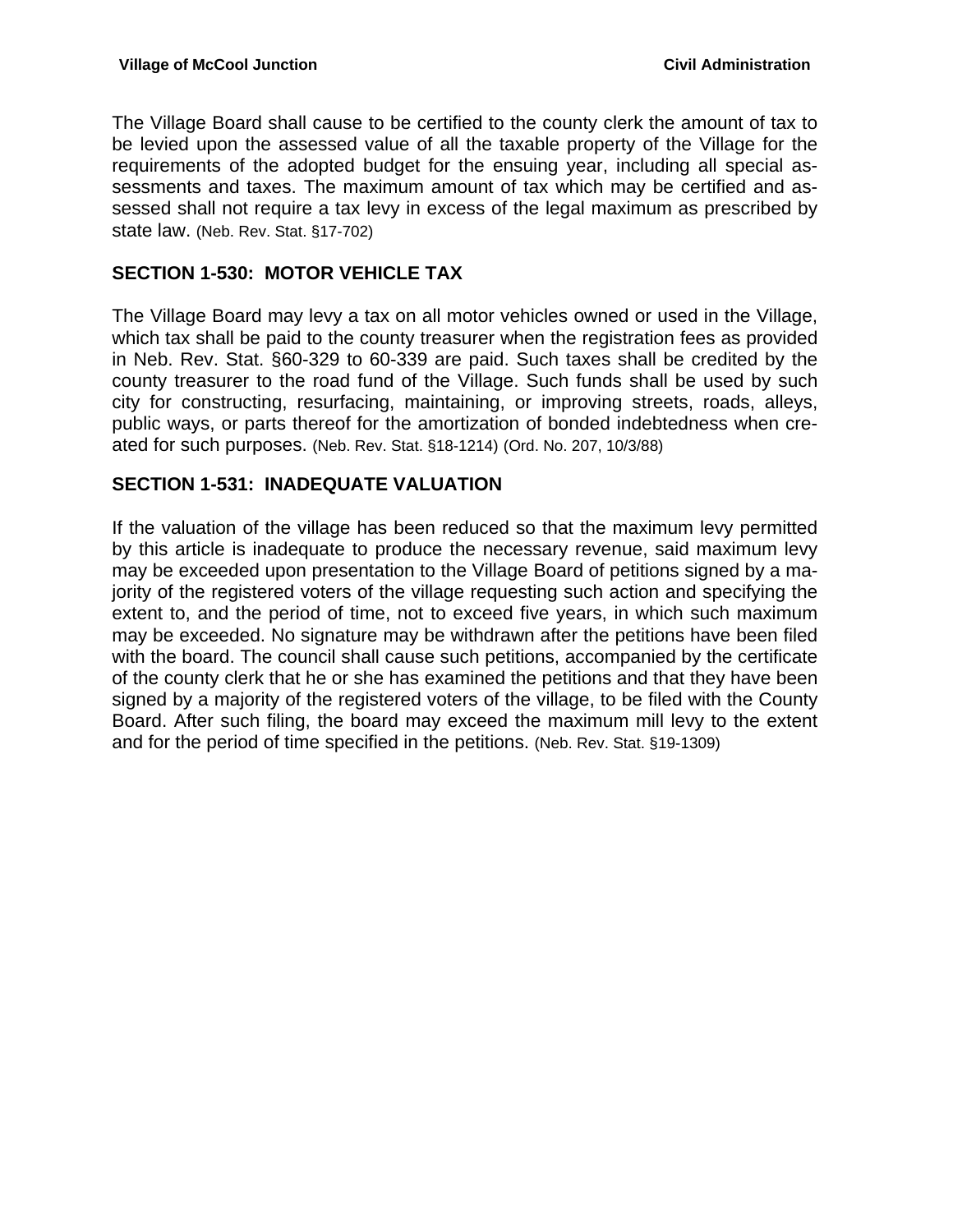## **Article 6 – Elections**

### **SECTION 1-601: VILLAGE BOARD OF TRUSTEES**

A. Board members shall be elected from the Village at large unless the residents have voted to elect their board members by wards. Board members shall be residents and qualified electors. Except as provided in Neb. Rev. Stat. §17-202, the term of each trustee shall be four years or until his or her successor is elected and qualified.

B. If the election of board members takes place by wards, each nominee shall be a resident and qualified elector of the ward for which he or she is a candidate and only residents of that ward may sign the candidate's nomination petitions. (Neb. Rev. Stat. §17-202, 17-203, 32-532, 32-554)

#### **SECTION 1-602: ELECTION OF OFFICERS; CERTIFICATION**

All village elections involving the election of officers shall be held in accordance with the Election Act and in conjunction with the statewide general election. No later than January 5 of each even-numbered year, the Village Board shall certify to the secretary of state or the county clerk the name of the Village, the number of officers to be elected, the length of the terms of office, the vacancies to be filled by election and length of remaining term and the number of votes to be cast by a registered voter for each office. (Neb. Rev. Stat. §32-404(2), 32-556)

#### **SECTION 1-603: ELECTIONS GENERALLY**

 A. All village issues and offices shall be combined on the statewide primary and general election ballots whenever possible. The issuance of separate ballots shall be avoided in a statewide election if village offices or issues can reasonably be combined with the nonpartisan ballot and state law does not require otherwise.

 B. When the Village holds an election in conjunction with the statewide primary or general election, the election shall be held as provided in the Election Act. Any other election by the Village shall be held as provided in the Election Act unless otherwise provided by the charter, code, or bylaws of the village. (Neb. Rev. Stat. §32-404(1), 32-556)

#### **SECTION 1-604: JOINT, GENERAL; NOTICE**

The notice of election required to be published by the county clerk no less than 40 days prior to an election shall serve as the notice requirement for all village elections which are held in conjunction any other election. (Neb. Rev. Stat. §32-802)

#### **SECTION 1-605: SPECIAL ELECTION**

A. Any issue to be submitted to the registered voters at a special election by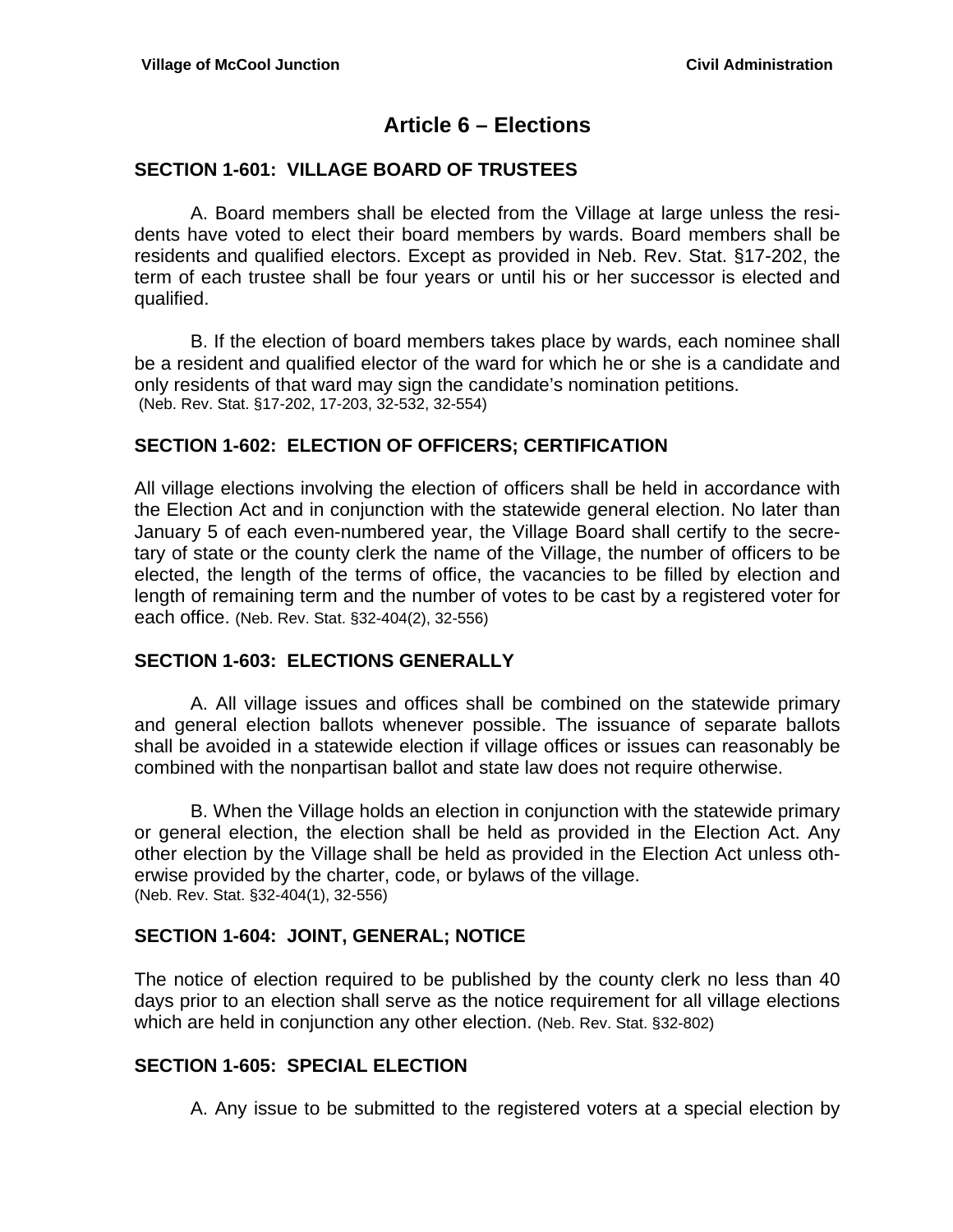the Village shall be certified by the village clerk to the county clerk at least 50 days prior to the election or as prescribed by special legislation. A special election may be held by mail as provided in Neb. Rev. Stat. §32-952 through 32-959. No special election to be conducted by the county clerk shall be held within 30 days prior to or 60 days after the statewide primary election and no special election to be conducted by the county clerk shall be held within 30 days prior to or 60 days after the statewide general election.

 B. In lieu of submitting the issue at a special election, the Village may submit the issue at a statewide primary or general election or at any scheduled county election, except that no such issue shall be submitted at a statewide election or scheduled county election unless the issue to be submitted has been certified by the village clerk to the county clerk by March 1 for the primary election and by September 1 for the general election.

 C. After the county clerk has received the certification of the issue to be submitted, he or she shall be responsible for all matters relating to the submission of the issue to the registered voters, except that the village clerk shall be responsible for the publication or posting of any required special notice of the submission of such issue other than the notice required to be given of the statewide election issues. The county clerk shall prepare the ballots and issue absentee ballots and shall also conduct the submission of the issue, including the receiving and counting of ballots on the issue. The election returns shall be made to the county clerk. The ballots, including absentee ballots, shall be counted and canvassed at the same time and in the same manner as the other ballots. Upon completion of the canvass of the vote by the County Canvassing Board, the county clerk shall certify the election results to the Village Board. The canvass by the Canvassing Board shall have the same force and effect as if made by the Village Board.

 D. Any special election under the Election Act shall be held on the first Tuesday following the second Monday of the selected month unless otherwise specifically provided. No special election shall be held under the Election Act in April, May, June, October, November or December of an even-numbered year unless it is held in conjunction with the statewide primary or general election. (Neb. Rev. Stat. §32-559, 32-405)

## **SECTION 1-606: PETITION CANDIDATES**

 A. Petitions for nomination of candidates for Village Board shall conform to the requirements of Neb. Rev. Stat. §32-628. Petitions shall state the office to be filled and the name and address of the candidate. A sample copy of the petition shall be filed with the filing officer prior to circulation. Petitions for partisan office shall also indicate the party affiliation of the candidate. Petitions shall be signed by registered voters residing in the Village and shall be filed with the filing officer in the same manner as provided for candidate filing forms in Neb. Rev. Stat. §32-607. Petition signers and petition circulators shall conform to the requirements of Neb. Rev. Stat. §32-629 and 32-630. No petition for nomination shall be filed unless there is attached thereto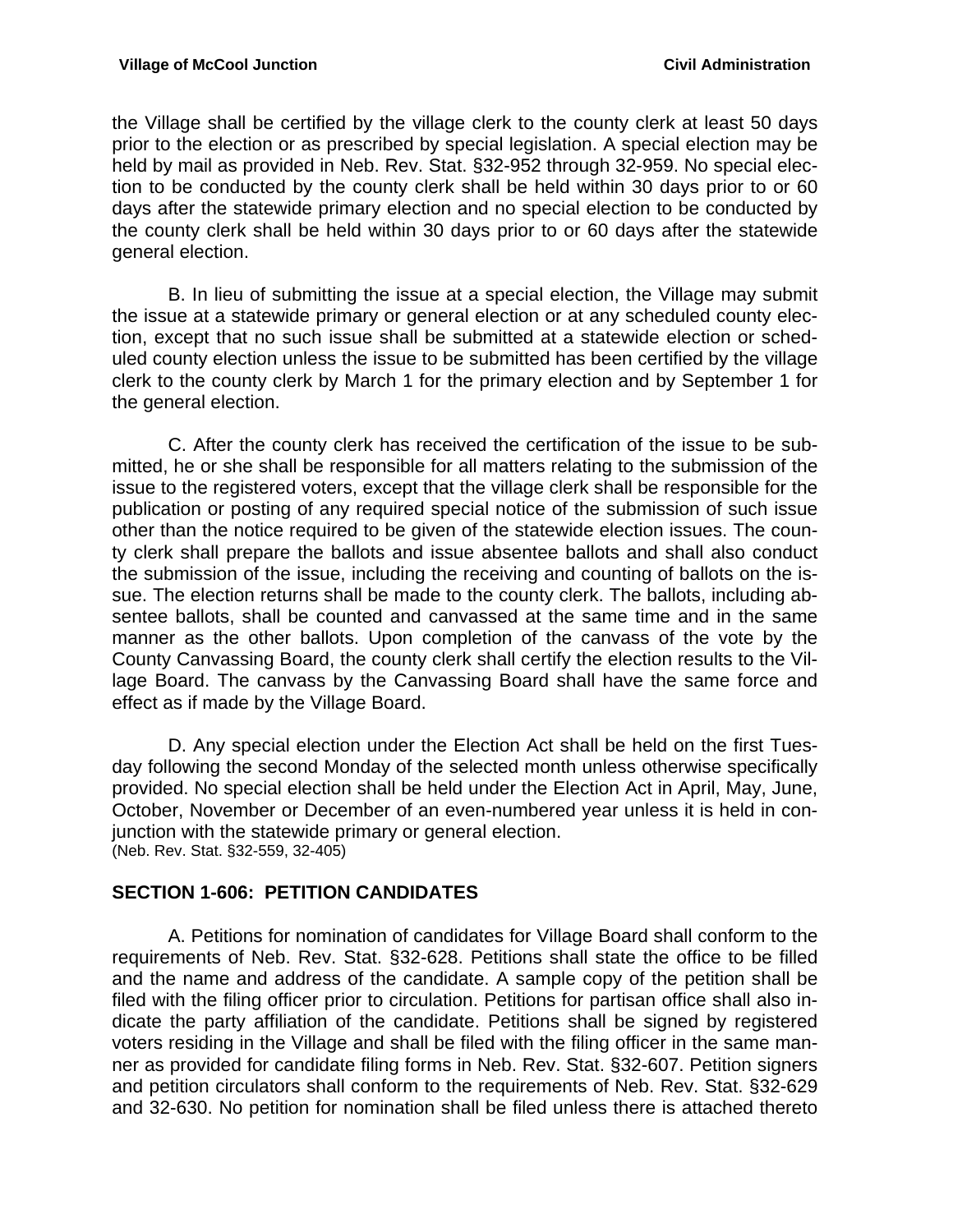a receipt showing the payment of the filing fee required. Such petitions shall be filed by September 1 in the year of the general election.

 B. The number of signatures of registered voters needed to place the name of a candidate upon the ballot for a village office for the general election shall be as follows:

- 1. Nonpartisan ballot: at least 10% of the total number of registered voters voting for governor or president of the United States at the immediately preceding general election in the Village, not to exceed 2,000.
- 2. Partisan ballot: at least 20% of the total vote for governor or president of the United States at the immediately preceding general election within the Village, not to exceed 2,000.

C. The filing officer shall verify the signatures according to Neb. Rev. Stat. §32-631. Within three days after the signatures on a petition for nomination have been verified pursuant to such section and the filing officer has determined that pursuant to Neb. Rev. Stat. §32-618 a sufficient number of registered voters signed the petitions, the filing officer shall notify the candidate so nominated by registered or certified mail and the candidate shall, within five days after the date of receiving such notification, file with such officer his or her acceptance of the nomination or his or her name will not be printed on the ballot.

 D. A candidate placed on the ballot by petition shall be termed a candidate by petition. The words "By Petition" shall be printed upon the ballot after the name of each candidate by petition.

(Neb. Rev. Stat. §32-617)

#### **SECTION 1-607: CAUCUS CANDIDATES**

The Village Board may by ordinance call a caucus for the purpose of nominating candidates for offices to be filled in the village election. Such caucus shall be held at least ten days prior to the filing deadline for such election. Notice of such caucus must be published at least once in each of two consecutive weeks prior to said caucus in a newspaper of general circulation in the Village. The village clerk shall notify the person so nominated of his or her nomination and such notification shall take place not less than five days after the said caucus. A candidate so nominated shall not have his or her name placed upon the ballot unless, not more than ten days after the holding of such caucus, he or she shall have filed with the village clerk a written statement accepting the nomination of the caucus and shall have paid the filing fee, if any, for the office for which he or she was nominated. (Neb. Rev. Stat. §17-601.01 through 7-601.03)

## **SECTION 1-608: FILING FEE**

A. Except as provided in subsection (C) or (D) of this section, a filing fee shall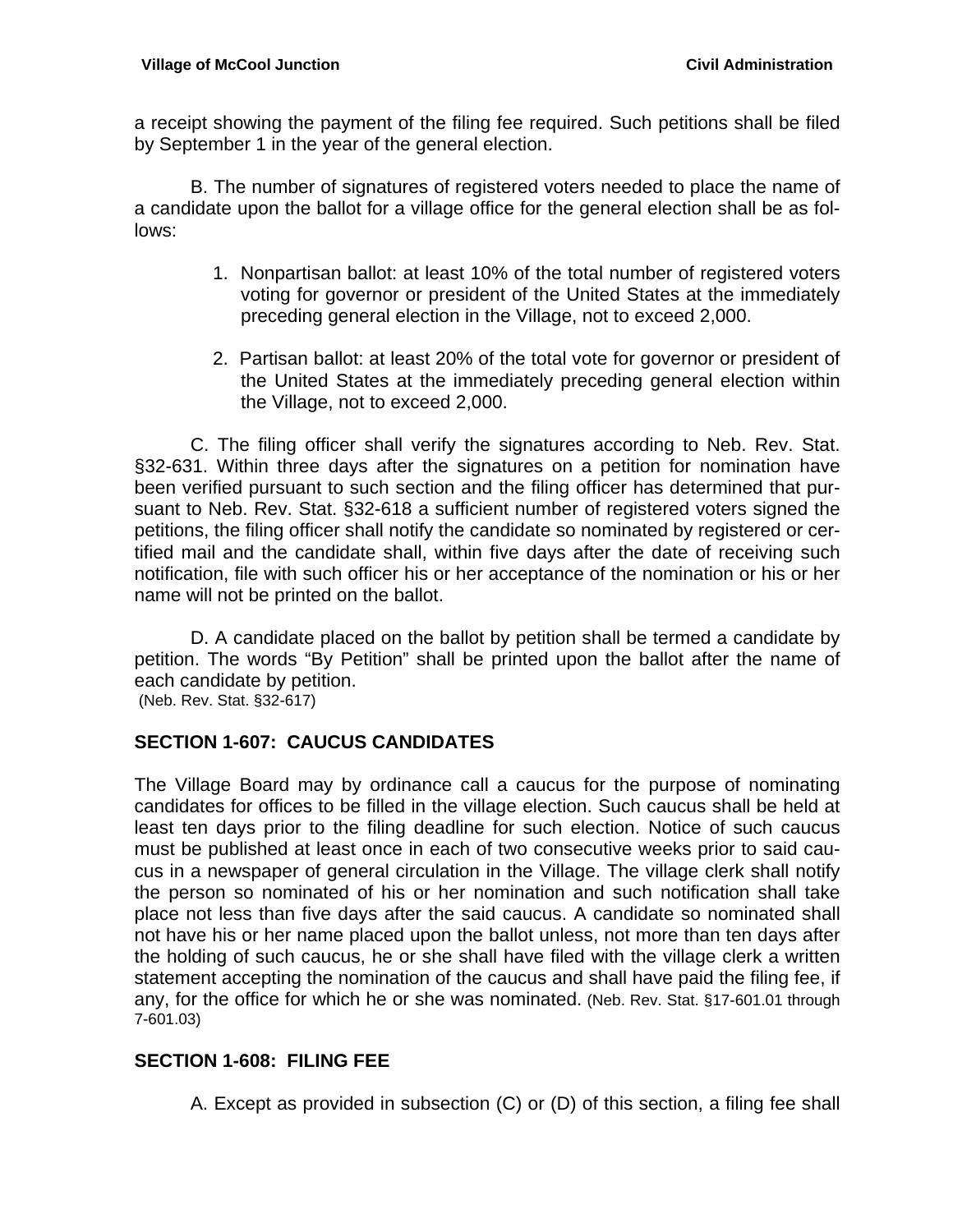be paid to the village treasurer by or on behalf of each candidate prior to filing for office. The fee shall be placed in the general fund of the Village. No candidate filing forms shall be filed until the proper receipt showing payment of such filing fee is presented to the filing officer.

 B. All declared write-in candidates shall pay the filing fees that are required for the office at the time that they present the write-in affidavit to the filing officer. Any undeclared write-in candidate who is nominated or elected by write-in votes shall pay the filing fee required for the office within 10 days after the canvass of votes by the Canvassing Board and shall file the receipt with the person issuing the certificate of nomination or the certificate of election prior to the certificate being issued.

 C. No filing fee shall be required on any candidate filing for an office in which a per diem is paid rather than a salary or for which there is a salary of less than \$500.00 per year.

 D. No filing fee shall be required of any candidate completing an affidavit requesting to file for elective office in forma pauperis. "Pauper" shall mean a person whose income and other resources for maintenance are found under assistance standards to be insufficient for meeting the cost of his or her requirements and whose reserve of cash or other available resources does not exceed the maximum available resources that an eligible individual may own. "Available resources" shall include every type of property or interest in property that an individual owns and may convert into cash except real property used as a home, household goods of a moderate value used in the home and assets up to a maximum value of \$3,000.00 which are used by a recipient in a planned effort directed towards self-support.

 E. If any candidate dies prior to an election, the spouse of the candidate may file a claim for refund of the filing fee with the Village Board prior to the date of the election. Upon approval of the claim by the board, the filing fee shall be refunded. (Neb. Rev. Stat. §32-608)

## **SECTION 1-609: BALLOTS**

The county clerk shall provide printed ballots for every general or special village election and the expense of printing and delivering the ballots and cards of instruction shall be a charge upon the Village. (Neb. Rev. Stat. §32-805, 32-1202)

## **SECTION 1-610: EXIT POLLS**

No person shall conduct any exit poll, public opinion poll or any other interview with voters on election day seeking to determine voter preference within 20 feet of the entrance to any polling place or, if inside the polling place or building, within 100 feet of any voting booth. (Neb. Rev. Stat. §32-1525)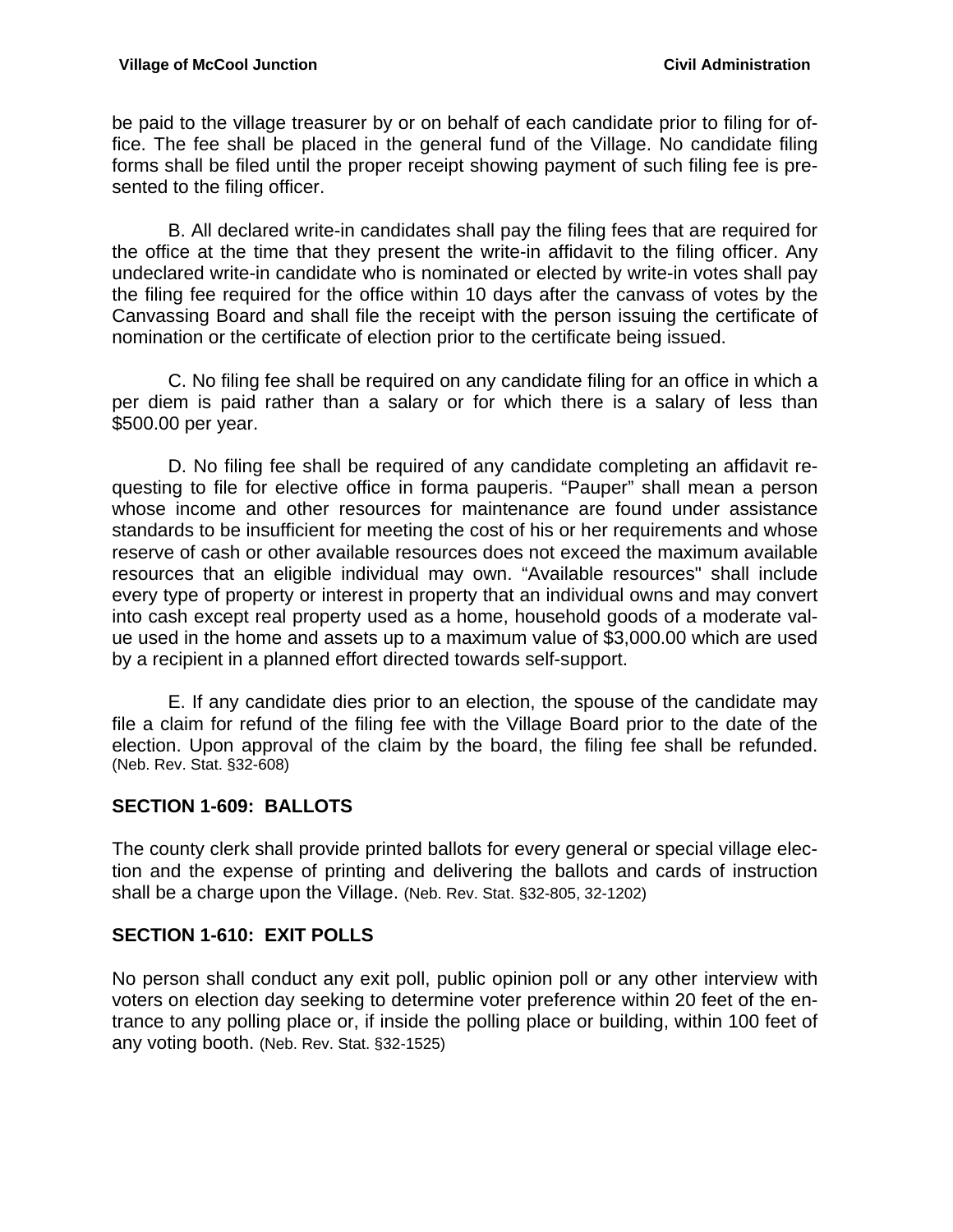#### **SECTION 1-611: CERTIFICATE OF NOMINATION OR ELECTION**

A. The county clerk shall, within 40 days after the election, prepare, sign and deliver a certificate of nomination or a certificate of election to each person whom the Canvassing Board has declared to have received the highest vote for each village office. No person shall be issued a certificate of nomination as a candidate of a political party unless such person has received a number of votes at least equal to 5% of the total ballots cast at the primary election by registered voters affiliated with that political party in the district which the office for which he or she is a candidate serves.

 B. A certificate of election prepared by the county clerk shall be in the form as nearly as possible to that prescribed in Neb. Rev. Stat. §32-1033 and shall be signed by the chairman of the Board of Trustees under the seal of the Village and countersigned by the village clerk.

(Neb. Rev. Stat. §32-558, 32-1033)

#### **SECTION 1-612: RECALL PROCEDURE**

 A. Any or all of the elected officials of the Village may be removed from office by recall pursuant to Neb. Rev. Stat. §32-1301 to 32-1309.

 B. The petition papers shall be procured from the village clerk. Each petition paper shall conform to the requirements of state law. Prior to the issuance of such petition papers, an affidavit shall be signed and filed with the village clerk by at least one registered voter. Such voter or voters shall be deemed to be the principal circulator(s) of the recall petition. The affidavit shall state the name and office of the official sought to be removed and shall request that the village clerk issue initial petition papers to the principal circulator for circulation. The village clerk shall notify the principal circulator that the necessary signatures must be gathered within 30 days from the date of issuing petitions.

 C. The village clerk, upon issuing the initial petition papers or any subsequent petition papers, shall enter in a record to be kept in his or her office the name of the principal circulator to whom the papers were issued, the date of issuance, and the number of papers issued. The village clerk shall certify on the papers the name of the principal circulator to whom the papers were issued and the date they were issued. No petition paper shall be accepted as part of the petition unless it bears such certificate. The principal circulator who checks out petitions from the village clerk may distribute such petitions to registered voters residing in the Village who may act as circulators of such petitions.

 D. Petition signers shall conform to the requirements of the Election Act. Each signer of a recall petition shall be a registered voter and qualified by his or her place of residence to vote for the office in question on the date of the issuance of the initial petition papers.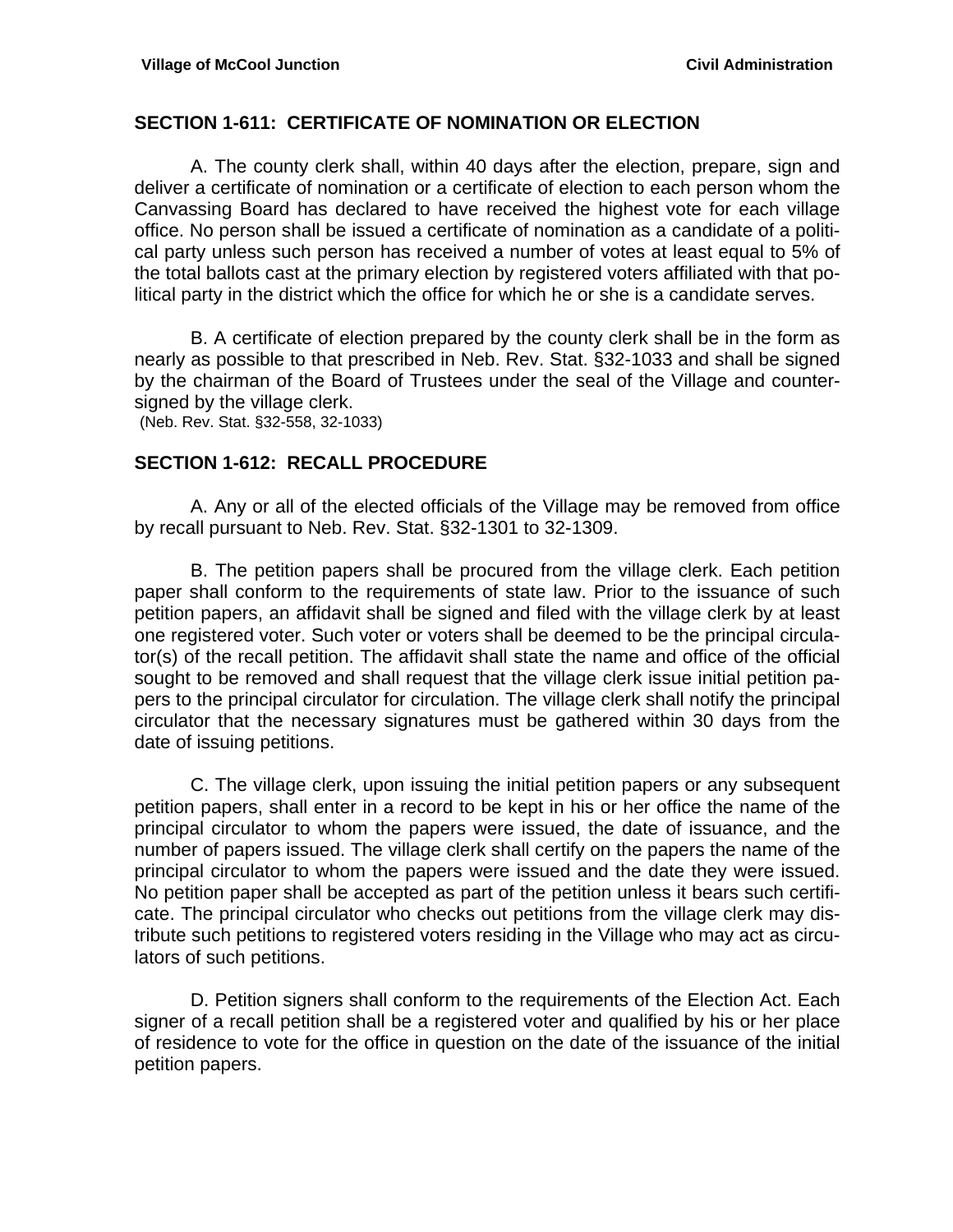E. A petition demanding that the question of removing a member of the Village Board be submitted to the registered voters shall be signed by registered voters equal in number to at least 35% of the total vote cast for the person receiving the most votes for that office in the last general election.

 F. The principal circulator shall file, as one instrument, all petition papers comprising a recall petition for signature verification with the village clerk within 30 days after the village clerk issues the initial petition papers to the principal circulator. Within 15 days after the filing of the petition, the village clerk shall ascertain whether or not the petition is signed by the requisite number of registered voters. No new signatures may be added after the initial filing of the petition papers. No signature may be removed unless the village clerk receives an affidavit signed by the person requesting his or her signature be removed before the petitions are filed with the village clerk for signature verification. If the petition is found to be sufficient, the village clerk shall attach to the petition a certificate showing the result of such examination. If the requisite number of signatures has not been gathered, the village clerk shall file the petition in his or her office without prejudice to the filing of a new petition for the same purpose.

 G. If the recall petition is found to be sufficient, the village clerk shall notify the official whose removal is sought and the Village Board that sufficient signatures have been gathered. If the official does not resign within five days after receiving the notice, the Village Board shall order an election to be held not less than 30 nor more than 45 days after the expiration of the five-day period, except that if any other election is to be held in the Village within 90 days of the expiration of the five-day period, the Village Board shall provide for the holding of the removal election on the same day. After the board sets the date for the recall election, the recall election shall be held regardless of whether the official whose removal is sought resigns before the recall election is held.

 H. If a majority of the votes cast at a recall election are against the removal of the official named on the ballot or if the election results in a tie, the official shall continue in office for the remainder of his or her term but may be subject to further recall attempts as provided in Subsection (J) of this section. If a majority of the votes cast at a recall election are for the removal of the official named on the ballot, he or she shall, regardless of any technical defects in the recall petition, be deemed removed from office unless a recount is ordered. If the official is deemed removed, the removal shall result in a vacancy in the office which shall be filled as otherwise provided in this code and state law. If the election results show a margin of votes equal to 1% or less between the removal or retention of the official in question, the county clerk shall order a recount of the votes cast unless the official named on the ballot files a written statement with the village clerk that he or she does not want a recount. If there are vacancies in the offices of a majority or more of the members of the Village Board at one time due to the recall of such members, a special election to fill such vacancies shall be conducted as expeditiously as possible by the county clerk.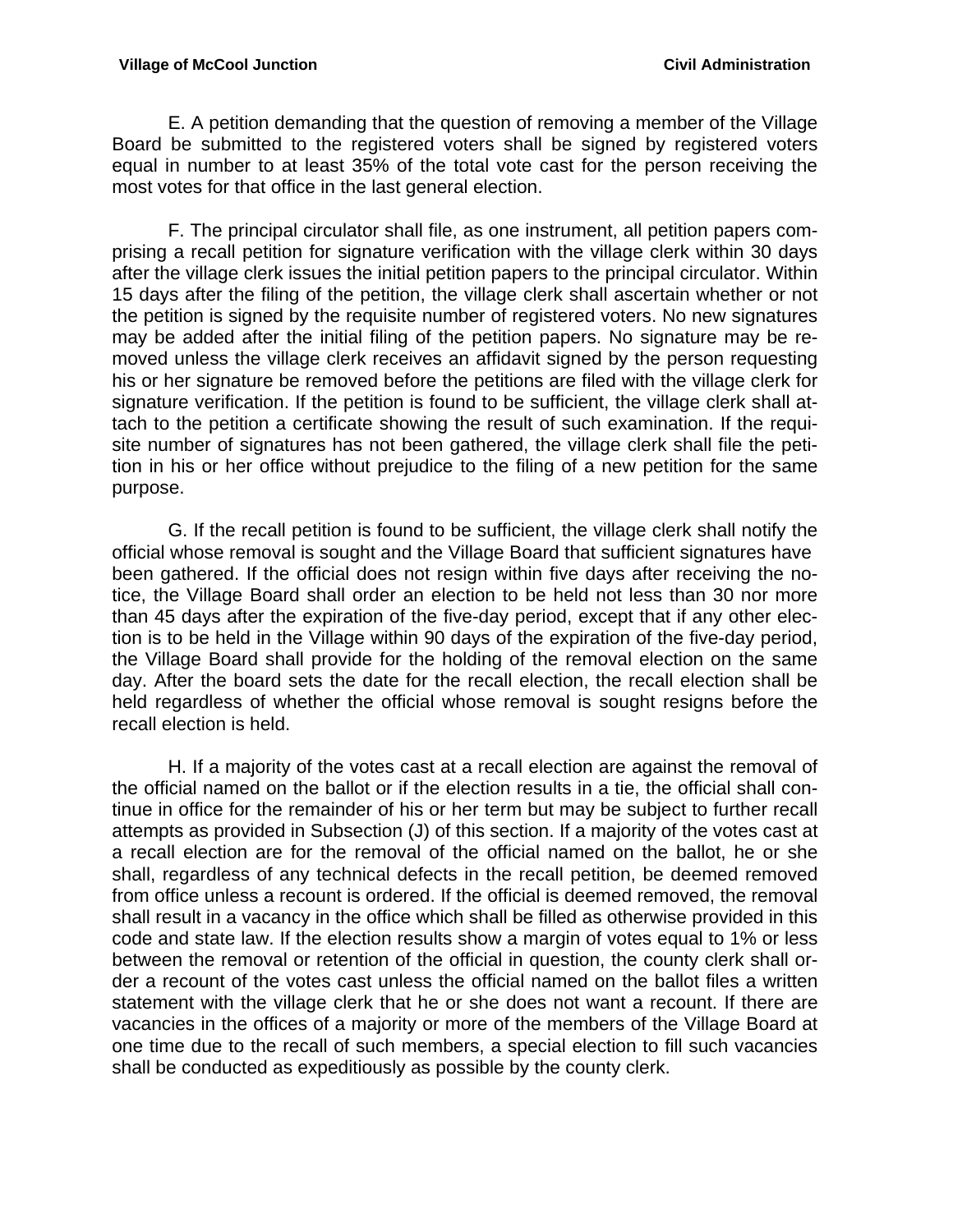#### **Village of McCool Junction Civil Administration**

 I. No official who is removed at a recall election or who resigns after the initiation of the recall process shall be appointed to fill the vacancy resulting from his or her removal or the removal of another member of the Village Board during the remainder of his or her term of office.

 J. No recall petition shall be filed against an elected official within 12 months after a recall election has failed to remove him or her from office or within six months after the beginning of his or her term of office or within six months prior to the incumbent filing deadline for the office.

 K. If an official is recalled or a vacancy needs to be filled as the result of a recall petition, the Village shall pay the costs of the recall procedure and any special election held as a result of a recall election. If a recall election is canceled pursuant to Neb. Rev. Stat. §32-1306, the Village shall be responsible for costs incurred related to the canceled election. The costs shall include all chargeable costs as provided in Neb. Rev. Stat. §32-1202 associated with preparing for and conducting a recall or special election.

(Neb. Rev. Stat. §32-1301 through 32-1309)